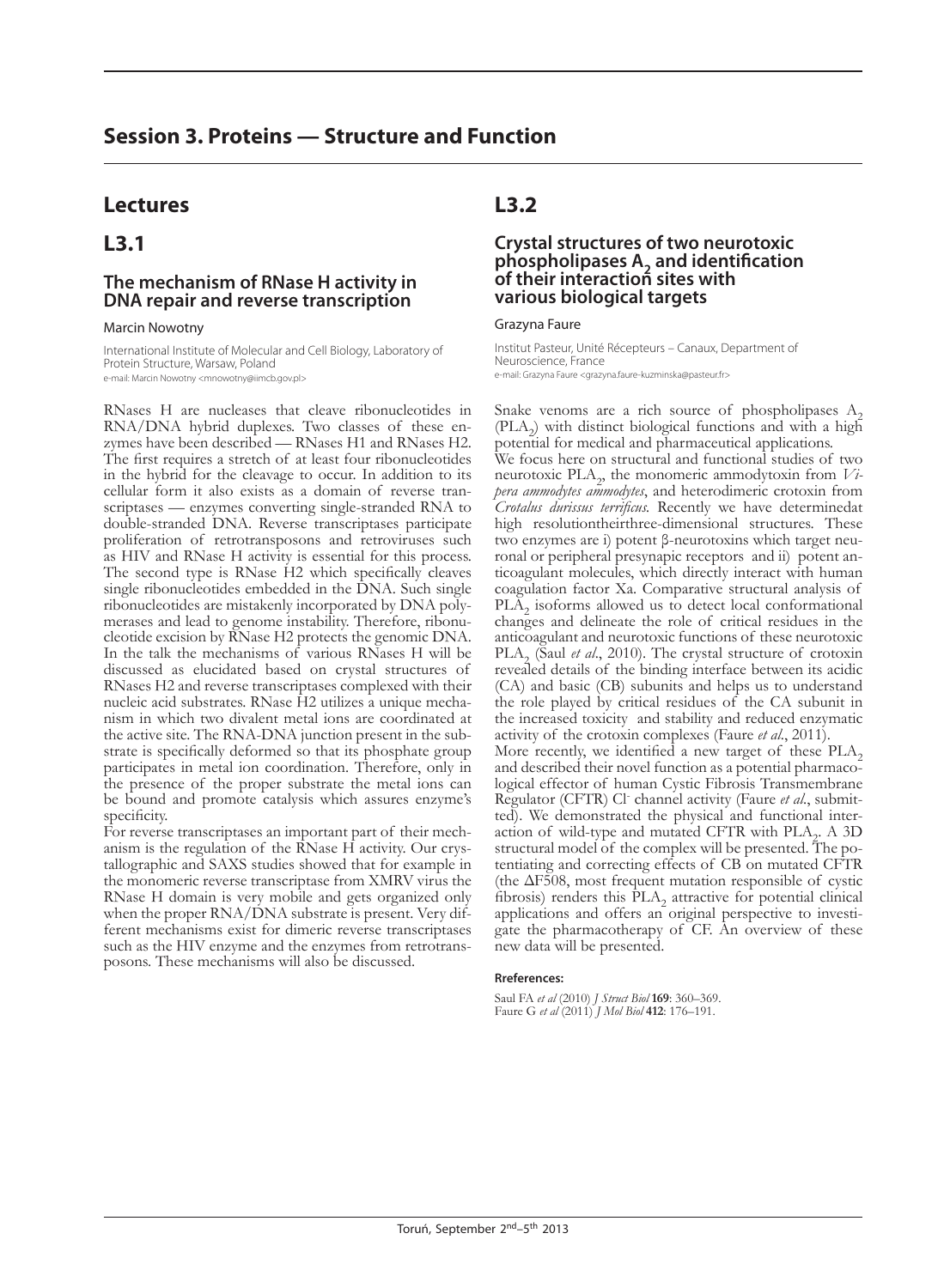# **L3.3**

### **Structural and thermodynamic studies of ligand binding by bovine β-lactoglobulin**

#### Krzysztof Lewiński<sup>1</sup>, Joanna Loch<sup>1</sup>, Piotr Bonarek<sup>2</sup>, Agnieszka Polit<sup>2</sup>

<sup>1</sup>Faculty of Chemistry, Jagiellonian University, Kraków, Poland; <sup>2</sup>Faculty of Biochemistry, Biophysics and Biotechnology, Jagiellonian University, Kraków, Poland

e-mail: Krzysztof Lewiński <lewinski@chemia.uj.edu.pl>

Bovine β-lactoglobulin (LGB), is a dimeric protein being one of the major components of bovine whey. Due to its ability to bind wide range of hydrophobic compounds, LGB is an object of intensive studies, since its discovery in 1934. The primary binding site is located in the centre of eight-stranded β-barrel and is surrounded by flexible loops. The conformational change of EF loop at pH around 7.0 regulates access to the binding site. Existence of other binding sites located on dimer interface was postulated by some authors but confirmed only in the structure of LGBvitamin D3 complex. Physiological function of LGB has not been recognized. It is probably involved in transport of hydrophobic compounds and regulation of enzymatic fied LGB in clinical applications as molecular transport-<br>ers requires better understanding of its binding properties and role of individual residues in the binding site. For that purpose, we have undertaken systematic structural and ent ligands. Among studied ligands were 8- to 18-carbon saturated fatty acids, 18-carbon unsaturated linoleic and oleic acid as well as dodecyltrimethylammonium chloride (DTAC) and sodium dodecyl sulfate (SDS).

The crystal structures were typically determined with resolution 2.2–1.9 Å. In all structures ligand molecule was bound only in the β-barrel. We have find that position of ligand polar group strongly depended on length of the aliphatic chain, indicating that competition between polar and hydrophobic interactions is an important factor determining location of ligand in the binding site. It is interesting, that in case of 12-carbon ligands (lauric acid, SDS, DTAC) the chemical character of ligand polar group did not affect the position of its aliphatic chain, indicating that hydrophobic interactions prevailed even with the repulsion between positively charged DTAC and lysine residues located at the binding site entrance. The thermodynamic parameters have been determined by isothermal titration calorimetry. They revealed that binding of ligands is entropically driven and entropic component of  $\Delta G$  increases with elongation of aliphatic chain.

The complexes of LGB with SDS, DTAC and lauric acid were studied for two most abundant LGB isoforms, A and B, to determine influence of substitutions D64G and V118A on crystal structure and thermodynamics of ligand binding.

## **L3.4**

### **Monster crystal structure with 28 independent protein molecules**

#### Mariusz Jaskolski<sup>1,2</sup>, Joanna Sliwiak<sup>1</sup>, Zbigniew Dauter<sup>3</sup>, Airlie McCov<sup>4</sup>, Randy J. Read<sup>4</sup>

<sup>1</sup>Center for Biocrystallographic Research, Institute of Bioorganic Chemistry, Polish Academy of Sciences, Poznań, Poland; 2Department of Crystallography, Faculty of Chemistry, A. Mickiewicz University, Poznań, Poland; <sup>3</sup>Synchrotron Radiation Research Section, National Cancer Institute, Argonne National Laboratory, Argonne, USA; 4Department of Haematology, University of Cambridge, Cambridge, UK e-mail: Mariusz Jaskolski <mariuszj@amu.edu.pl>

Stress factors, such as pathogens, induce in plants the ex-<br>pression of so-called Pathogenesis-Related (PR) proteins,<br>which have been divided into seventeen classes. PR proteins of class 10 (PR-10) are mysterious proteins with no unique biological function attributed to them despite their abundance and involvement in other processes, such as developmental regulation or symbiosis. Recent results, mostly from our group, strongly implicate the PR-10 proteins in phytohormone binding and regulation. The ligand binding bic core of the protein. PR-10/hormone complexes are studied *inter alia* using fluorescent probes, such as ANS. We have crystallized an ANS complex using a PR-10 protein from St John's wort (Hyp-1) with a controversial implicafrom St John's wort (Hyp-1) with a controversial implication in the biosynthesis of hypericin. Solution of the apparent *P*4<sub>1</sub>22 crystal structure was impossible by standard molecular replacement methods because of evident tetartohedral twinning and an extremely bizarre modulation of the reflection intensities *hkl* with *l* periodicity of 7, which indicated seven-fold non-crystallographic translation along c. Ultimately, the structure was solved using Phaser after data expansion to *P*1 symmetry, with as many as 56 Hyp-1 molecules in the unit cell. Analysis of their arrangement revealed the true *C*2 space group with 28 independent protein molecules, arranged in 14 dimers around a noncrystallographic  $2<sub>1</sub>$  screw along c with a pitch of 1/7. The monstrous crystal structure has been successfully refined to an *R*-factor of 21.8%, revealing the presence of three ANS binding sites in each Hyp-1 molecule, two of which are lo- cated within the internal cavity, and one in a surface pocket. There are also numerous interstitial ANS molecules. From the crystallographic point of view, this is a rare example of a commensurately modulated protein structure, with sevenfold repetition of the basic unit cell in the c direction. This crystal structure holds a record in the PDB from the point of view of the complexity of the asymmetric unit contents.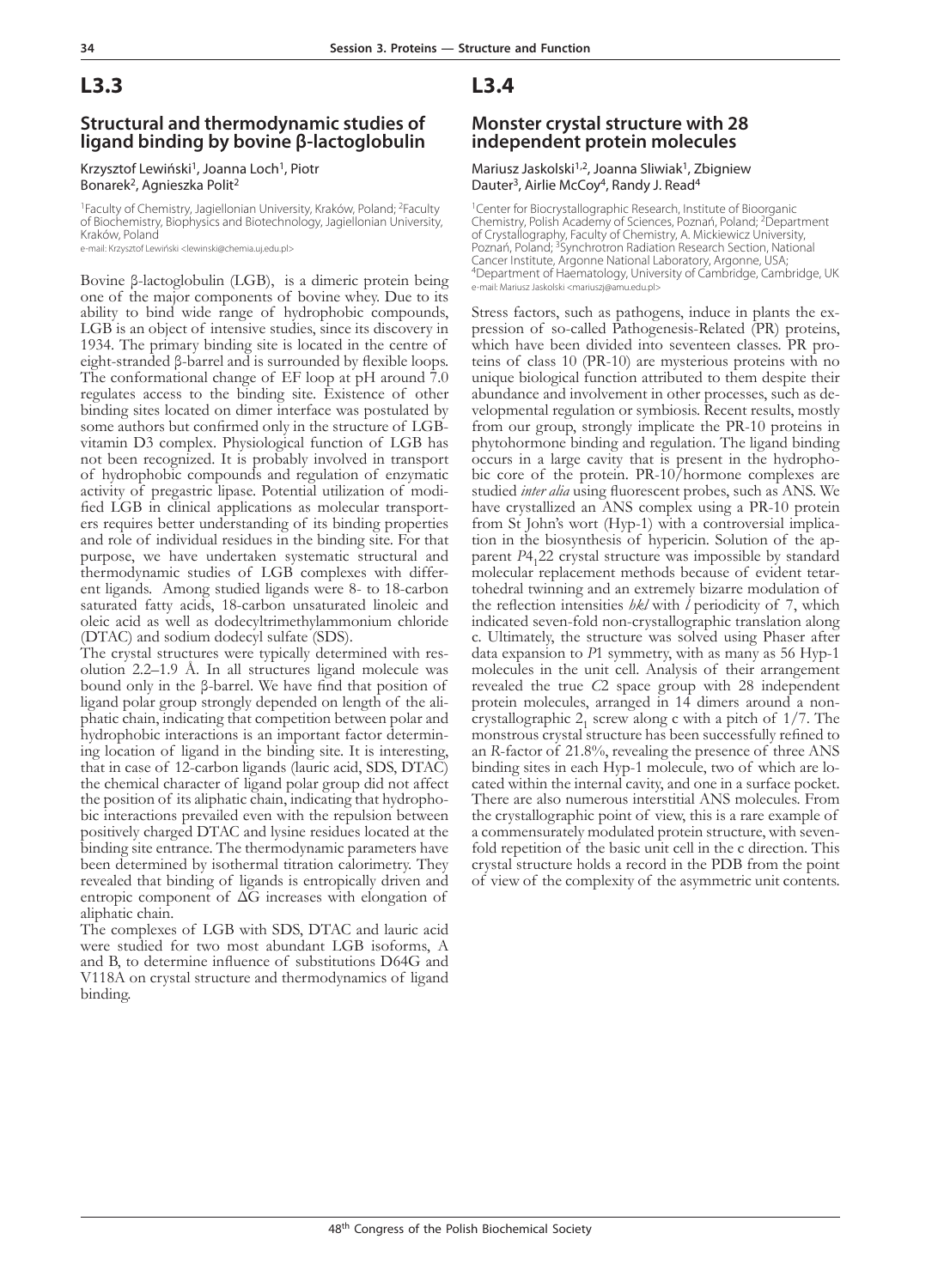## **L3.5**

### **Structural and functional analysis of EcoG65I restriction-modification system from clinical isolate** *Escherichia coli* **G65**

Martyna Franczuk, Anna-Karina Kaczorowska, Tadeusz Kaczorowski

University of Gdańsk, Department of Microbiology, Gdańsk, Poland e-mail: Martyna Franczuk <martyna.franczuk@gmail.com>

Mobile genetic elements play a crucial role in horizontal gene transfer (HGT) by facilitating spread of genes coding for antibiotic resistance, toxins or other virulence factors. Comparative genomes analysis revealed that HGT is one of the most important mechanism shaping genetic variability among microorganisms. Restriction-modification (RM) systems studied in our laboratory affect HGT by modulating the flow of genes among bacteria. There is increasing number of evidences suggesting that this function is as much important as involvement of the RM systems in protection of microorganisms against phage infection.

The aim of our study is structural and functional analysis a RM system EcoG65I of pathogenic strain of *Escherichia coli* tory using PCR as a serotype O26, positive for virulence determinants  $eaA$  (intimin) and  $h\psi A$  (hemolysin A) characteristic for verotoxigenic strains of *E. coli*. The EcoG65I RM system consists of two enzymatic entities. The first is restriction endonuclease (R.EcoG65I) which recognizes specific nucleotide sequence 5'-CTGCAG-3' and cleaves it<br>best at 37°C between adenine and guanine residue leaving 3' four-nucleotide protruding ends. The second constituent is DNA methyltransferase (M.EcoG65I) which modifies target sequence and thus protects bacterial DNA against cleavage by the cognate endonuclease. In this respect EcoG65I enzymes are isospecific to PstI RM system of *Providencia stuartii*. The genes coding for EcoG65I RM system have been cloned, overexpressed and their nucleotide sequence was determined. The genes are transcribed in the same orientation, with the gene coding for M.EcoG65I (*ecoG65IM*) preceding the gene coding for R.EcoG65I (*eco-G65IR*). The two genes overlap by four nt. M.EcoG65I is predicted to be 489 aa in length (54990,9 Da); the R.EcoG65I is predicted to be 317 aa (35062,9 Da). The overall G+C content of these genes is 52,5% (51,6% for *ecoG65IM* and 53,4% for *ecoG65IR*) which is close to *E. coli* genomic DNA (50.7%). In order to determine how codon usage pattern of the EcoG65I RM genes differs from that of *E. coli*, the codon adaptation index (CAI) was calculated. The CAI values obtained (0,27 and 0,25 *for* the *ecoG65IM* and *ecoG65IR*, respectively) indicate that both genes belong to the subset of *E. coli* genes that were most probably acquired by horizontal gene transfer.

Amino-acid sequence of R.EcoG65I shows similarity to isospecific enzymes: R.BsuBI (69%), R.BbrUIII (44%), and R.PstI (42%). Whereas aa sequence of M.EcoG65I shows significant similarity to Eco57I RM enzyme (83%), M.BsuBI (52%) and M.PstI (42%). The presence and distri- bution of highly conserved nine aa sequence motifs and a putative target recognition domain in the enzyme structure suggest that M.EcoG65I belongs to the exocycling DNA methyltransferases that modify adenine residues at N6 po- sition.

## **L3.6**

### **A novel highly thermostable lysozyme, a PGRP-like amidase from**  *Thermus* **bacteriophage Ph2119**

Magdalena Plotka1, Aleksandra Stefanska1, Anna-Karina Kaczorowska<sup>1</sup>, Gudmundur O. Hreggvidsson<sup>2</sup>, Slawomir Dabrowski<sup>3</sup>, Janusz M. Bujnicki<sup>4</sup>, Tadeusz Kaczorowski<sup>1</sup>

1University of Gdansk, Department of Microbiology, Gdańsk, Poland, <sup>2</sup>Matis, IcelandicFood and BiotechR&D, Iceland, <sup>3</sup>A&A Biotechnology, Poland, 4International Institute of Molecular and Cell Biology, Laboratory of Bioinformatics and Protein Engineering, Warsaw, Poland

e-mail: Magdalena Płotka <mplotka@biotech.ug.gda.pl>

Nucleic acids based technologies now underpin a large and fast-growing industry, including research, diagnostics and pharmaceutical production. Thermostable enzymes have played a key role in this development and polymerases (DNA and RNA), ligases, nucleases and lysozymes are of great importance in the research industry today.

Here, we present characterization of highly thermostable lysozyme from bacteriophage Ph2119 infecting *Thermus scotoductus*. The phage strain Ph2119 and its host, *Th. scotoductus* strain 2119 was isolated from a sample taken at Hrafntinnusker, which is located in the highlands of Iceland, near the volcano Katla. Its optimum growth temperature is 65°C. The phage 2119 sequencing resulted in 212 contigs and the bioinformatics analysis revealed the existence of a 468-bp open reading frame (ORF) encoding a protein which shows similarity to eukaryotic Peptidoglycan Recognition Proteins (PGRPs), a family of proteins homologous to T3 and T7 bacteriophages lysozymes.

The tertiary structure of the Ph2119 protein is similar to *Drosophila melanogaster* Peptidoglycan Recognition Proteins (PGRPs): PGRP-Lb, PGRP-Le and PGRP-Sa which all recognize bacterial peptidoglycan. Additionally, PGRP-Lb has the ability to directly destroy bacterial peptidoglycan by hydrolysing the peptidoglycan amide bond. Hence, we decided to explore the possibility that the novel ORF product possesses the peptidoglycan lytic activity.

The Ph2119 lysozyme gene was synthesized and the recombinant protein was purified from *E. coli* TUNER (DE3) harbouring plasmid pET15b [Ph2119lysozyme] using  $Ni<sup>2+</sup>$  affinity chromatography, yielding 34 mg per 1 litre of culture. On SDS-PAGE, the purified recombinant protein migrated as a single band with an apparent molecular mass of 19.7 kDa.

Ph2119 lysozyme bacterial lytic activity was tested. Ph2119 enzyme was mainly active against Gram-negative bacteria including: extremophile *Thermus thermophilus* HB8 (100%), *domonas fluorescence* (13%). Ph2119 lysozyme showed no activity against Gram-positive bacteria with the exception of *Bacillus cereus* (15%). It is noteworthy that Ph2119 lysozyme can lyse Gram-negative bacteria from without, what is very unique among lysozymes and perhaps is associated with the presence of amphipathic characteristics at the C-terminal end of the protein. Ph2119 lysozyme was found to be highly thermostable, it maintained approx. 87% of enzyme activity after 6 h incubation at 95<sup>O</sup>C. Optimum working pH was determined as 8.0.

As Ph2119 lysozyme effectively lyses the *Thermus thermophilus sp.* without the necessity of adding outer membrane permeabilization agents, it can be used in spheroplasts preparation, for effective genomic/plasmid DNA isolation and, most importantly, in enzymes preparations from ther- mophilic bacteria.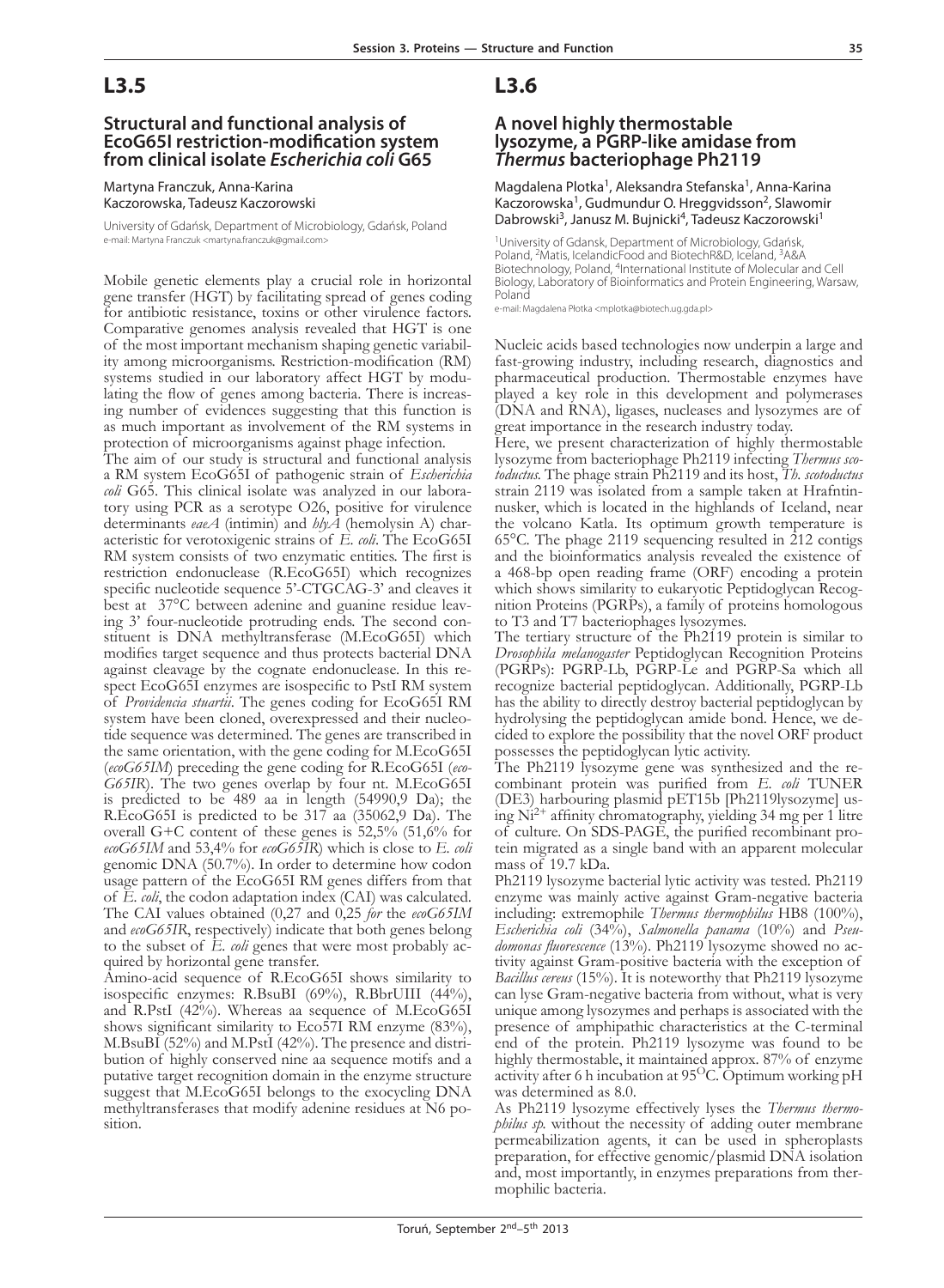## **Oral presentations**

## **O3.1**

### **Nuclear transport receptor CRM1**

Anna Kozakiewicz<sup>1</sup>, Thomas Monecke<sup>2</sup>, Piotr Neumann<sup>2</sup>, Ralf Ficner<sup>2</sup>

<sup>1</sup>Faculty of Chemistry, N. Copernicus University, Poland; <sup>2</sup>Institute of Microbiology and Genetics (GZMB), Georg-August-University Göttingen, Germany e-mail: Anna Kozakiewicz <akoza@chem.umk.pl>

The exchange of macromolecules between the cell nucleus and the cytoplasm is tightly restricted by the nuclear pore complexes (NPCs). Macromolecules such as RNA and portins to enter the nucleus and exportins to exit. Proteins that must be imported into the nucleus from the cytoplasm carry nuclear localization signals (NLSs) that are recognized by importins. Proteins, transfer RNA, and assembled ribosomal subunits are exported from the nucleus due to association with exportins, which bind signaling sequences called nuclear export signals (NESs). The ability of both, importins and exportins, to transport their cargoes is regulated by the small GTPase Ran. In its GTP bound state, Ran is capable of binding karyopherins. Importins release cargo upon binding to RanGTP, while exportins must bind go. The dominant nucleotide binding state of Ran depends on whether it is located in the nucleus (RanGTP) or the

cytoplasm (RanGDP) [1].<br>CRM1is a member of the importin β superfamily of nuclear transport receptors. It mediates nuclear export of numerous cargoes through the recognition of the leucine-rich nuclear export signal (LR-NES). CRM1 is unusual among karyopherins in that it has a cargo-binding site on its outer surface, but this is important for CRM1 to carry a broad range of cargoes that vary greatly in size and shape, including huge cargoes such as ribosomal subunits. In contrast to the cargoes that bind to the outer surface of CRM1, RanGTP binds to the inner surface of CRM1 [2]. CRM1 binds cooperatively to RanGTP and its export cargo, leading to the formation of a trimeric transport complex in the nucleus [1]. Many amino acids of Ran participate in the interaction with the CRM1, among others K37 and K38. To check whether these amino acids are important, firstly Ran was acetylated on these lysine residues (Ran-Q69LK37/K38Ac) and then trimeric complexes (CRM1- RanQ69LK37/K38Ac-SPN1) were generated.

#### **References:**

1. Hutten S *et al* (2007) *Trends Cell Biol* **17**: 193–201.

2. Monecke T *et al* (2009) *Science* **324**: 1087–1091.

### **O3.2**

## **A novel** *in silico* **simulation approach to identify selective STAT1 inhibitory compounds to treat atherosclerosis**

Małgorzata Szeląg<sup>1</sup>, David Schaller<sup>1</sup>, Anna Czerwoniec<sup>2</sup>, Krzysztof Sikorski<sup>1</sup>, Joanna Wesoły<sup>3</sup>, Hans A.R. Bluyssen<sup>1</sup>

<sup>1</sup>Department of Human Molecular Genetics, <sup>2</sup>Bioinformatics Laboratory, <sup>3</sup>Laboratory of High Throughput Technologies, Institute of Molecular Biology and Biotechnology, Adam Mickiewicz University in Poznań, Poznań, Poland

e-mail: Małgorzata Szelag <grete@amu.edu.pl>

Signal transducers and activators of transcription (STATs) comprise a family of transcription factors that are structur- ally related and which participate in signaling pathways ac- tivated by cytokines, growth factors and pathogens. Crucial for STAT activation is the Src homology 2 (SH2) domain, which is highly conserved among the STAT proteins and interacts with phosphorylated tyrosine motifs for specific contacts between STATs and receptors and for STAT di- merization. Ligand-induced receptor pTyr binding by the SH2 domain of STATs allows for phosphorylation of the protein at the cytoplasmic domain of the receptor and subsequent formation of transcriptionally active STAThomodimers that move into the nucleus and activate tran- scription.

STAT1 has been implicated in a number of inflammatory<br>and autoimmune diseases. We and others previously identified STAT1 as a point of convergence for cross-talk be-<br>tween different pro-inflammatory stimuli in immune and vascular cells, implicating this transcription factor in devel- opment of cardiovascular diseases.

Therefore we decided to search for STAT1-targeting compounds based on computational docking studies exploring the phosphotyrosine 701/SH2 interaction area of STAT1. For this purpose, based on existing crystal structures of human STAT1 and mouse STAT3, we generated new hSTAT1, hSTAT2 and hSTAT3 protein models. Accordingly three functional cavities could be recognized in the  $SH2$  domain:  $pY+0$ ,  $pY+1$  and  $pY-X$  that can be targeted by inhibitors. Our studies of Stattic, known STAT3 inhibitor and Fludarabine, known STAT1 inhibitor revealed that compounds targeting only pY+0 and pY-X demonstrate cross-binding specificity between STAT1, STAT2 and STAT3.

In search of novel specific STAT1-SH2 inhibitors, we performed comparative *in silico* screens of small-compound libraries and discovered three lead compounds, which in ECs *in vitro* inhibited phosphorylation of hSTAT1 more effectively than phosphorylation of hSTAT3. Subsequent rescreen of drugable compound libraries, using these leads as templates identified six potential candidates, targeting pY+0, pY-X and pY+1 cavities of hSTAT1 and not of hSTAT2 and hSTAT3, making them ideal candidates for specific STAT1 inhibition.

We developed a novel comparative virtual screening ap-<br>proach to identify specific hSTAT1-SH2 domain inhibi-<br>tors, that can be used as a novel strategy in treatment of atherosclerosis.

#### **Acknowledgements:**

This research was supported by grants: N N302 016339 (to HB); N N301 073140 (to HB); 0083/IP1/2011/71 (to AC) and 0493/IP1/2011/71 (to KS) from Polish Ministry of Science and Higher Education and No 128 from the Poznan Supercomputer Center (PCSS) (to MS). This research was supported in part by PL-Grid Infrastructure.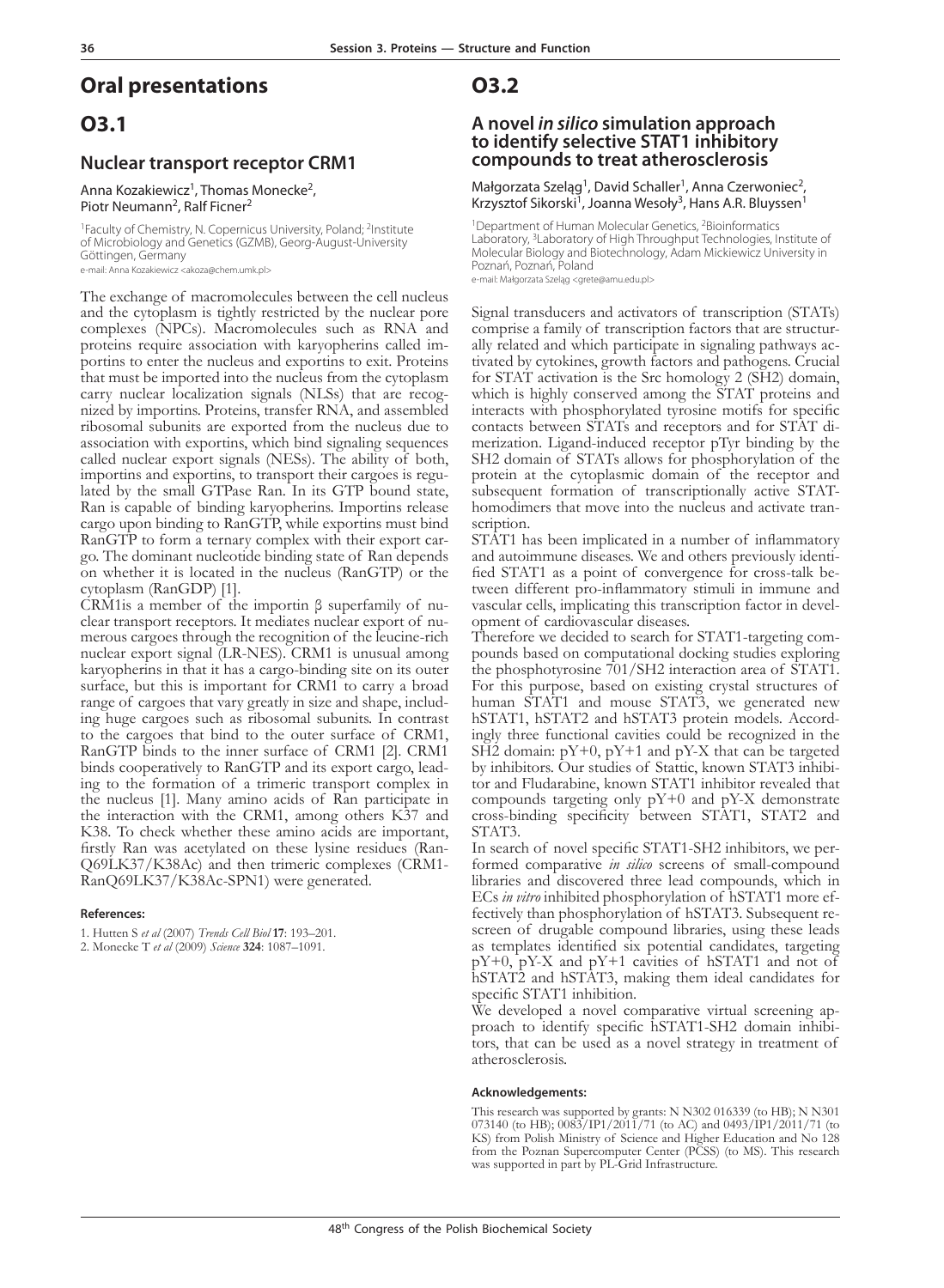## **O3.3**

### **Conversion of 5'-***O***-monothiophosphate nucleosides to 5'-***O-***monophosphate nucleosides under cellular conditions interaction of NMPS with Hint1 enzyme**

Agnieszka Krakowiak, Róża Pawłowska, Beata Rębowska, Wojciech J. Stec

Centre of Molecular and Macromolecular Studies PAS, Department of Bioorganic Chemistry, Poznań, Poland

e-mail: Agnieszka Krakowiak <akrakow@bio.cbmm.lodz.pl>

Histidine triad nucleotide binding proteins (Hints) are the perfamily (HIT proteins) of nucleotidyl transferases and<br>hydrolases. In vitro Hint-1 enzyme exhibits substrate specificity towards many compounds containing different type of phosphate linkages such as: phosphoramidates (P-N), phosphates (P-O), phosphorothioates (P-S) and phospho- rfluoridates (P-F). We have found that Hint1 can hydrolyze the P-S bond in adenosine 5'-*O*-monophosphorothioate (AMPS) at the rate of 0.2 nmol/min/ $\mu$ g, what is about 40-times faster than the Fhit enzyme does and, moreover, it is also able to convert other (d)NMPS to (d)NMP un-<br>der *in vitro* conditions by mechanism similar to the P–N<br>bond cleavage in phosphoramidate substrates. [1], [2] Recently, phosphorothioate modification of DNA has been identified in bacteria so, the ability to hydrolyze P-S bond in different (d)NMPS by this protein has became more significant. Furthermore, synthetic oligonucleotide phos-<br>phorothioates have been developed as antisense probes<br>for genomic research and medicinal applications. Their hydrolysis in plasma, kidney, and liver proceeds mainly from the 3' end, resulting in the appearance of the nucleoside 5'-monophosphorothioates. The (d)NMPS may exert cytotoxic effects affecting cell proliferation, DNA or RNA synthesis, and other so far unknown processes, so the knowledge about their metabolism seems to be of more wide interest.

Because *Hint-1* orthologs were found from prokaryotes to eukaryotes, we hypothesize that this protein could be the enzyme responsible for the (d)NMPS metabolism *in vivo* and that this process undergoes *via* their conversion to (d) NMP.

To prove this assumption, we synthesized non-hydrolysable phosphorothioate dinucleoside derivative Br5dU*O*-3'- PS-OCH2CH2CH2O-PS5'-*O*A, which contains 5-bromo-2' deoxyuridine (Br5dU), the residue able to make a covalent bond in nucleic acid-protein complexes by means of photocrosslinking (at 300 nm). The compound consists of four diastereoisomers due to chirality at both phosphorus atoms. We have found that isomer  $R_pR_p$  forms complex with the recombinant Hint1 the most efficiently. Similar complexes (probably with Hint1 enzyme) are formed with proteins present in cellular extracts obtained from A549 cells ( $Hint1^+$ ,  $Fhit$ ). In the next step, we have generated siRNAs directed towards HINT1 mRNA and used them to transfect A549 cells. Lysates of these cells were used in experiment with AMPS and the level of desulfuration was measured. The decreased level of the AMPS desulfu- ration was observed with cell lysate in which Hint1 was silenced as compared to the extent of the above reaction under control condition (cell lysates not transfected with HINT1-specific siRNAs).

Above results allow for conclusion that intracellular Hint1 enzyme can be the protein responsible for the desulfuration process of nucleoside- 5'-monophosphothioate *in vivo.*  Undoubtfully, it participates in metabolism of (d)NMPS.

#### **References:**

1. Krakowiak A, Kaczmarek R, Baraniak J, Wieczorek M, Stec WJ (2007) *Chem Comm* **2007**: 2163–2165.

2. Ozga M, Dolot R, Janicka M, Kaczmarek R, Krakowiak A (2010) *J Biol Chem*. **285**: 40809–40818.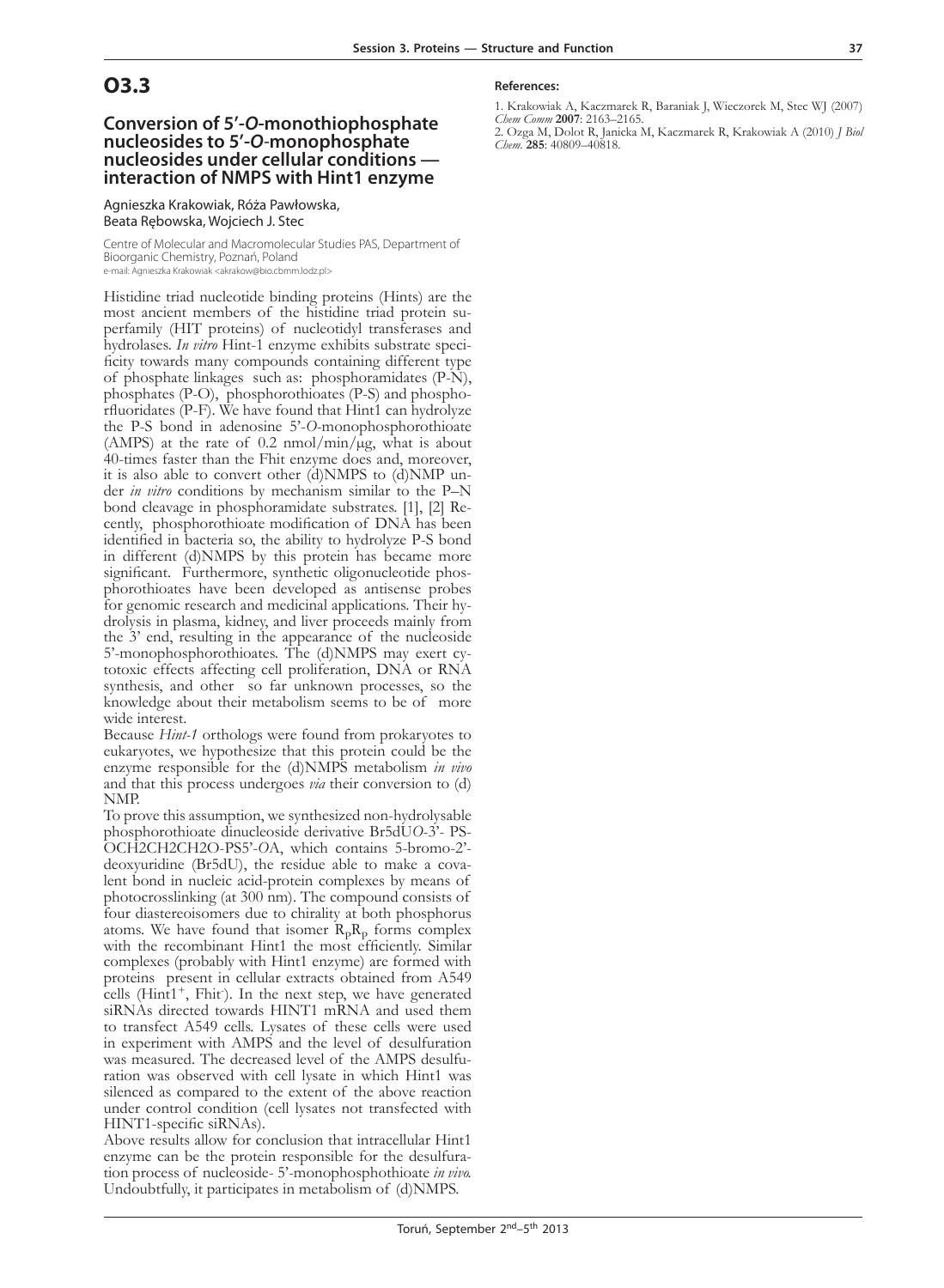## **O3.4**

### **Improving PCR specificity by use of RadA protein from** *Pyrococcus woesei*

Aleksandra Stefańska<sup>1</sup>, Sławomir Dabrowski<sup>2</sup>, Tadeusz Kaczorowski<sup>1</sup>

1University of Gdansk, Department of Microbiology, Gdańsk, Poland, <sup>2</sup>Á&A Biotechnology, Gdynia, Poland e-mail: Aleksandra Stefanska <stefanska@biotech.ug.gda.pl>

**Background**: Strand exchange catalysts play a pivotal role in homologous recombination — universal reaction catalyzed by RecA homologues in all domains of life[1]. Our present studies involve cloning, purification and characterization of a series of such proteins; one of them is RadA from hyperthermophilic archeon *Pyrococcus woesei*. The protein of 38.4 kDa was reported to exhibit DNA-dependent ATPase, D-loop formation and strand displacement activi- ties[2]. Characteristic ability of pairing homologous DNA sequences with high specificity together with great thermo-<br>stability of the enzyme encouraged us to test its influence

on PCR specificity.<br>**Materials and Methods**: Gene encoding RadA was amplified by PCR and cloned into pET15b vector under strong T7 promoter resulting in a fusion of RadA with N-terminal His-tag. Expression in BL21(DE3) pRARELys strain pro- vided high yield of soluble protein. Purification was carried on TALON® affinity resin. Different amounts of purified RadA together with optimized ATP concentration of 400 µM were tested in model PCR, where a 650 bp long fragment of Human DNA was chosen as a target for amplification. Major problems with efficiency and specificity in case of standard reaction enabled testing potential positive effect of RadA activity.

**Results and Conclusion**: 0.1 µg of RadA per 25 µl of reaction volume resulted in almost total loss of unspecific products while the target sequence of 650 bp was amplified with efficiency much higher than in case of the standard reaction. ATP itself had no positive effect on the specificity, nor the efficiency of target amplification. Providing positive results of subsequent RadA tests in multiplex PCR, the protein could be used to solve problems with diagnostic PCR, where specificity is a crucial issue.

#### **Acknowledgements:**

The study is a part of EXGENOMES project financed by UE SEV-ENTH FRAMEWORK PROGRAMME.

#### **References**:

1. Bianco PR, Tracy RB, Kowalczykowski SC (1998) DNA strand exchange proteins: a biochemical and physical comparison. *Front Biosci* **3**: D570–603.

2. Komori K *et al* (2000) Both RadA and RadB are involved in homologous recombination in *Pyrococcus furiosus. J Biol Chem* **275**: 33782–33790.

## **Posters**

## **P3.1**

### **Protective effect of Trolox against storage lesions in red blood cells for transfusion**

#### Adam Antosik, Natalia Cichon, Magdalena Szejk, Michal Bijak, Pawel Nowak, Halina M. Zbikowska

Department of General Biochemistry, Faculty of Biology and Environmental Protection, University of Lodz, Łódź, Poland e-mail: Adam Antosik <adama@biol.uni.lodz.pl>

The quality of stored red blood cells (RBCs) has improved with the use of anticoagulant/additive solutions. However, these storage conditions do not fully preserve viability and function of RBCs. There is evidence that oxidative damage to lipids and proteins can contribute to RBC injury dur- ing storage which can be manifested by, i.e. enhanced lipid peroxidation, reduced glutathione (GSH) and haemoglobin (Hb) concentrations, increased activity of extracellular lac- tate dehydrogenase (LDH) and haemolysis. Vitamin E is an essential nutrient for humans and a powerful hydrophobic antioxidant. It is a scavenger of peroxyl radical that pro- tects membrane lipids and other vital cellular molecules.

The aim of the study was to investigate the effects of Trolox (a water soluble analogue of vitamin E) on changes generated in the stored RBCs. The cells were storied at  $\overline{4}^{\circ}$ C in the presence of Trolox (1-125 µM) or without the antioxidant (control). At the 1-, 10- and 20-day of storage the level of lipid peroxidation (expressed as a concentration of thiobarbituric acid reactive substances; TBARS), the activity of extracellular LDH, the concentration of GSH in RBCs as well as % hemolysis in RBC supernatant were measured.

It was shown that addition of Trolox to the RBCs did not prevent lipid peroxidation during storage. However, Trolox  $(125 \mu M)$  at the day 20 of storage significantly reduced extracellular LDH activity and hemolysis as well as it increased the concentration of GSH (by approx. 15% and 20% as well as by above 35% *vs*. the 20-day control without the antioxidant, respectively).

The results suggest that Trolox would be beneficial as a cytoprotective and antioxidant agent but other protective substances are necessary to decrease lipid peroxidation in stored RBCs.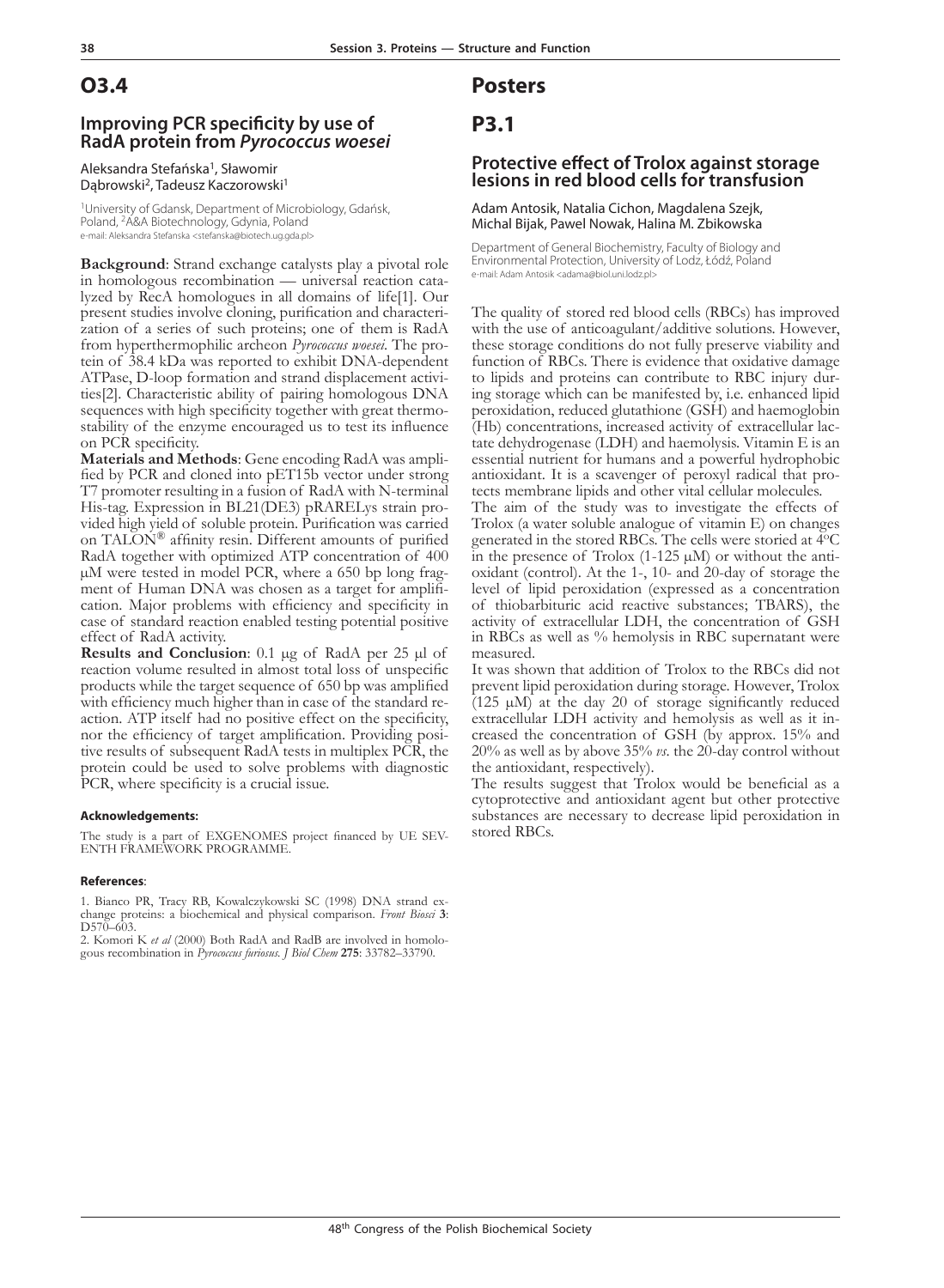### **Flavonoids as a direct coagulation factor Xa inhibitors**

#### Michał Bijak, Adam Antosik, Michał B. Ponczek, Halina M. Żbikowska, Paweł Nowak

Department of General Biochemistry, Faculty of Biology and Environmental Protection, University of Łódź, Łódź, Poland e-mail: Michał Bijak <mbijak@biol.uni.lodz.pl>

Coagulation process consists of a series of zymogens that can be converted by limited proteolysis to active enzymes leading to the generation of thrombin, which in turn converts soluble fibrinogen into insoluble fibrin clot. Acti- vated FX (FXa) interacts with its cofactor FVa and forms on the TF-bearing cell prothrombinase complex which is responsible for conversion of prothrombin to thrombin. FXa is a member of S1 family of serine proteases called chymotrypsine-like with typical for this family active center (His57, Aps102 and Ser195). Researches carried out in the last years provided evidence that polyphenol compounds are able to inhibit activity of many enzymes including ser- ine proteases.

The aim of our study was to examine the effects of the polyphenol compounds on amidolytic activity of activated coagulation factor X and to explain this interaction using bioinformatic analyses.

We observed in our study that from all tested polyphenolic compounds only polyphenols belonging to flavonoids group such as: cyanidin, quercetin, procyanidin B2 and si-lybin had inhibitory effect on FXa amidolytic activity. Bio-informatic analyses performed using Autodock Vina 1.0 showed that cyanidin, quercetin, procyanidin B2 and silybin bound in the pocket located in vicinity of the FXa active site and blocked access of substrates to Ser195 and His57. Similar docking result was obtained for rivaroxaban, FXa inhibitor using in pharmacotherapy.

The results presented here showed that flavonoids have potential anticoagulant effect. Controlling of coagulation factor X activity may prevent uncontrolled thrombin generation process, one of major factors responsible for the thrombus formation in the blood vessels.

## **P3.3**

### **Mutational analysis of FGF1 and FGF2 to identify binding sites involved in interaction with new binding partners**

Joanna Bober<sup>1</sup>, Michał Kostaś<sup>2</sup>, Justyna Tomala<sup>2</sup>, Małgorzata Zakrzewska<sup>1</sup>, Daniel Krowarsch<sup>2</sup>, Jacek Otlewski<sup>1</sup>

<sup>1</sup>University of Wroclaw, Department of Protein Engineering, Wrocław, Poland; <sup>2</sup>University of Wroclaw, Department of Protein Biotechnology, Wrocław, Poland

e-mail: Joanna Bober <joanna.bober@uni.wroc.pl>

Fibroblast growth factor 1 (FGF1) and 2 (FGF2) are the members of fibroblast growth factor family. They are involved in several biological processes - proliferation, cell growth, cell survival and morphogenesis by binding to and activating specific cell surface receptor. Additionally they possess the ability to translocate across cellular membrane into the cytosol and nucleus. However, their intracellular functions remain unknown despite many years of research. To understand the role of FGF1 and FGF2 inside the cell, "pull down" experiments followed by mass spectrometry analysis were performed to identify potential binding partners of these fibroblast growth factors. Based on prot-<br>eomic approach we identified several proteins, i.e. HSP90, nucleolin, PCAF and p53. To determine residues of FGF1 and FGF2 involved in the interactions with these proteins, we designed 18 surface mutations for both growth factors. These mutations, which disturb putative binding sites, were selected based on structural information from complexes of FGFs deposited in PDB and predicted using bioinformatics tools. We used web servers including meta-PPISP (which predicts the residues that are likely to form the binding sites), ConSurf (which analyses evolutionary conserved residues) and SWAKK (which detects amino acid sites that may be under positive selection). Site-directed mutagenesis, expression and purification of 36 mutational variants followed by surface plasmon resonance (SPR) experiments were performed. SPR analysis of interactions indicated that some variants exhibit a significant decrease or total reduction in binding response, suggesting the involvement of selected residues of FGF1 and FGF2 in binding to cellular partners. Such approach leads from structural analysis of protein to exploration of its function. Identification of specific binding regions within FGF1 and FGF2 interacting with intracellular partners sheds the light on the potential role of growth factors in cytoplasm and nucleus.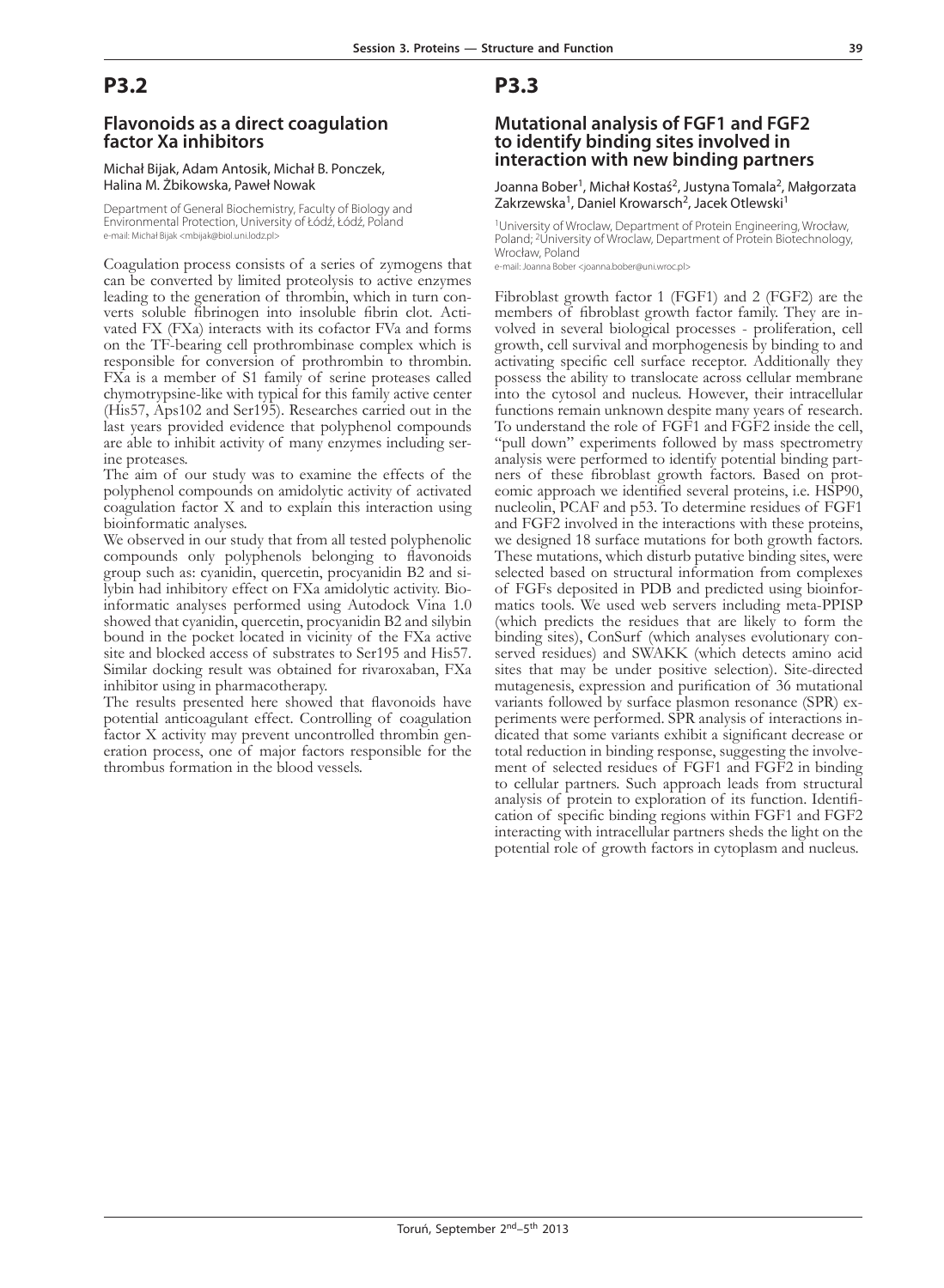### **Expression and purification of Fibroblast Growth Factor Receptors 1 and 2 (FGFR1 and FGFR2)**

#### Aleksandra Borek, Aleksandra Sokołowska-Wędzina, Jacek Otlewski

University of Wroclaw, Department of Protein Engineering, Wrocław, Poland

e-mail: Aleksandra Borek <korkus@protein.pl>

The FGFR family contains five closely related genes. Four of them (FGFR1–4) are transmembrane tyrosine kinase receptors. The family of fibroblast growth factor receptors (FGFRs) plays an important role in cell growth, survival, differentiation and angiogenesis. Deregulation of FGFR signaling has been associated with several developmental syndromes as well as with many types of cancer.

The first phase of the project comprised expression and purification of recombinant proteins, which will then serve as molecular targets for the selection and isolation of an- tibodies. We expressed extracellular domains of Fibroblast Growth Factor Receptors: FGFR1 (isoform IIIc) and FGFR2 (isoform IIIc). FGFR constructs were consisted of 3 immunoglobulin (Ig)-like domains (D1, D2, D3). Coding sequences were cloned into vector pLEV113 and produced by transient gene expression in CHO cell line to obtain fully glycosylated variants of FGFR1 and FGFR2. Signal peptide sequences were introduced into the protein sequences, allowing secretion of proteins into the culture medium. Proteins were tagged with Fc fragment to allow both an efficient purification of proteins using affinity chromatography on Protein A Sepharose and increase their stability.

FGFR1 and FGFR2 were expressed in CHO cells and analyzed using gel electrophoresis, Western Blotting and mass spectrometry. Analysis showed that both receptors were fully glycosylated. To verify molecular mass of purified proteins we used PNGase F enzyme to deglycosylate both receptors. Gel electrophoresis and mass spectrometry confirmed masses of deglycosylated proteins.

These results show that expression in CHO cells and purification using Protein A Sepharose allow to obtain fully glycosylated variants of FGFR1 and FGFR2 that are required to further studies.

## **P3.5**

### **Lyn kinase differently regulates MyD88- and TRIF-dependent signaling pathways of TLR4 activated by LPS**

Kinga Borzęcka, Agnieszka Płóciennikowska, Katarzyna Kwiatkowska

Nencki Institute of Experimental Biology, Department of Cell Biology, Warsaw, Poland e-mail: Kinga Borzęcka <k.borzecka@nencki.gov.pl>

Toll-like receptor 4 (TLR4) is localized in the plasma mem- brane of macrophages and is activated by lipopolysaccha- ride (LPS), a component of the outer membrane of Gramnegative bacteria. Under the influence of LPS, TLR4 binds MyD88/TIRAP adaptor proteins triggering a signaling pathway that leads to production of pro-inflammatory cy- tokines. After internalization, TLR4 in endosomes binds second set of adaptor proteins, TRIF/TRAM, and induces synthesis of type I interferons and chemokines. Activa- tion of TLR4 by LPS can be dependent on an involvement of lipid domains, rafts, of the plasma membrane. There- fore, we examined an involvement of raft-residing Lyn kinase in the two signaling pathways of TLR4. We found that LPS induced dose- and time-dependent activation of Lyn kinase, as indicated by phosphorylation of tyrosine ous dephosphorylation of inhibitory tyrosine residue 507. Integrity of rafts was crucial for the activity of Lyn kinase. To interfere with the activity of Lyn, we obtained a series of mutated forms of the kinase fused with GFP which were next overexpressed in RAW264 macrophage-like cells. The transfection efficiency reached 40% of cell population. An expression of K275R kinase-dead Lyn increased TRIF-dependent production of chemokine RANTES by 60-75% in cells stimulated with 1-1000 ng/ml LPS. On the other hand, this mutant form of Lyn did not affect substantially MyD88-dependent production of TNFα. Similar effects were exerted by R135A Lyn kinase mutated in its SH2 domain and by doubly mutated Lyn at K275R and R135A. However, when only SH4 domain of Lyn kinase was expressed in cells, both TNFα and RANTES production were reduced by 40–50%. The inhibitory effect of the expression of Lyn-SH4 on TLR4 signaling can be related to exceptionally high transfection efficiency with this construct, affecting up to 80% of all cells, leading to perturbations in the plasma membrane organization by this plasma-membrane anchored protein. Taken together our data indicate that Lyn kinase serves a negative regulator of TRIF-dependent signaling pathway of TLR4, as interference with the activity of the endogenous kinase increased RANTES production.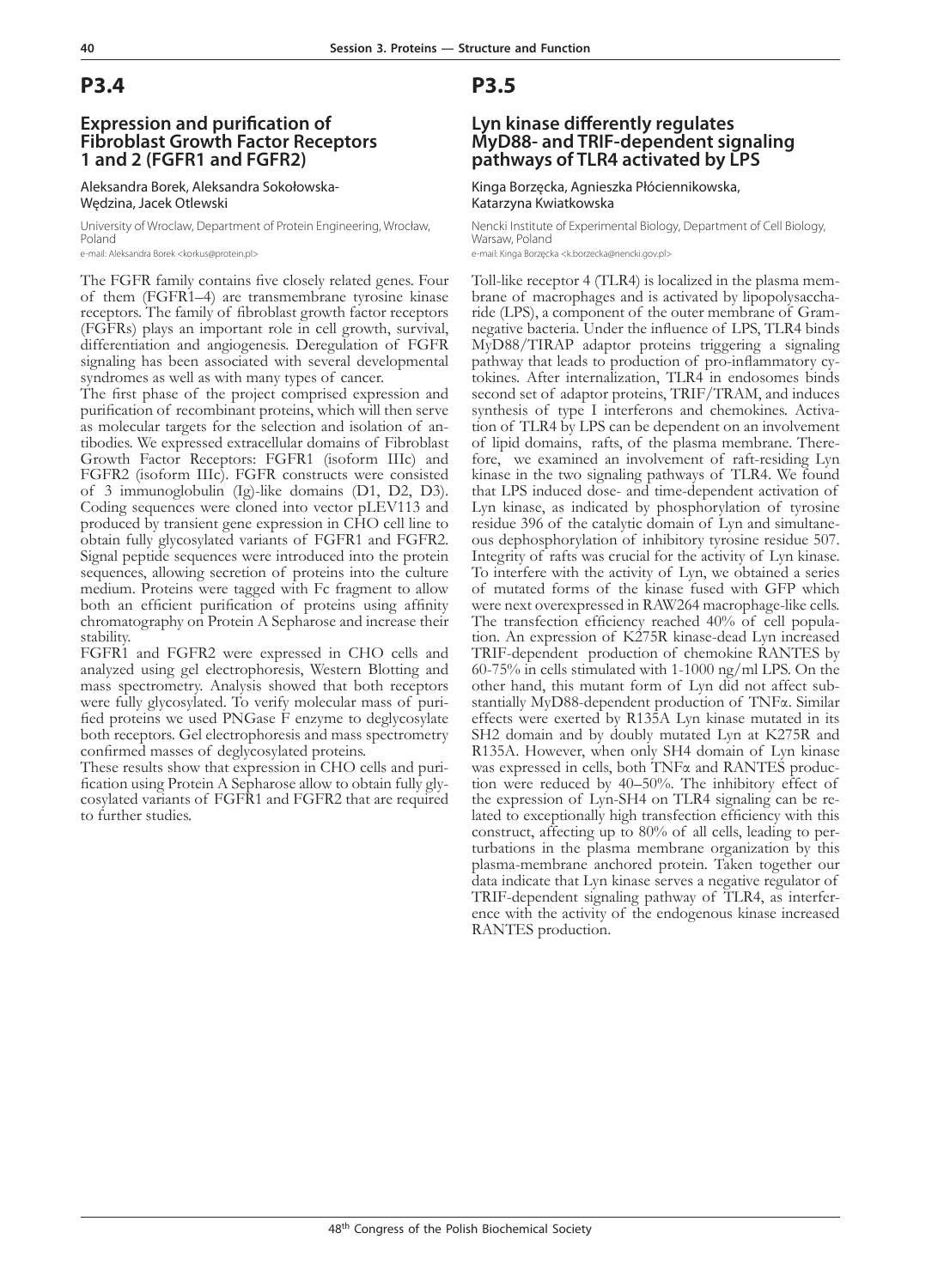### **TrfA structural motifs required for double stranded DNA binding**

Elżbieta Zabrocka<sup>1</sup>, Katarzyna Bury<sup>1</sup>, Slawomir Kubik<sup>1</sup>, Anna Karłowicz<sup>1</sup>, Urszula Walkow<sup>1</sup>, Maria Moreno<sup>2</sup>, Rafael Giraldo<sup>2</sup>, Igor Konieczny<sup>1</sup>

<sup>1</sup>University of Gdansk, Department of Molecular and Cellular Biology Gdańsk, Poland; 2Centro de Investigaciones Biologicas, Department of Chemical and Physical Biology, Spain

e-mail: Katarzyna Bury <igor@biotech.ug.edu.pl>

TrfA protein forms specific complexes with DNA in or- der to initiate RK2 plasmid DNA replication. First, TrfA monomers bind to direct repeats (iterons) located within the plasmid origin sequence (*oriV*) [1]. This event results in origin opening, melting of dsDNA structure within *oriV* AT-rich region [2]. Structure of TrfA nucleoprotein complex is not yet fully known. Due to high instability of replication initiators and therefore difficulties with crystal- lographic analysis, the knowledge about structure of plas- mid Rep proteins is limited. Homology modeling revealed that TrfA (like other plasmid replication initiators) has two winged-helix domains WH1WH2 at the C-terminal region. The N-terminal region is disordered in solution and its structure is not known [3]. The aim of this study was to identify structural motifs of TrfA responsible for binding with DNA.

By using *in vivo* binding assay and SPR analysis we tested how substitutions located in different regions of TrfA protein will affect its interaction with dsDNA. The obtained results showed that specific mutations in different protein regions affect the TrfA nucleoprotein complex formation. Moreover, we observed compensatory effects of the analyzed substitutions, which were located outside of WH1WH2 domains. We concluded that apart from two WH1WH2 domains, which are typical for plasmid Rep proteins, there is a third DNA binding domain namely DBD3. We purified both DBD3 and WH1WH2 domains in fusion with SUMO protein and we tested their biochemical properties. Our results demonstrate that for effective DNA binding all three domains of TrfA are needed. Using approach that combines cross-linking, proteolysis and mass spectrometry we identify residues in TrfA that are in contact with dsDNA. We found that motif  $_{339}$ LMCGSD-STRVK $_{349}$  located in the WH2 domain is directly involved in iteron binding through the Lysine $_{349}$ .

#### **References:**

- 1. Perri S *et al* (1991) *J Biol Chem* **266**: 12536–12543.
- 2. Kolatka K *et al* (2010) *Plasmid* **64**: 119–134.
- 3. Pierechod M *et al* (2009) *Protein Sci* **18**: 637–647.

### **P3.7**

### **Levels of total and High-Molecular Weight adiponectin in serum of matched maternal-cord pairs: relations to fetal anthropometric parameters**

Magdalena Chełchowska<sup>1</sup>, Joanna Gajewska<sup>1</sup>, Jadwiga Ambroszkiewicz<sup>1</sup>, Tomasz M. Maciejewski<sup>2</sup>, Teresa Laskowska-Klita<sup>1</sup>

<sup>1</sup>Institute of Mother and Child, Screening Test Department, Warsaw, Poland, <sup>2</sup>Institute of Mother and Child Department of Obstetrics and Gynecology, Warsaw, Poland e-mail: Magdalena Chelchowska <magdalena.chelchowska@imid.med.pl>

**Objective.** Adiponectin as a key regulator of insulin sensitivity could thus be expected to have significant effects on fetal growth and development. Therefore the aim of this study was to examine serum High-Molecular Weight adiponectin (HMW) and total adiponectin concentrations in pregnant women and umbilical cord blood and their cor- relations with fetal anthropometric parameters.

**Methods.** Fortyhealthy pregnant women, attending the Institute of Mother and Child in Warsaw were asked to cooperate in this study. All pregnant volunteers signed a written informed consent form, approved by the Institute's Ethi- cal Committee. Venous blood samples were collected from women in I (median: 12 wk) and III trimester (median: 39 wk). Cord blood was collected immediately post partum from the umbilical vein after clamping of the cord. Serum HMW and total adiponectin concentrations were deter- mined by immunoenzymatic method using a commercial TISTICA 8.0 and the significance level was set at  $p<0.05$ .

**Results.** Concentrations of adiponectin and HMW isoform in serum of mothers increased during pregnancy and were 20% higher in third than in the first trimester. Umbilical serum total and HMW adiponectin levels were significantly higher compared with maternal levels at birth (total: 17.98±6.61 µg/ml *vs* 7.79±3.36 µg/ml; HMW: 13.89±6.67 µg/ml *vs* 5.12±3.29 µg/ml; p 0.0001), and no correlation was found between cord and maternal adiponetin levels. In contrast to the findings in adults cord blood values were significantly correlated with both birth weight  $(r=0.62;$  $p \le 0.01$ ) and birth length (r=0.5; p0.01).

**Conclusion.** The levels of total and HMW adiponectin were higher in umbilical cord serum than in maternal serum. The positive correlations between cord blood values of this protein and their isoform and birth weight and length suggest, that rather fetal adiponectin, not maternal serum adiponectin, may be involved in fetal development during pregnancy.

#### **References:**

Inoue K *et al* (2010) *Int Med* **50**: 707–712. Savino F *et al* (2008) *Acta Pediatrica* **97**: 701–705. Ong GK *et al* (2007) *Clin Endocrinol* **67**: 108–114. Sivan E *et al* (2004) *J Clin Endocrinol Metabol* **88**: 5656–5660.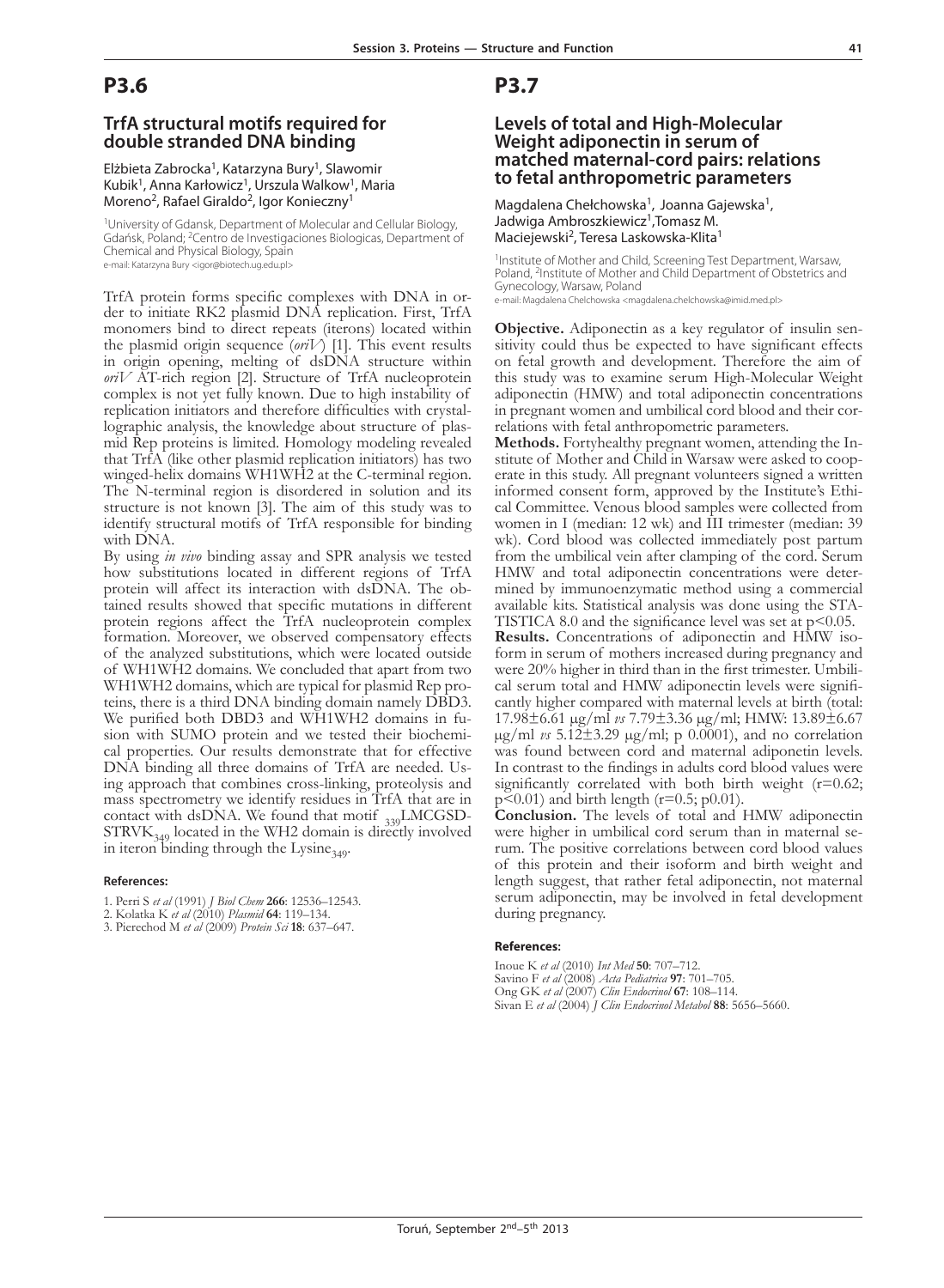### **Direct determination of phospholipase D activity by infrared spectroscopy**

Le Duy Do<sup>1,2</sup>, René Buchet<sup>1</sup>, Slawomir Pikula<sup>2</sup>, Abdelkarim Abousalham<sup>1</sup>, Saida Mebarek<sup>1</sup>

<sup>1</sup>Université de Lyon, France; Université Lyon 1, France; INSA-Lyon, France; CPE Lyon, France; ICBMS CNRS UMR 5246, France; <sup>2</sup>Department of Biochemistry, Nencki Institute of Experimental Biology, Polish Academy of Sciences, Poland e-mail: Le Duy Do <ldo@nencki.gov.pl>

To determine phospholipase D (PLD) activity an infrared spectroscopy assay was developed, based on the phosphate vibrational mode of the phospholipid substrates of the enzyme such as dimyristoylphophatidylcholine (DMPC), lysophosphatidylglycerol (lysoPG) dimyristoylethanola- mine (DMPE), and lysophosphatidylserine (lysoPS). Char- acteristic vibrational bands were located at 1230, 1226, 1221 and 1218 cm<sup>-1</sup>, respectively, and served to monitor the hydrolysis of phospholipids. The appearance of the phosphate vibrational band of phosphatidate at  $1130 \text{ cm}^{-1}$ , served to monitor the amount of byproduct of the hydro-lytic cleavage of phospholipids by PLD. *In situ* measurements could be performed within less than 20 min, using 2–40 mM DMPC and at least 5–10 ng of *S. chromofucus*  PLD having specific activity of 30 nmol  $min^{-1} \mu g^{-1}$  (corresponding to 150–300 pmol hydrolysed DMPC per minute) at pH 8.0 in the presence of 10 mM  $Ca^{2+}$ . The feasibility of the infrared assay using lysoPG, DMPE and lysoPS was also demonstrated, indicating that various natural phospholipids could be employed as substrates to measure the PLD activity. Reproducible apparent maximum velocities  $(V_{\text{max}})$  were also determined. The direct infrared assay could be used as a possible screening tool to find specific PLD inhibitors.

## **P3.9**

### **Homoisocitrate dehydrogenase from** *Candida albicans:* **functional and structural analysis**

#### Iwona Gabriel, Marek Wojciechowski, Sławomir Milewski

Gdansk University of Technology, Department of Pharmaceutical Technology and Biochemistry, Gdańsk, Poland e-mail: Iwona Gabriel <iwogabri@pg.gda.pl>

Identification and characterization of enzymes which are essential for fungal survival and/or pathogenicity is cru- cial for the rational design of antifungal drugs. In the present communication we report results of our studies on *Candida albicans* enzyme — homoisocitrate dehydroge- nase (*Ca*HIcDH) — catalyzing biosynthetic reaction from α-aminoadipate pathway of L-lysine biosynthesis present only in fungal cells and having no counterparts in mam- malian cells.

*Ca*HIcDH encoded by the *LYS12* gene was overexpressed in *E. coli* cells transformed by pET15b-*LYS12* expression plasmid. It catalyzes the Mg<sup>2+</sup> and K<sup>+</sup> dependent oxidative decarboxylation of homoisocitrate (HIc) to alpha-ketoadipate, using  $NAD^+$  as a oxidative substrate. The wild-type enzyme was purified and characterized for its physicochemical properties.  $k_{\text{cat}}$  was 0.40 s<sup>-1</sup>,  $k_{\text{cat}}/K_{\text{M}}$  (NAD+) = 0.44 x 10<sup>3</sup> M<sup>-1</sup>s<sup>-1</sup> and  $k_{\text{cat}}/K_{\text{M}}$  (HIc) = 8.75 x 10<sup>3</sup> M<sup>-1</sup>s<sup>-1</sup>. Substrate spectrum analysis demonstrated strict specificity for HIc and no activity with isocitrate and 3-isopropylmalate. It was shown that the possibility of using Ic as a substrate by *T. thermophilus* HIcDH was strongly dependent on presence of Arg85 and replacing this residue with Val prevented isocitrate binding and enhanced activity with HIc as a substrate. According to the multiple sequence alignment, Arg85 of TtHIcDH corresponds to Val109 in the *Ca*HIcDH sequence, therefore the strict substrate specificity of the latter enzyme version is not surprising. Results obtained by SDS-PAGE, Native-PAGE and sizeexclusion chromatography indicate that the native enzyme may be composed of four subunits and this assumption was supported by the results of the homology modelling of the enzyme molecule. Looking for the molecular basis of a tetrameric structure by native  $CaHICDH$  — never reported previously for HlcDH from fungal sources — we<br>identified a characteristic loop, relatively rich in charged residiues  $(^{155}$ KKED<sup>158</sup>) which may participate in intersubunit interaction. Multiple sequence alignment, amino acid se- quence analysis and homology modelling of 3D *Ca*HIcDH structure revealed the presence of a sequence known as a isocitrate/isopropylmalate dehydrogenase conserved site: IPRO19818 <sup>268</sup>NLYGDILSDGAAALVGSLGV<sup>287</sup>) and the catalytic Lys-Tyr pair (Lys211 and Tyr147), corresponding to Lys206 and Tyr150, shown previously in *Sc*HIcDH to catalyze the acid-base chemistry of the enzymatic reaction.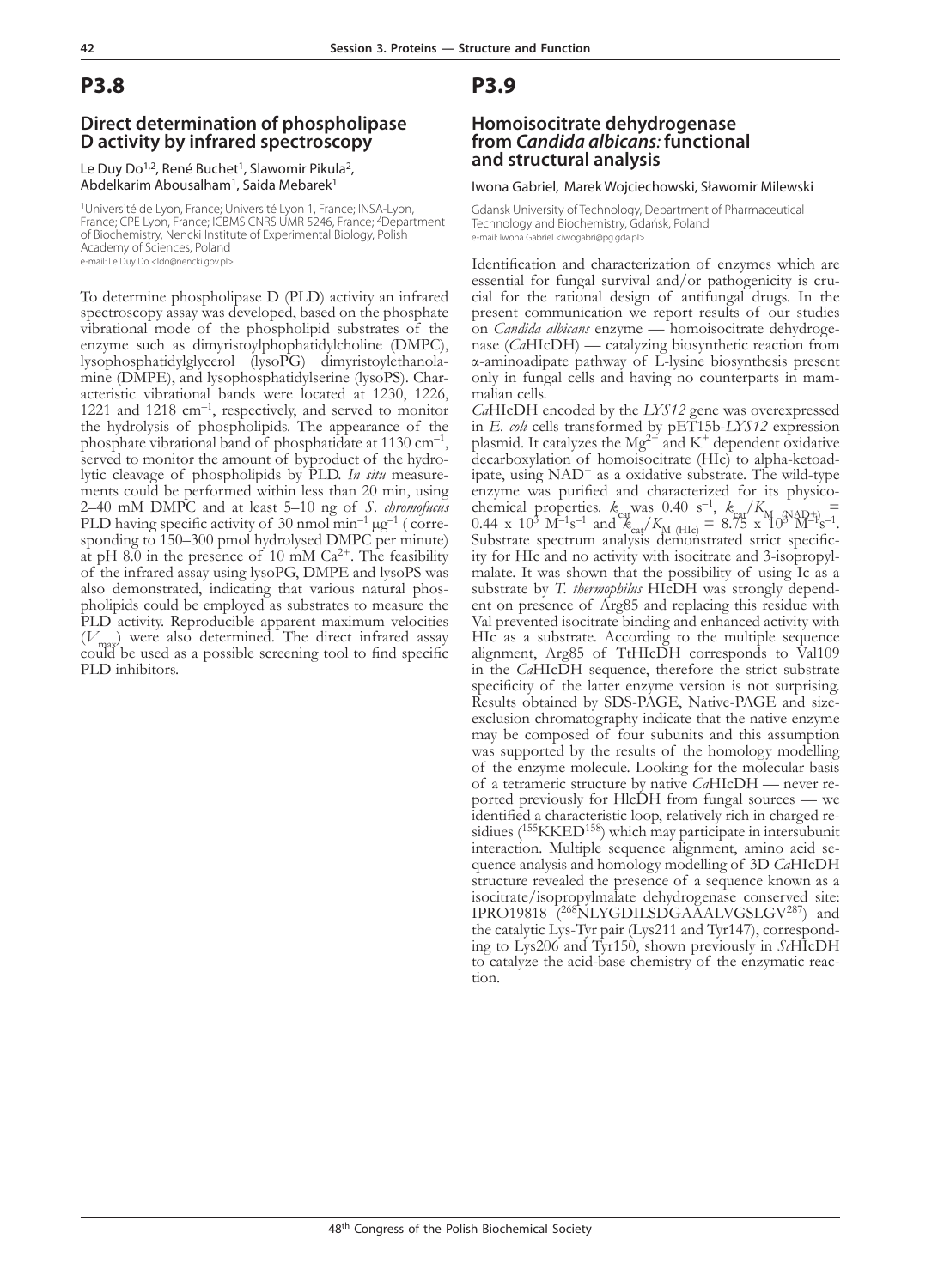### **Aggregation test for fragment of human cystatin C Ala52– Asp65**

#### Emilia Iłowska<sup>1</sup>, Jakub Barciszewski<sup>2</sup>, Mariusz Jaskólski<sup>2</sup>, Aneta Szymańska<sup>1</sup>

<sup>1</sup>Department of Medicinal Chemistry, Faculty of Chemistry, University of Gdańsk, Gdańsk, Poland; 2Center for Biocrystallographic Research, Institute of Bioorganic Chemistry, Polish Academy of Science, Poznań, Poland

e-mail: Emilia Ilowska <emiliagorna@gmail.com>

Research carried out on fibrilization process leads to some new hypotheses concerning the mechanism of this process, as well as the factors responsible for triggering and progress of fibril formation by a particular protein. One of them is hypothesis about existence of a specific amino acid sequences and clearly defined structure which promote these processes. The presence in proteins structures with very high propensity for formation of the  $\beta$ -stand conformation, located near the surface and have high ability for self-association and fibrilizoation called "steric zipper" motif  $[1, 2]$ . This motif was suggested by Americans scientists from prof. Eisenberg's group. They proved that in amyloi- dogenic proteins are sequences that promote aggregation and fibrilization process [1–3].

The aim of this project is to check the applicability of the steric zipper hypothesis for the analysis and understanding the amyloidogenic propensities of human cystatin C (hCC). Due to its physical and chemical parameters (good tin C may be considered as a good model protein in stud-<br>ies aimed at verifying the Eisenberg's hypothesis. The 3D profile method and calculated Rosetta algorithm values for hCC show that in this protein there are two fragments for which high fibrillization propensity can be expected: the first N-terminal hairpin fragment encompassing the loop L1 structure (residues from Ala<sup>52</sup> to Asp<sup>65</sup>) and C-terminal part of the molecule between  $Arg^{93}$  and Thr<sup>116</sup>. In this project we want to do experimental studies to proved this hipothesis.

Confirmation of existence of the steric zipper motif in the hCC sequence may have a significant impact on better understanding of the mechanism of self-association, aggregation and fibrillation of this protein.

#### **Acknowledgements:**

Work supported by grants: DS/8440-4-0172-13 and and for Young Scientists: 538-8440-B011-13.

#### **References**:

1. Goldschmidt L *et al* (2010) *Proc Natl Acad USA* **107**: 3487–3492.

2. Sawaya MR *et al* (2007) *Nature* **447**: 453–457.

3. Nelson R *et al* (2005) *Nature* **435**: 773–778.

## **P3.11**

# **MOR receptor gene polymorphism (A118G) in patients with acute pancreatitis**

M. Jacuński<sup>1</sup>, Ł. Jaśkiewicz<sup>1</sup>, A. Janicka<sup>1</sup>, K. Patyra<sup>1</sup>, M. Matysiewicz<sup>2</sup>, B. Kocbach<sup>2</sup>, A. Cieślińska2, J. Snarska2, E. Kostyra2

<sup>1</sup>The University of Warmia and Mazury in Olsztyn, Faculty of Medical Sciences, Olsztyn, Poland; <sup>2</sup>The University of Warmia and Mazury in Olsztyn, Faculty of Biology and Biotechnology, Olsztyn, Poland e-mail: Mateusz Jacuński <anna.cieslinska@uwm.edu.pl>

Opioid receptors are classified as: mi (µ), kappa (κ), delta (δ) and sigma (σ). They belong to a large family called G protein — coupled receptors (GPCR) and they have different significance and physiological functions.  $\mu$  — receptor (MOR) is important target place for opioid drugs. In humans, opioid compounds acts on central nervous system showing their wide range of analgesic action, causing euphoria, sedation, respiratory depression and cough suppression. They also have peripheral effects like constipation. In the process of inflammation, opioids are transported from ganglion cells of dorsal roots to peripheral sensory nerve fibers. At the same time immunological response cells, which contain endogenous opioid peptides, gather mental stimulation such as stress, endogenous factors (e.g. corticotropin-releasing factor, cytokines), can release this opioids peptides allowing interaction with neuronal opioid

receptors and causing local analgesia.<br>A large number of point mutations (SNP) have been identified in MOR gene. The most common is A118G polymorphism in exon I — it comes to replacement from adenine  $(A)$  to guanine  $(G)$  in position 118. This results in replacing Asn to Asp in amino acid chain. Nowadays exact molecular consequences of A118G MOR polymorphism, which may explain noticed clinical effects, remain unknown. However it is commonly known that appearance of G allele in polymorphic place of MOR results in decreasing capacity of the receptors binding. It was shown that people with this type of polymorphism feel more intensively intoxicating properties of ethanol. Furthermore people with G allele confirmed ethanol abuse among their ancestors. Ethanol is one of the most important risk factors of acute pancreatitis episode, thus it is possible relationship between MOR gene polymorphism with acute pancreatitis.

The aim of this work was to determine the frequency of A118G polymorphism of MOR gene in population of healthy people and people who suffer from pancreatitis as well as investigation of correlation between this polymorphism and falling for acute pancreatitis.

DNA was isolated from epithelium and blood of healthy people (control group) and from people with acute pancreatitis (test group). The polymorphism of MOR gene was determined with PCR — RFLP.

In the whole examined population the frequency of A allele was 0.94 and G allele 0.06. The results indicate the need for continuation further research on the A118G polymorphism in MOR gene including a wider group of people.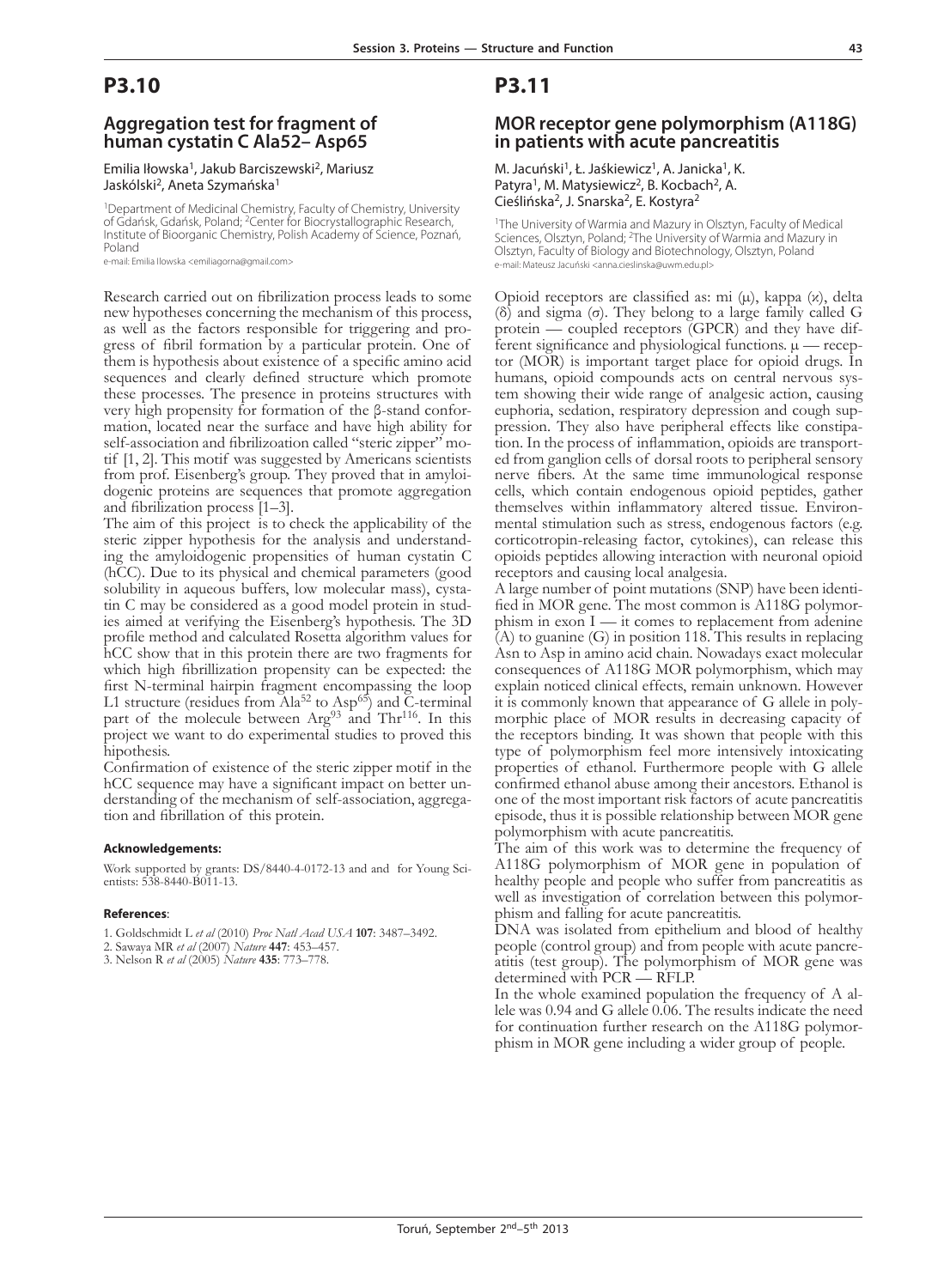## **Characterization of leucine-rich repeat domain containing protein, LRRC45 in ciliate** *Tetrahymena thermophila* **and in mammalian cell lines**

#### Katarzyna Jedynak<sup>1</sup>, Ewa Joachimiak<sup>1,2</sup>

1Department of Animal Physiology, University of Warsaw, Warsaw, Poland; <sup>2</sup>Laboratory of Physiology of Cell Movements, Nencki Institute of Experimental Biology, Polish Academy of Sciences, Warsaw, Poland e-mail: Katarzyna Jedynak <kjedynak@biol.uw.edu.pl>

Leucine-rich repeat (LRR) domain is found in a variety of proteins and is suggested to be involved in protein-protein interactions. LRR-containing proteins participate in a wide scription, signal transduction, apoptosis, cell adhesion and immune response. Furthermore, many mutations of proteins from LRR-containing family were shown to be associated with malignant diseases.

The aim of this studies was determination of function and localization of LRRC45 protein in *Tetrahymena thermophila* and in mammalian cell lines.

We choosed model organisms *Tetrahymena thermophila*, mu-<br>rine cell line NIH 3T3 and human cell line A431 to investi-<br>gate the impact of overexpression and silencing of protein LRRC45 on ultrastructure, and did biochemical and phe-notypic studies.

We analyzed *Tetrahymena thermophila* genome and available proteomes and identified pellicular LRR-containing pro- tein. Our initial studies showed that the identified protein is a novel cytoskeletal proteins. In *T. thermophila,* these LRR protein localize to the cortical cytoskeleton near the basal bodies but the function and linking with one of the cell compartments remain unknown. When the overexpression is on high level protein fused with GFP forms structures resembling vesicles of unknown origin. Overexpression of GFP-LRRC45 causes acceleration of *Tetrahymena thermophila* cell division rate as opposed to overexpression of LRRC45 without tag that reduces multiplication rate. Control and mutant cells were grown in medium supplemented with  $\text{CdCl}_2$ . The cells density was determined every three hours.

*Tetrahymena* LRRC45 protein has single human homologue, HsLRRC45. We demonstrated that in cells overexpressing<br>HsLRRC45 fused with GFP on C- or N- terminus, the recombinant protein localized to juxtanuclear vesicular-like structures. The intracellular localization resembles localization of activated Rab5, caveolin-1 or the early endosome marker, EEA-1. The origin of these vesicles was determined by testing their putative colocalization with markers specific for different membranous structures like transport vesicles, lysosomes, autophagosomes. We demonstrated that there was incomplete colocalization with cis-Golgi marker GM130 and overexpressed and nativ HsLRRC45 protein. Furthermore the level of HsLRRC45 protein depends on cell line and is inversely proportional to the GM130 protein level. Finally, we identified the potential protein partners of the studied *Tetrahymena* protein and it's mammalian homologue using immunoprecypitation, among which both basal bodies proteins, vesicular trafficking and microtubular cytoskeleton associated proteins were present.

Overall, our results suggest that LRR domain containing novel protein probably participate in vesicular trafficking, probably between Golgi apparatus and endoplasmic reticulum.

## **P3.13**

### **Calorimetric evidence of anandamide — albumin interactions**

#### Marek Kaczyński<sup>1</sup>, Krzysztof Bilmin<sup>2</sup>, Magdalena Przybyło<sup>1</sup>, Paweł Grieb<sup>2</sup>, Marek Langner<sup>1</sup>

1Institute of Biomedical Engineering and Instrumentation, Wrocław University of Technology, Wrocław, Poland; 2Department of Experimental Pharmacology, Polish Academy of Sciences Medical Research Center, Poland e-mail: Marek Kaczynski <marek.kaczynski@pwr.wroc.pl>

Anandamide, (arachidonylethanolamide, AEA) is an en-<br>dogenous cannabinoid neurotransmitter. Since its discov-<br>ery in 1992, several other functions have been reported<br>and especially interesting is its anti-cancer activity. ever if one would like to introduce the molecule into the organism, several problems arise. Because of its chemical structure, AEA is poorly soluble in water and susceptible to enzymatic degradation. It is also highly possible that arachidonic residue of anandamide will associate with proteins that have the ability to bind fatty acids, e.g. albumins, there- fore its pharmacokinetics may be altered.

Albumin is the most abundant plasma protein  $(35-50 \text{ g/L})$ <br>human serum). It is a monomeric, multi-domain, nonglycosylated, negatively charged plasma protein, with numerous functions important for maintaining the body homeostasis. HSA is the main determinant of plasma oncotic pressure and the main modulator of fluid distribution between body compartments. It is characterized by an extraordinary ligand-binding capacity, being a carrier for many endog- enous and exogenous compounds. Due to its high affinity to long-chain fatty acids, albumin plays an important role in their transport and in the modulation of their metabolism. The question of possible anandamide – albumin interactions arisen in the course of the *in vitro* studies in which the antiproliferative properties of AEA were studied. The HeLa cells growth have been halted only when anandamide had been introduced in serum free medium. In order to verify the hypothesis that the studied compound interacts with albumin, the isothermal titration calorimetry studies have been performed to determine thermodynamic parameters of anandamide-albumin interactions.

Because of the compound low solubility the liposomal formulation of AEA has been designed so the binding experiment could be successfully performed.

Results obtained with the isothermal titration calorimetry show distinct difference between the binding parameters of anandamide interacting with albumin when the fatty acids have been or have not been present. The obtained results and developed methodology can be used in the process of the developing new formulations for anti-cancer cannabinoid drugs.

#### **Acknowledgements:**

Presented works were co-financed by the European Union as part of the European Social Fund and Institute of Biomedical Engineering and Measurements, Wrocław Technical University.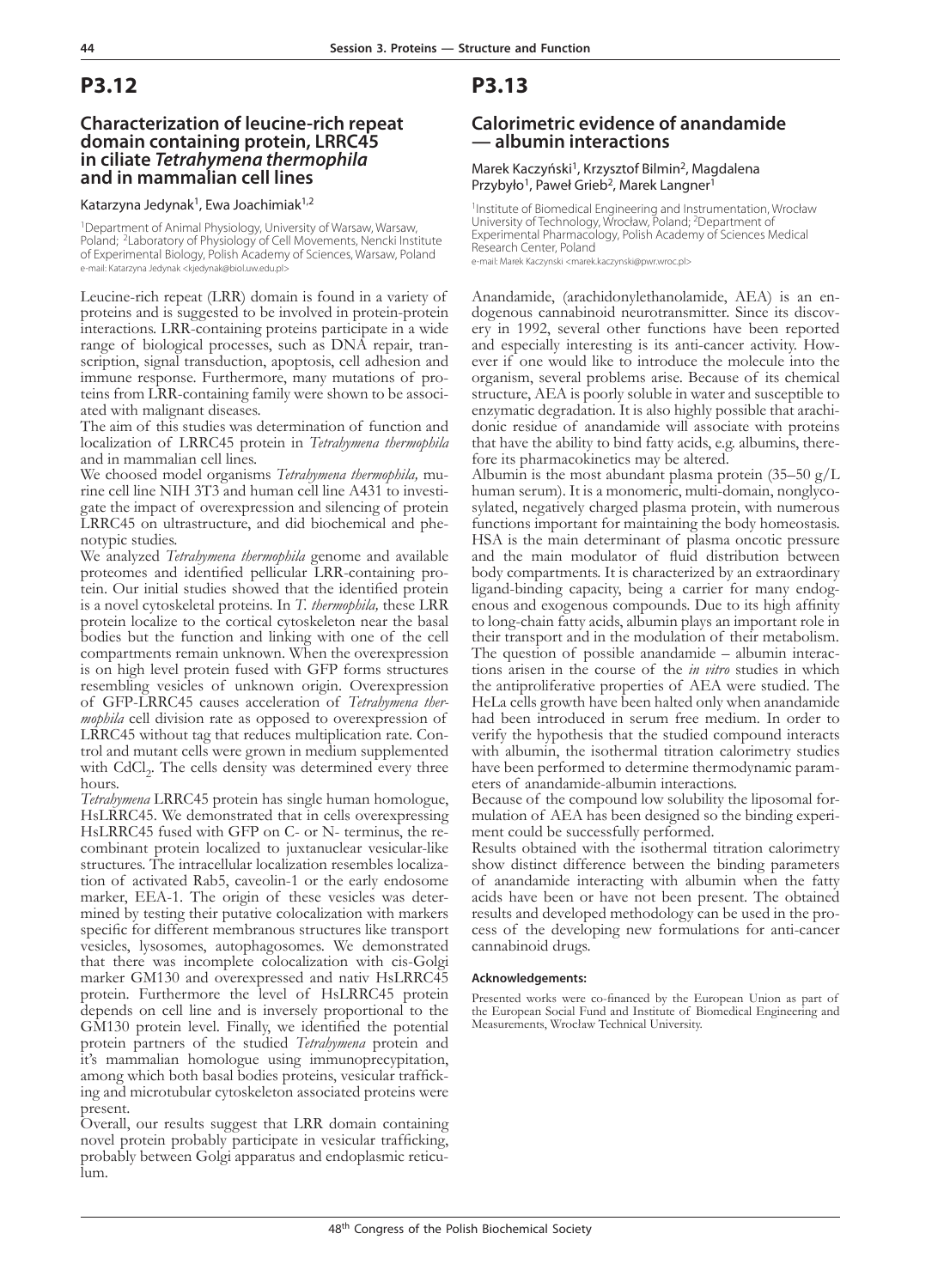### **Influence of polisiloxanes on the stability and activity of collagen**

#### Leszek Kadziński<sup>1</sup>, Zyta Banecka-Majkutewicz<sup>2</sup>, Magdalena Prokopowicz<sup>3</sup>, Jerzy Łukasiak<sup>4</sup>, Bogdan Banecki<sup>1</sup>

<sup>1</sup>Intercollegiate Faculty of Biotechnology University of Gdańsk -Medical University of Gdańsk, Department of Molecular and Cellular Biology, Gdańsk, Poland; <sup>2</sup>Medical University of Gdańsk, Department of Neurology, Gdańsk, Poland; 3Medical University of Gdańsk, Department of Physical Chemistry, Gdańsk, Poland; 4Gdansk Management College, Gdańsk, Poland

e-mail: Leszek Kadziński <br/>banecki@biotech.ug.edu.pl>

Silicone polymers are assumed to be chemically stable in living systems. Therefore they have been used in the medical field for many years as biocompatible biomaterials ranging from intraocular lenses to breast implants. Silicone fluids are widely used as a surgical tamponade in tive organic-inorganic materials and drug delivery systems. An inherent problem associated with implanted prostheses is their propensity to be coated in host proteins shortly after implantation. Some of research works, specifically those that focused on the implanted silicone prostheses, suggest that silicone is adjuvant to the human immune system and may induce conformational changes and aggregation of the proteins. Furthermore patients with silicone prosthethe proteins. Furthermore patients with silicone prosthe- sis display a variety of nonspecific syndromes that usually disappear after the removal of the implant. In this work we investigated the effect of cyclic and linear siloxanes on the structure and function of collagen — the major structural protein in human body. Using the FITC-labelled collagen we have shown protein-siloxanes complexes. We have demonstrated the influence of the protein-siloxanes interactions on the collagen fibril formation — the main function of collagen molecules. We have also determined that collagen-siloxanes interactions do not change the conformation of triple helical collagen molecules.

**P3.15**

### **Lon protease — mechanism of proteins degradation on DNA**

#### Katarzyna Wegrzyn, Marta Gross, Anna Karlowicz, Igor Konieczny

Intercollegiate Faculty of Biotechnology UG-MUG, Department of Molecular and Cellular Biology, Gdańsk, Poland e-mail: Anna Karlowicz <anna.karlowic@wp.pl>

Lon belongs to the family of ATP-dependent proteases involved in protein quality control. Bacterial Lon is con- sidered to be the most important factor involved in the degradation of misfolded proteins. This protease consists of three domains: the highly variable N-terminal domain, the central AAA+ ATPase domain containing nucleotide binding site, and the C-terminal peptidase domain. It forms barrel-like shaped oligomers with a central cavity within the macromolecular structure. To date, crystallographic data are available for full length Lon from *Bacillus subtilis* and *Thermococcus onnurineus* (Duman & Lowe, 2010; Cha *et al.*, 2010) and only fragments of enzymes from a few other organisms (including *Escherichia coli*) (Li *et al.*, 2010; Botos *et al.*, 2004; Botos *et al.*, 2005). It has been shown that Lon protease possesses the ability to bind DNA however, no scribed so far (Zehnbauer et al., 1981). Moreover, our data suggest that nucleoprotein formation by Lon is required for its proteolytic activity.

We propose quaternary structure of the hexameric *E. coli* Lon protease predicted on the basis of data on crystallized fragments of Lon and homology modeling of the remaining parts of the protein. The analysis of our Lon structure prediction model revealed potential regions and residues possibly involved in DNA interaction. Utilizing site-directed mutagenesis we introduced uncharged or negatively charged substitutions and created series of Lon protein mutants. After purification step we tested them using *in vitro* methods for DNA binding and their activities towards substrates that specifically bind or do not bind DNA. Our results allowed us to indicate amino acid residues of Lon engaged in DNA interaction. Moreover, Lon mutants lacking DNA-binding ability were not able to degrade substrates which specifically bind nucleic acid. Our results confirm crucial role of nucleoprotein complex formation by Lon for its proteolysis of substrates interacting with DNA.

#### **References:**

Botos I *et al* (2004) *J Biol Chem* **279**: 8140–8148. Botos I *et al* (2004) *J Struct Biol* **146**: 113–122. Cha SS *et al* (2010) *EMBO J* **29**: 3520–3530. Duman RE & Lowe J (2010) *J Mol Biol* **401**: 653–670. Li M *et al* (2010) *Acta Cryst* **66**: 865–873. Zehnbauer BA *et al* (1981) *Proc Natl Acad Sci USA* **78**: 2043–2047.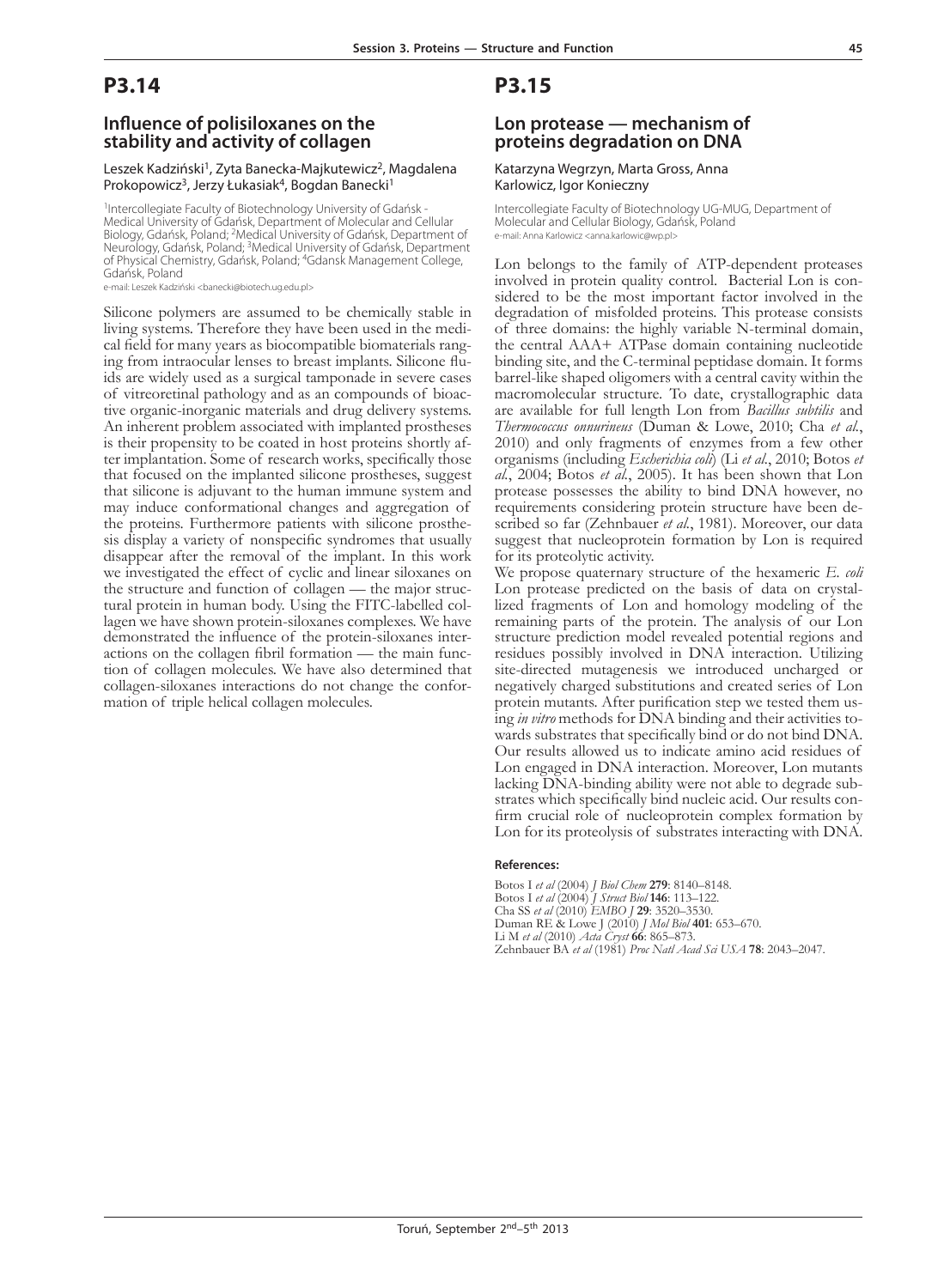## **Desensitization of glucosamine-6 phosphate to inhibition by UDP-GlcNAc**

#### Karolina Kwiatkowska, Agnieszka Napiorkowska, Slawomir Milewski

Gdansk University of Technology, Department of Pharmaceutical Technology & Biochemistry 11/12 Narutowicza St., 80-233 Gdansk, Poland

e-mail: Karolina Kwiatkowska <karolina.kwiatkowska85@gmail.com>

Glucosamine-6-phosphate (GlcN-6-P) synthase, known also as L-Glutamine: D-fructose-6-phosphate amidotrans- ferase, catalyzes the first committed step in the pathway leading to the ultimate formation of UDP-GlcNAc. The final product of this pathway is an activated precursor of numerous macromolecules containing amino sugars, including chitin and mannproteins in fungi, peptidoglycan and mals. The reaction catalyzed by the enzyme is conversion of fructose-6-phosphate into glucosamine-6-phosphate with L-glutamine as a nitrogen donor.<br>The important differences between prokaryotic and eu-

karyotic forms of the enzyme include a substantially larger size of the latter and sensitivity of the latter but not the former to the feedback inhibition by uridine 5'-diphospho-N-acetyl-D-glucosamine (UDP-GlcNAc). The enzyme has therapy as well as for the treatment of insulin-independent diabetes mellitus.

Our studies have been focused on GlcN-6-P synthase from human pathogenic fungi *Candida albicans* coded by the *GFA1* gene. We were able to demonstrate a crystal structure of the isomerase domain (ISOM) of *C. albicans* GlcN-6-P synthase in complex with UDP-GlcNAc [2]. Now we report results of our further studies involving the site-directed mutagenesis of *GFA1*, leading to the following substitutions of amino acid residues located at the putative UDP-GlcNAc binding site in the gene products: Gly474Leu, Thr487Ile, Gly490Leu and His492Phe. Muteins obtaned at consecutive steps of mutagenesis were isolated and characterized. The final product of mutagenesis was completely insensitive to inhibition by UDP-Glc-NAc, while sensitivities of the intermediate products were diminished. Conclusions concerning the probable role of UDP-GlcNAc binding for enzyme structure and catalytic properties are presented.

### **References:**

[1] Milewski S (2002) *Biochim Biophys Acta* **1597**: 173–192. [2] Raczynska J *et al* (2007) *J Mol Biol* **372**: 672–688.

## **P3.17**

## **Analysis of Aβ1–40 peptide oligomers using ion mobility separation coupled with ms and factors influencing the peptide structure compaction**

Marcin Kłoniecki<sup>1</sup>, Agnieszka Jabłonowska<sup>1</sup>, Jarosław Poznański<sup>1</sup>, James Langridge<sup>2</sup>, Kevin Giles<sup>2</sup>, Nick Tomczyk<sup>2</sup>, Chris Hughes<sup>2</sup>, Michał Dadlez<sup>1,3</sup>

<sup>1</sup>Institute of Biochemistry and Biophysics, Polish Academy of Sciences, Department of Biophysics, Warsaw, Poland; <sup>2</sup>Waters Corporation, Atlas Park, Simonsway, Manchester, UK; 3Institute of Genetics and Biotechnology, Faculty of Biology, University of Warsaw, Warsaw, Poland e-mail: Marcin Kłoniecki <marcinkloniecki@wp.pl>

Alzheimer's disease (AD) poses a serious challenge on so- cial care systems worldwide and this justifies intense stud- ies on mechanisms underlying AD pathology and on the nature of the neurotoxic agent. Several pieces of evidence point to a causative link between the soluble and non-mon-<br>omeric forms of  $\beta\beta$  peptide, derived by proteolysis of APP<br>protein, and AD, founding the basis for the revised amy- $\overline{\text{loid}}$  cascade hypothesis. It has been argued that the level of cognitive disability correlates better with the pool of Ab oligomers, rather than with aggregated amyloid deposits. It became clear that different Aβ species, also extracted from AD patient's tissues, exert neuro/synaptotoxicity in a wide range of experimental setups. Thus, "oligomer hypothesis" is central for AD studies.

To gain insight into the Aβ1–40 oligomer structure we have applied Ion Mobility separation (IMS) coupled with MS. It allowed us to determine the mobility of Aβ1–40 oligomer ions and, on the basis of the mobility, calculate the relative collisional cross-section for each oligomeric form observed. For several oligomers, at least two different species of different  $\Omega$  values were detected, indicating the presence of at least two families of conformers: compact and extended. When incubated at room temperature for 24 h the drift time profile of several oligomeric forms changes in general with the shift towards more compact forms. The strongest changes were observed from trimers to pentamers showing that a compact structure becomes dominant with time. Similar shift was observed for higher oligomers, hexamers and heptamers. This, however, does not hold for dimeric signals in which the mutual population of both forms barely changes after 24 h. In general, whenever in a given charge state of oligomers larger than dimers both compact and extended forms are present in the spectra of freshly dissolved peptide, the fraction of compact species increases with time. These oligomers equilibrate towards the domination of the most compact species at longer times. Interestingly similar effect can be obtained just after dissolution of the Aβ peptide if metals are added. An addition of copper or zinc caused that the drift time profile of several metal-oligomeric complexes shifts towards more compact forms. Experimentally observed behavior of higher Aβ species by IMS in gas phase allowed us to construct a set of molecular models of Aβ oligomer structure that provided a very good correlation between the ex-<br>perimental and theoretical  $Ω$  values for both compact and extended forms. Moreover, in case of the open form, the model explains the flexibility that enables the formation of potentially neurotoxic channel-like structures that are able to dysregulate calcium ion flux at the synapses.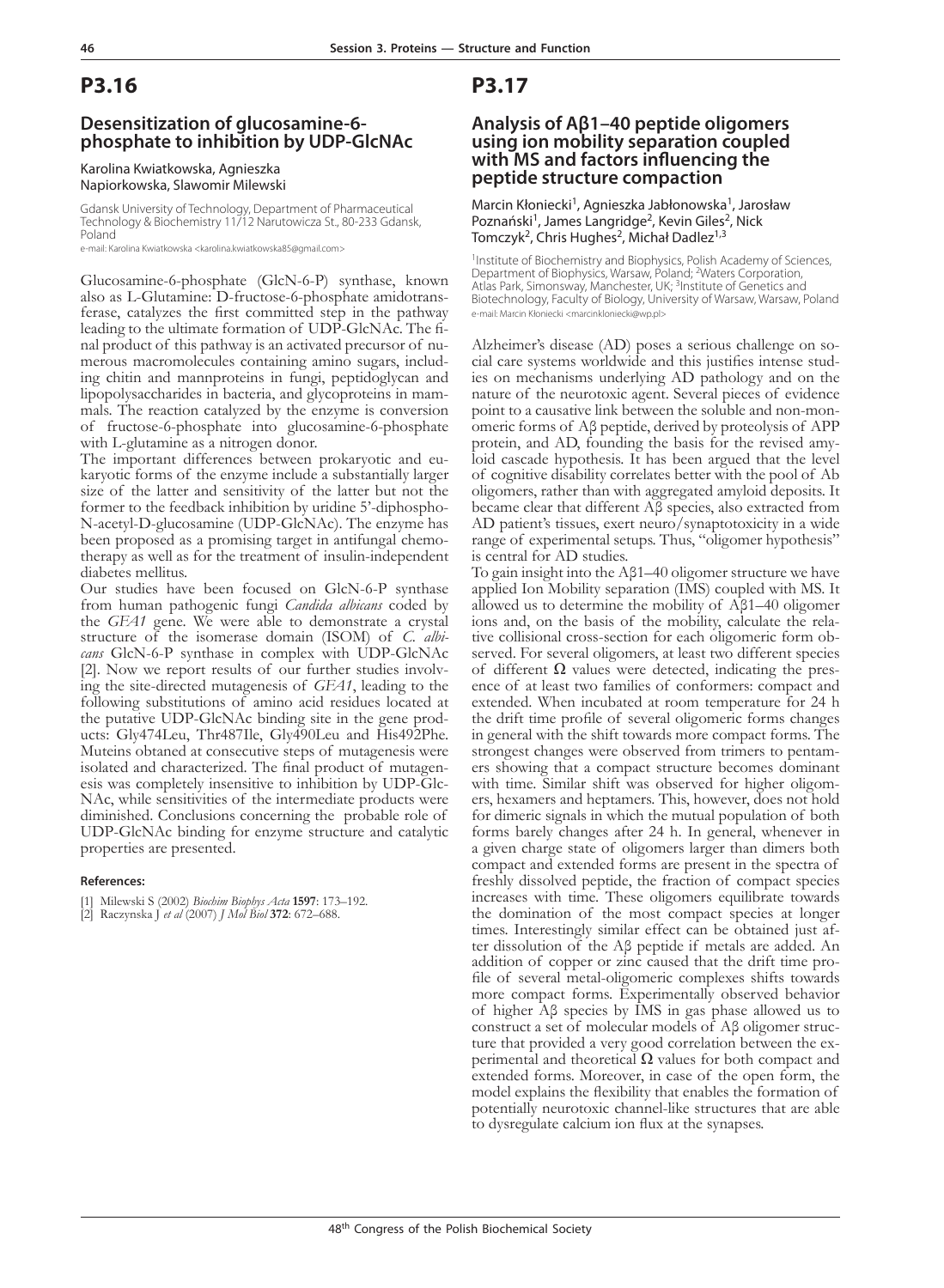### **The structural studies of β-lactoglobulins from the whey fraction of milk**

#### Joanna Loch, Mateusz Czub, Mira Ludwikowska, Sylwia Świątek, Krzysztof Lewiński

Faculty of Chemistry, Jagiellonian University, Kraków, Poland e-mail: Joanna Loch <loch@chemia.uj.edu.pl>

β-Lactoglobulin (LG) is a protein present in milk of sev- eral species as e.g. cow, goat, sheep, and pig. The core ele- ment of LG structure is an antiparallel β-barrel surrounded by flexible loops that is a primary binding site for ligands. The binding of ligand in β-barrel requires conformational changes of EF loop in the process called Tanford transi- tion. The most widely studied bovine lactoglobulin (BLG) can bind hydrophobic ligands but the selectivity of binding is very low. To increase affinity to selected compounds, we plan to re-engenieer the protein. Such modification will allow to utilize it in the future as a transporter of bioactive compounds with potential applications in medicine.

To characterize the mechanism of ligand binding, struc- tural studies on bovine and goat (GLG) protein have been performed. BLG and GLG have different amino acids at six positions L1I, D53N, D130K, S150A, E158G and I162V. Such substitutions seem to affect not only the physic-chemical properties of protein but also its alergenicity and ability of ligand binding, although all substitutions are outside the binding site. BLG and GLG have been isolated from milk by salting-out and ion-exchange chromatogra- phy. Proteins have been crystallized using vapour-diffusion method in hanging drop set-up. Structures have been solved by molecular replacement.

Three crystal forms  $(\overline{P}3, 21, P2, 2, 2, 2, and P3, 21)$  of GLG have been obtained, the BLG was crystallized only in P3.21 and  $C222<sub>1</sub>$  space group. The comparison of BLG and GLG structures suggests that differences in amino acids composition do not affect the conformation of main chain. The GLG structures revealed that conformational changes accompanying Tanford transition include not only EF loop but also the GH loop. The interactions between Asn90 - Ser110 and Glu89 - Ser116 seem to play main role in this phenomenon. Comparison of BLG and GLG complexes with ligands revealed the position of the ligand in the bind-<br>ing site is slightly different in BLG and GLG. Crystalliza-<br>tion experiments showed that crystals of BLG complexes of with ligands can be obtained at pH 7.5 and higher but crystallization of similar GLG complexes requires the pH 8.5. In the GLG structure secondary ligand binding site has been indentified in the region of GH loop.

## **P3.19**

### **The molecular characteristics of the nuclease from extreme psychrophilic bacterium** *Psychromonas ingrahamii* **37**

Natalia Maciejewska<sup>1,2</sup>, Aneta Szymańska<sup>1</sup>, Emilia Iłowska<sup>1</sup>, Marcin Olszewski<sup>2</sup>

1Department of Medicinal Chemistry, University of Gdańsk, Gdańsk, Poland; 2Department of Microbiology, Gdańsk University of Technology, Gdańsk, Poland e-mail: Natalia Maciejewska <n.maciejewska@gmail.com>

Information regarding psychrophilic organism proteins tion; approximately 85% of the earth's biosphere is psy-<br>chrosphere, with a temperature of below 5°C. This is, in part, owing to the difficulties involved in their acquisition. Scarcely more than a dozen protein structures of psychro-<br>philic origin are known at present. Such proteins display<br>high activity at low temperatures. One of the most desirable psychrophilic microbiological products are enzymes, in other words, nucleases.

Nucleases are important molecular tools belonging to the group of hydrolase-degrading nucleic acids. Nucleases are drolase-degrading nucleic acids. Depending on the kind of substrate digested, it is possible to distinguish deoxyribonucleases, which hydrolyze deoxyribonucleic acids, and ribo-<br>nucleases, which degrade ribonucleic acids. By the same to-<br>ken, depending on the activity site, we are able distinguish<br>endonucleases, which hydrolyze intermolecu ester bonds in a polynucleotide chain, as well as exonucle-<br>ases, which cleave to the terminal nucleotides of the chain. We report the identification and characterization of the nuclease from extreme psychrophilic bacterium *Psychromonas ingrahamii* 37 that grows expotentially at –12°C and may well grow at even lower temperatures. Psychrophilic microorganisms, living in extremely cold environments, produce enzymes which are adapted to performing reactions at a low temperature. This is extremely important in the case of nucleases, as it will allow their utilization in the reaction for the elimination of nucleic acids from thermosensitive preparations.

#### **Acknowledgement:**

The work was supported by grant NCN 2011/01/N/NZ1/01569.

The publication is financed from European Social Fund in as a part of the project "Educators for the elite - integrated training program for PhD students, post-docs and professors as academic teachers at University of Gdansk" within the framework of Human Capital Operational Programme, Action 4.1.1, Improving the quality of educational offer of tertiary education institutions.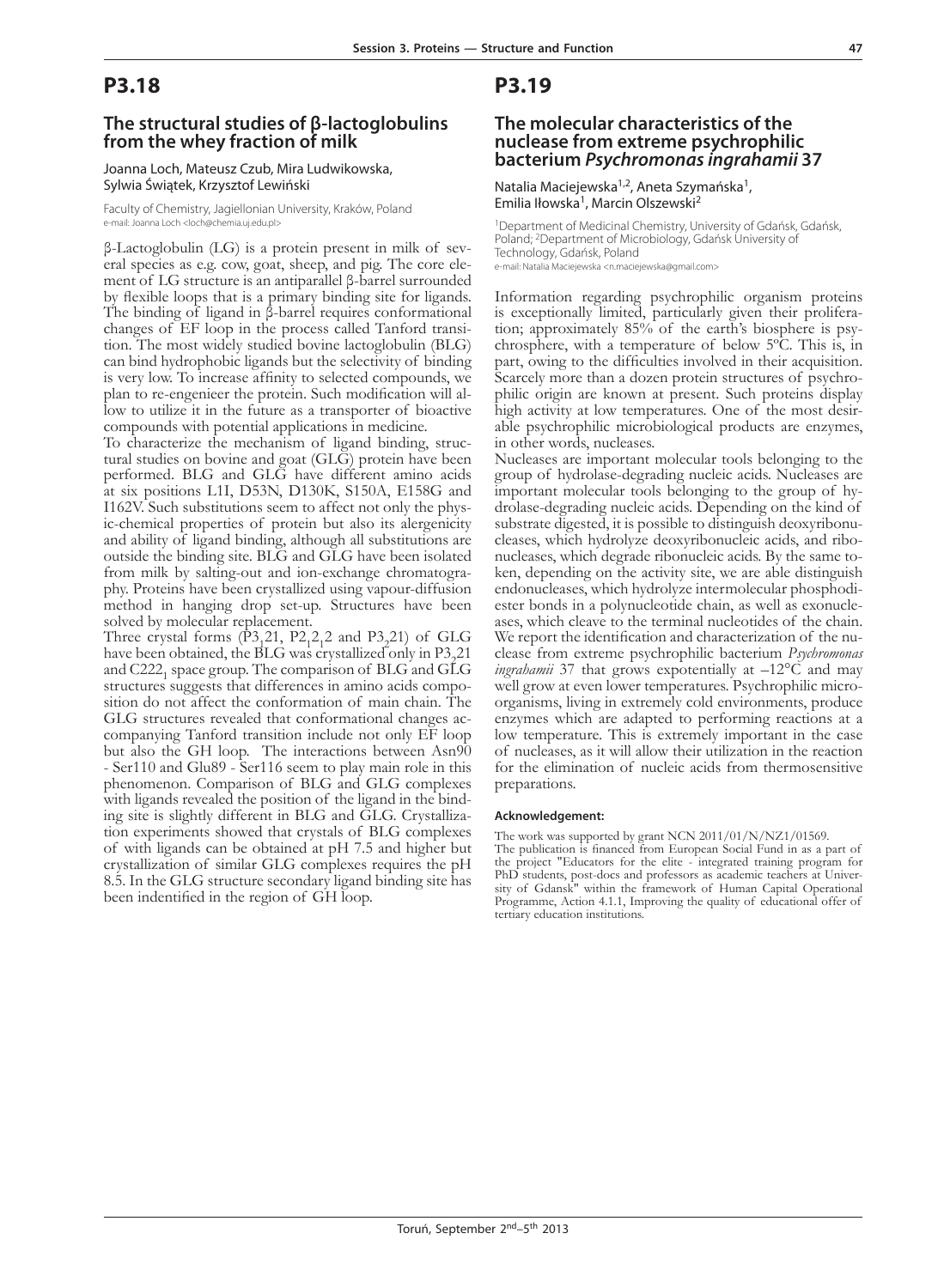### **Identification and characterization of class III UvrA protein from** *Stigmatella aurantiaca*

#### Marta Marszałkowska<sup>1</sup>, Magdalena Bil<sup>2</sup>, Łukasz Kreft<sup>1</sup>, Marcin Olszewski<sup>1</sup>

<sup>1</sup>Gdańsk University of Technology, Department of Microbiology, Chemical Faculty, Gdańsk, Poland; 2Katholieke Universiteit Leuven, Department of Biology, Research group of Insect Physiology and Molecular Ethology, Leuven, Belgium e-mail: Marta Marszałkowska <mm.marszalkowska@gmail.com>

UvrA protein is a part of UvrABC repair system, which catalyzes the recognition and processing of DNA lesions. This protein is one of the key components of NER re- pair system pathway in prokaryotes. In last years, several works have been published about discovering additional *uvrA* genes in chromosomes of some prokaryotic species (*Xanthomonas axonopodis*, *Pseudomonas putida* or *Deinococcus ra- diodurans*).

We investigated sequences of over 2400 bacterial genomes and as a result we found 130 examples of bacteria containing *uvrA*2 genes. Sequence analyses conducted on these homologues revealed that previously established division of *uvrA* genes was incorrect. Therefore we created a new division based on our *uvrA* sequence's base and current knowledge about UvrA proteins. This division consist of four main *uvrA* classes and five subclasses, among which only class I genes are well characterized.

In order to investigate the problem of UvrA homologues and their role in bacteria, we decided to conduct expression and characterize *wrA*2 gene product from mesophilic, aerobic bacteria — *Stigmatella aurantiaca*. As a next step we are planning to obtain its crystal structures and examined its function using mutagenesis techniques.

#### **References:**

Goosen N *et al* (2008) *DNA Repair* **7**: 353–379. Jaciuk M *et al* (2012) *Nat Struct Mol Biol* **18**: 191–197. Pakotiprapha D *et al* (2008) *Moll Cell* **29**: 122–133. Shen CH *et al* (2007) *Mol Genet Genomics* **277**: 149–60. Tanaka M *et al* (2005) *J Bacteriol* **187**: 3693–3697. Tark M *et al* (2008) *DNA Repair* **7**: 20–30. Timmins J *et al* (2009) *Cell* **17**: 547–58. Truglio JJ *et al* (2006) *Chem Rev* **106**: 233–52.

## **P3.21**

### **Renalase levels and activity in blood and urine of healthy adult volunteers**

Natalia Matoszka<sup>1</sup>, Katarzyna Siewierska<sup>2</sup>, Magda Wiśniewska<sup>3</sup>, Barbara Dołęgowska<sup>1</sup>

<sup>1</sup>Department od Medical Analytics, Pomeranian Medical University, Szczecin, Poland; <sup>2</sup>Students Learned Society, Department of Medical Analytics, Pomeranian Medical University, Szczecin, Poland; 3Clinic of Nephrology, Transplantology and Internal Diseases, Pomeranian Medical University, Szczecin, Poland

e-mail: Natalia Matoszka <n.matoszka@gmail.com>

**Background:** Renalase is a novel, soluble flavoenzyme with potential ability to oxidize biogenic amines. It is ex-<br>pressed mainly in kidney and heart, but also, in a lesser extent, in skeletal muscles, liver, small intestine, brain or gonads, and is secreted into the blood and urine. When discovered (2005), it was described as third monoaminoxi $dase - MAO-C$ ; the most recent direct research of renalase activity (2012), however, revealed a different way of ac- tion than known monoaminooxidases, but did not exclude the potential catecholamines-degrading properties, and cardioprotective effects confirmed in many other studies. genic amines — especially adrenaline — to corresponding aminochromes, what is a confirmation of the mentioned above research made by the renalase discoverers and the leading renalase researchers — G.V. Desir and co-workers. Nevertheless, there is still a huge problem to resolve how renalase contributes to lowering blood pressure and preventing many cardiovascular disorders, while producing toxic aminochromes?

**Aim of the study**: Aminochromes are natural products of catecholamines oxidation, including autooxidation, with potential toxic properties. They are present at very low concentrations in blood and urine, and quickly neutralised. Our aim was to test, develop, and in further perspective standarize, the method of measuring renalases activity in blood and urine of healthy volunteers, assuming that renalase indeed oxidizes catecholamines to aminochromes.

**Materials and methods**: Concentration of renalase in urine and blood serum of healthy volunteers was measured using commercial ELISA kit. All the kinetic parameters, including NADH+H<sup>+</sup> oxidation, production of hydrogen peroxide and formation of adrenochrome from adrenaline were measured using spectrophotometric methods. General blood and urine biochemical analyses were carried out. **Results**: Amount of adrenochrome, produced in one min-<br>ute from 1ng of renalase was almost the same in blood and urine and depended mainly on the time lapse of reaction. Concentration, and therefore activity of renalase – meas- ured by the amount of formed adrenochrome, was about two times higher in urine than in blood serum.

**Conclusions**: Obtained results suggest, that adrenochrome is in fact the product of renalase enzymatic activity in presence of adrenaline and depends on renalase concentration, therefore amount of adrenochrome formed in presence of renalase in certain conditions can be considered as constant parameter.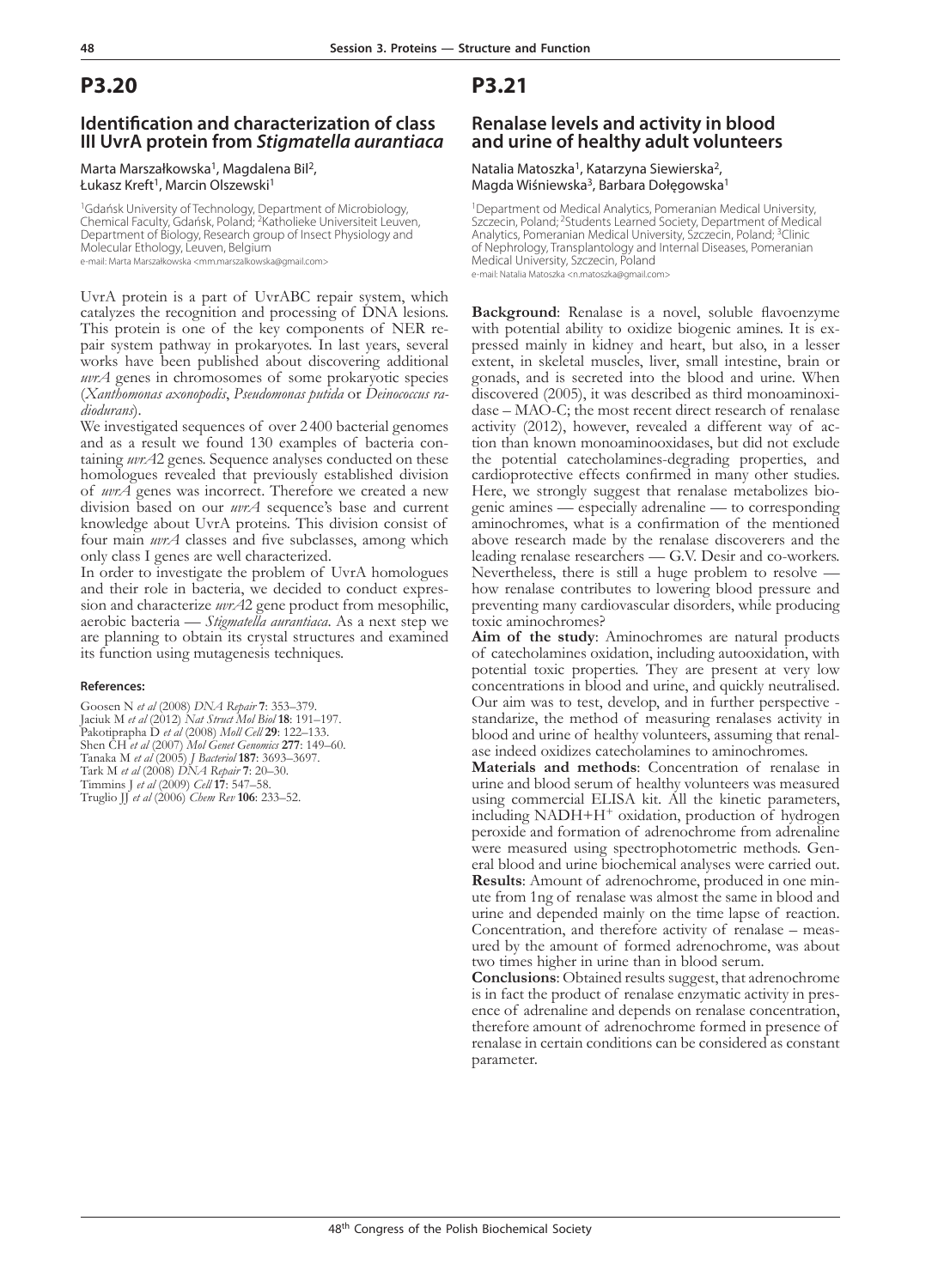### **Multi-method approach to structure and function of the mRNA 5' capbinding proteins: eIF4E and PARN**

Anna Niedźwiecka<sup>1,2</sup>, Małgorzata Lekka<sup>3</sup>, Remigiusz Worch<sup>1</sup>, Per Nilsson<sup>4</sup>, Edward Darzynkiewicz<sup>2</sup>, Anders Virtanen<sup>4</sup>

<sup>1</sup>Institute of Physisc PAS, Laboratory of Biological Physics, Warsaw, Poland; <sup>2</sup>University of Warsaw, Faculty of Physics, Division of Biophysics, Warsaw, Poland; <sup>3</sup>Institute of Nuclear Physics PAS, Kraków, Poland;<br><sup>4</sup>Uppsala University, Department of Cell and Molecular Biology, Uppsala, Sweden

e-mail: Anna Niedźwiecka <annan@ifpan.edu.pl>

A biophysical bases of molecular mechanisms underlying the recognition of the mRNA 5' terminal structure called "cap" by proteins is crucial both for understanding of the complex process of regulation of eukaryotic gene expres- sion at the levels of translation and mRNA surveillance, as well as for putative drug design.

Recognition of the 5' cap by the eukaryotic initiation factor 4E (eIF4E) is the rate limiting step of protein biosynthesis, while poly(A)-specific ribonuclease (PARN) is a 5' capdependent enzyme that plays a key role in 3' deadenylation, is involved in nonsense-mediated mRNA decay, and also in regulation of cytoplasmic polyadenylation. The goal of the studies was to find structural requirements for the affinity of the cap-binding proteins to the cap [1], thermodynamic driving forces [2, 3] and kinetic characteristics of the in- termolecular recognition, as well as to gain an insight into the structure and structural dynamics, that are biologically relevant.

We have established a precise method of the protein-ligand binding constants determination [4] and found that eIF4E exploits conformational changes to provide tight binding of the cap and the synergy of interactions with eIF4G/4E-BP1 [1-3], while PARN is the only one among 3' exoribonucleases which interacts with the 5' mRNA terminal structure [5] to provide the processivity of deadenylation. PARN is thus the minimal protein context to bind two mRNA termini concurrently [6]. eIF4E and PARN share similar structural cap-binding motif ( $Trp-m<sup>7</sup>G$ ) but they have different thermodynamic and kinetic binding properties that correlate with the biological functions of these proteins. We have also visualized single PARN molecules by Atomic Force Microscopy in liquid [7] that provided mesoscopic structural description complementary to the protein fragments known from cryslallography.

#### **Acknowledgements:**

This work was partially performed in the laboratories founded by Nano-Fun POIG.02.02.00-00-025/09

#### **References:**

- 1. Niedzwiecka A *et al* (2002) *J Mol Biol* **319**: 615–635.
- 2. Niedzwiecka A *et al* (2002) *Biochemistry* **41**: 12140–12148.
- 3. Niedzwiecka A *et al* (2004) *Biochemistry* **43**: 13305\_13317.
- 4. Niedzwiecka A *et al* (2007) *Methods Enzymol* **430**: 209–245.
- 5. Nilsson P *et al* (2007) *J Biol Chem* **282**: 32902–32911.
- 6. Wu M *et al* (2009) *Structure* **17**: 276–286.
- 7. Niedzwiecka A *et al* (2011) *Biophys Chem* **158**: 141–149.

### **P3.23**

### **Specific interactions between the amyloid precursor and cholesterol in a lipid bilayer by means of molecular dynamics simulations**

#### Łukasz Nierzwicki, Jacek Czub

Gdansk University of Technology, Department of Physical Chemistry, Gdańsk, Poland e-mail: Łukasz Nierzwicki <nierzwicki.l@gmail.com>

C99 is a transmembrane protein, which was identified as the precursor of β-amyloid. It is generated from the amy- loid precursor protein (APP) by β-secretase. Cleaving of C99 by γ-secretase in a cell membrane relases β-amyloid polypeptides, which are associated with Alzheimer dis- ease (AD). According to the work by Barrett *et al.* [1], C99 when present in a lipid environment, can specifically bind a cholesterol (CHL) molecule. This might induce cleaving by γ-secretase either by increasing the affinity of C99 to lipid rafts in which γ-secretase occurs or by direct partici- pation of cholesterol in the cleaving process. Investigating such interactions may reveal a new potential ways of drugs design, as it was proposed that preventing of the binding between C99 and cholesterol may interfere with. Here we used molecular dynamics (MD) simulations to investigate<br>the association between C99 and cholesterol in a lipid bilayer at molecular level. The overall orientation of C99 in a lipid bilayer of different cholesterol content as well as the ordering effect of the protein on membrane lipids was investigated by means of equilibrium MD simulations. The Gibbs free energy profiles for binding cholesterol to the C99 protein was determined by the umbrella sampling method. The obtained profiles confirmed the specific binding between C99 and cholesterol and allowed us to propose the structure of the complexes. Two minima found in the free energy profiles correspond to the two possible low-energetic structures of the CHL-C99 complex. Using the aquired MD data, we analyzed molecular driving forces governing the specific interactions between C99 and cholesterol. To validate our results, MD simlations were also performed for the E693A mutant which was found to bind cholesterol much less efectively. Based on these simulations, we propose the possible molecular mechanism explaining the observed decrease in affinity of C99 to cholesterol.

#### **Reference:**

1. Barrett P *et al* (2012) *Science* **336**: 1168–1170.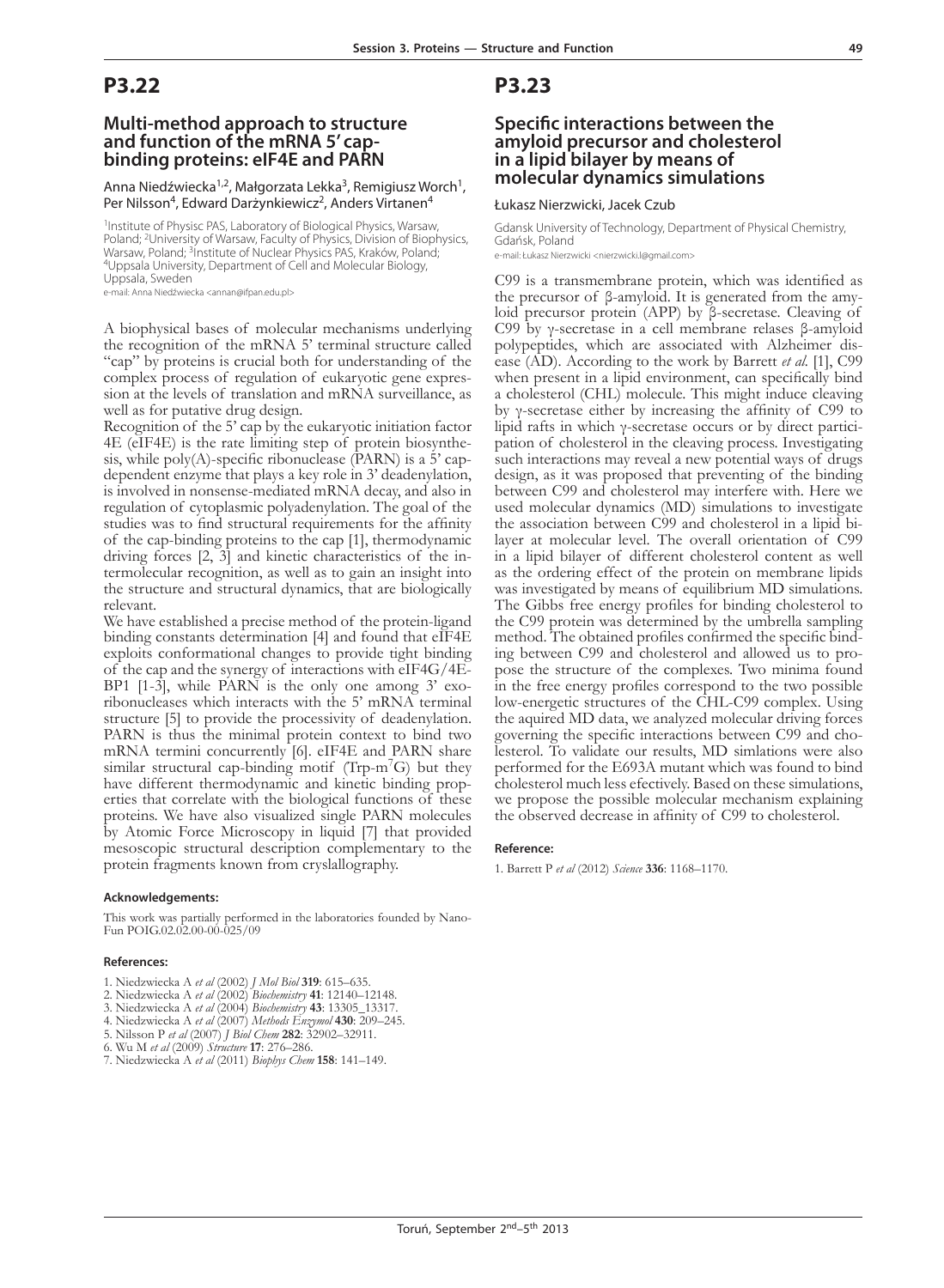### **Characterization of single-stranded DNA-binding proteins from the psychrophilic bacteria**

#### Marcin Olszewski, Marta Nowak, Marta Śpibida

Gdańsk University of Technology, Department of Microbiology, Gdańsk, Poland

e-mail: Marcin Olszewski <molsza@wp.pl>

Single-stranded DNA-binding proteins (SSBs) are indis- pensable elements in the cells of all living organisms. SSB proteins interact with ssDNA in sequence in an independent manner, preventing them from forming secondary structures and from degradation by nucleases. In this way, SSB-binding proteins participate in all processes involving ssDNA, such as replication, repair and recombination. Al- though there are differences in amino acid sequences, SSBs have a high-conservative domain, the oligonucleotide/ oligosaccharide–binding fold, referred to as the OB-fold, gle-stranded DNA-binding proteins described so far, four OB-fold domains form an active protein. These proteins have also the ability to bind RNA and are present in all three branches of live organisms and in viruses. The cooperative binding of single-strand DNA and RNA which is a property of SSBs has led to their being used as tools in molecular biology methods and analytics. Thermostable proteins are particularly useful in this respect. To date, only a few thermostable SSB proteins with these valuable ap- plications have been identified and, as yet, no studies have been undertaken into single-strand binding proteins from cold-adapted organisms and their applications.

We report the characterization of single-stranded DNAbinding proteins from the psychrophilic bacteria *Desulfotalea psychrophila* (*Dps*SSB), *Flavobacterium psychrophilum* (*Fps*SSB), *Psychrobacter arcticus* (*Par*SSB), *Psychrobacter cryohalolentis* (*Pcr*SSB), *Psychromonas ingrahamii* (*Pin*SSB), *Photobacterium profundum* (*Ppr*SSB) and *Psychroflexus torquis* (*Pto*SSB). The proteins show a high differential within molecular mass of their monomers and length of amino acid sequences. The high level of identity and homology in respect of *Eco*SSB relates to the OB-fold and some of the last amino acid residues. The fluorescence titrations indicated that the ssDNA-binding site size is about 32 nucleotides long and is salt independent. The *Dps*SSB, *Fps*SSB, *Par*SSB, *Pcr*SSB, *Pin*SSB, *Ppr*SSB and *Pto*SSB cause the destabilization of duplex DNA, as expected. The greatest decrease of duplex DNA melting temperature was observed in the presence of *Pto*SSB (17°C). The investigated SSBs possess relatively high thermostability for the proteins derived from coldadapted bacteria.

## **P3.25**

### **Effect of various protein receptors on the catalytic activity of rattelsnake phospholipase A<sub>2</sub>: spectrofluorimetric studies**

Maciej Ostrowski<sup>1,2</sup>, Pierre-Jean Corringer<sup>1</sup>, Grazyna Faure<sup>1</sup>

<sup>1</sup>Institut Pasteur, Department of Neuroscience, Unite Recepteurs-Canaux, France; 2Nicolaus Copernicus University, Department of Biochemistry, Poland e-mail: Maciej Ostrowski <maciejost@umk.pl>

The secreted phospholipases  $A_2$  of IIA group (PLA<sub>2</sub>) are small, disulfide bridge-rich proteins which were found in human synovial fluid and snake venoms. These enzymes catalyze hydrolysis of glycero-phosholipids at *sn-2* position, releasing fatty acids and lysophospholipids. The group IIA PLA<sub>2</sub>s interact with various protein targets, in agreement with their multifunctional nature (Faure & Saul, 2012). The biological effects of  $PLA_2$  are determined by their enzymatic activity (regulation of plasma membrane lipid composition, production of an arachidonic acid for eicosanoids biosynthesis, etc.) or/and by specific high-affinity interaction with various pre- and post-synaptic receptors and human coagulation factor Xa. Two novel specific tar-<br>gets of PLA<sub>2</sub> were recently identified: the Cystic Fibrosis Transmembrane Conductance Regulator (CFTR) (Faure et al, Edelman, submitted) and bacterial pentameric protongated ion channel (GLIC) (Faure *et al.*, Corringer, manuscript in preparation). To better understand the mechanism of interaction between protein targets and PLA<sup>2</sup> s, in the present study we investigated the effect of direct binding of three different proteins (human coagulation factor Xa, nucleotide binding domain 1 of CFTR, and GLIC) on the enzymatic activity of  $PLA_2$ .  $PLA_2$  activity was determined by spectrofluorimetric method using pyrene-labelled glycero-phospholipid as substrate. Kinetic parameters  $(K_m, V_{\text{max}}, k_{\text{cat}} / K_m)$  of PLA<sub>2</sub> were determined, showing different regulatory effects of FXa, NBD1-CFTR, and GLIC on  $PLA<sub>2</sub>$  activity. To identify the structural domain of PLA<sub>2</sub> involved in interaction with these protein targets, we studied the inhibitory effect of a specific rattelsnake  $PLA_2$  inhibitor (an oxidiazolone derivative PMS 1062), and determined the kinetic parameters of inhibition  $(K_i, K_i^{app})$ . Kinetic characterization of the enzymatic activity of  $\overline{PI}A_{2}$ receptor/channel complexes opens interesting perspectives to investigate the physiological relevance of these interac- tions. Co-crystallization studies will also be performed to determine the binding interface between the protein part-<br>ners and detect conformational changes after complex for-<br>mation.

#### **Acknowledgments:**

The study was supported by research fellowship within project "Enhancing Educational Potential of Nicolaus Copernicus University in the Disciplines of Mathematical and Natural Sciences (project no. POKL.04.01.01- $00-081/10.$ ).

#### **References:**

Faure G, Saul F (2012) *Toxicon* **60**: 531–538.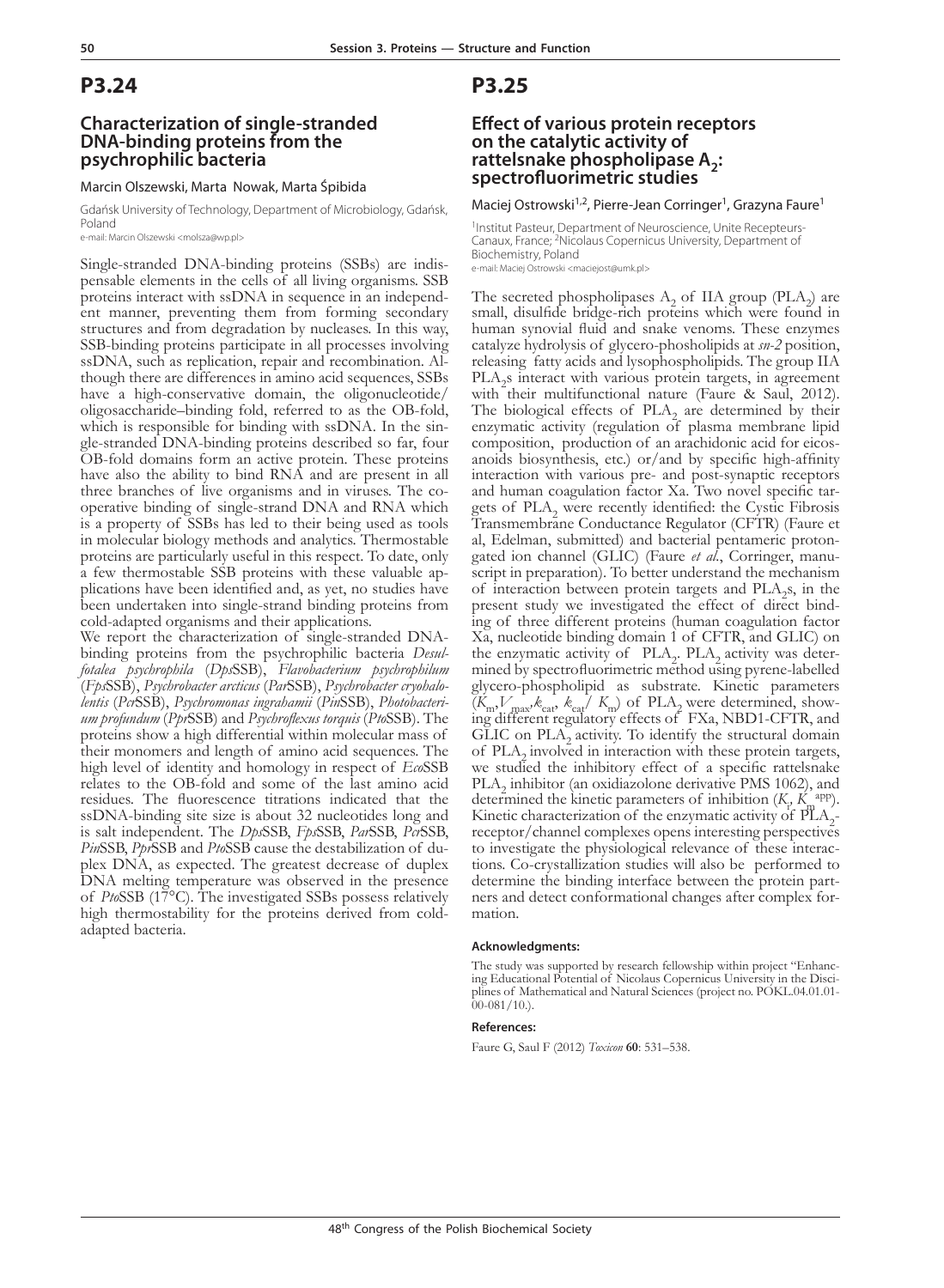### **The link between A118G polymorphism in the μ-opioid receptor (MOR) gene and predisposition to the occurrence of addictions**

Konrad Patyra, Katarzyna Regin, Ewa Fiedorowicz, Michał Matysiewicz, Anna Cieślińska, Elżbieta Kostyra

University of Warmia and Mazury, Department of Biochemistry, Faculty of Biology and Biotechnology, Olsztyn, Poland e-mail: Konrad Patyra <anna.cieslinska@uwm.edu.pl>

The opioid receptors belong to G-protein coupled fam-<br>ily. There are four types of opioid receptors: MOR, NOR, DOR, KOR. These receptors are mainly located in the nervous system. Furthermore, they can also be found in nals associated with pain perception, motility of the organism or mood control. The opioid receptors also play a role in the organism's addiction to opiates, cocaine or alcohol, especially the μ-opioid receptor (MOR). A high number of single nucleotide polymorphisms  $(SN\hat{P})$  has been detected in the  $\mu$ -opioid receptor (MOR) gene. One of the most extensively studied SNP is a substitution adenine to guanine at 118 position which results in the substitution of asparagine to aspartate at 40 position. These mutation occur with the allele frequency of 10–32% in different ethnics groups. Some of A118G polymorphism studies suggest that there is a contribution of the G allele at the increased risk of addiction to heroin and alcohol. Moreover, the occurrence of G allele may decrease receptor binding ability in smokers.

The aim of the study was to determine the relationship between A118G polymorphism occurrence in the μ-opioid receptor (MOR) gene and predisposition to addiction to different substances (alcohol, energy drink, chocolate, coffee, cigarette) among students. Furthermore, the percentage of genotypes AA, AG and GG in the study population was estimated.

The questionnaire was distributed among tested students. Based on the survey, the frequency of drug use was estimated. In addition, the DNA was isolated from students' blood. The A118G polymorphism of MOR gene was determined using the PCR-RFLP method. The percentage of examined genotypes was estimated, the obtained results were correlated with the questionnaire answers.

On the basis of the results, the percentage of genotype AA was  $82\%$ , AG  $- 14\%$  and GG  $- 4\%$  in tested population. Due to the low share of one of the genotypes, there was no association between the occurrence of the genotype and predispositions to addiction, but one can notice some relations. The obtained results indicate on the necessity to continue working on the μ-opioid receptor (MOR) gene and its susceptibility to addictions.

## **P3.27**

### **Autogenous activation-repression role of C protein in Csp231I restriction-modification system**

Anna Petrusewicz, Kinga Ruszkiewicz, Monika Rezulak, Iwona Mruk

Department of Microbiology, University of Gdansk, Gdańsk, Poland e-mail: Anna Petrusewicz <anna.petrusewicz@gmail.com>

Many bacteria produce restriction-modification (R-M) systems, in part to protect against invading DNA such as phage genomes. Most type II R-M systems include independently-active restriction endonuclease (REase) and protective DNA methyltransferase (MTase) proteins. After R-M genes enter a new cell, MTase activity must appear before REase or the chromosome will be cleaved. These R-M systems thus represent temporally-controlled genes, where the genes have a long-term relationship with their new hosts, and where the consequences of misregulation can be lethal.

Some R-M systems achieve delayed REase expression by co-transcribing the REase gene with the gene for an au- togenous transcription regulator (the controlling or "C" protein). R-M systems associated with C proteins fall into several groups based on their sequences and target DNA sequence specificities. The archetypes of three currentlyrecognized groups are the best studied for C.PvuII and C.EcoRV (names after first example discovered). The third group — C.EcoO109I comprising two members: C.EcoO109I and C.Csp231I is unexplored. The purpose of our research is to investigate C.Csp231I protein and its R-M system located on chromosome of *Citrobacter* sp.RFL231I. Though, the crystal structure of C protein has been solved, there is no information on biological activity of C protein *in vivo*.

C proteins bind to conserved operator sequences called "Cboxes" located upstream of their genes overlapping DNA promoter region. We tested *in vivo* effect of C.Csp231I protein on DNA fragments carrying C-boxes fused to reporter gene when C gene is delivered *in trans*. The C gene was cloned under arabinose promoter to obtain a gradient of C expression after arabinose induction. We observed the transcription activation in very low C concentration and subsequent repression in higher C level. The effect was not present when C protein was mutated to prevent C-box binding. Same mutation introduced into R-M system background did not abolish the restriction activity suggesting different mode of regulation of gene expression. In addition, the entire R-M system seems to be toxic to *E. coli* cells to such extent the R-M system gene transfer is possible only if the host cells are premethylated. The host cells show the distinct filamentation as upon SOS response. Interestingly, the filament formation is not correlated with the restriction level, which is unexpected and not clear.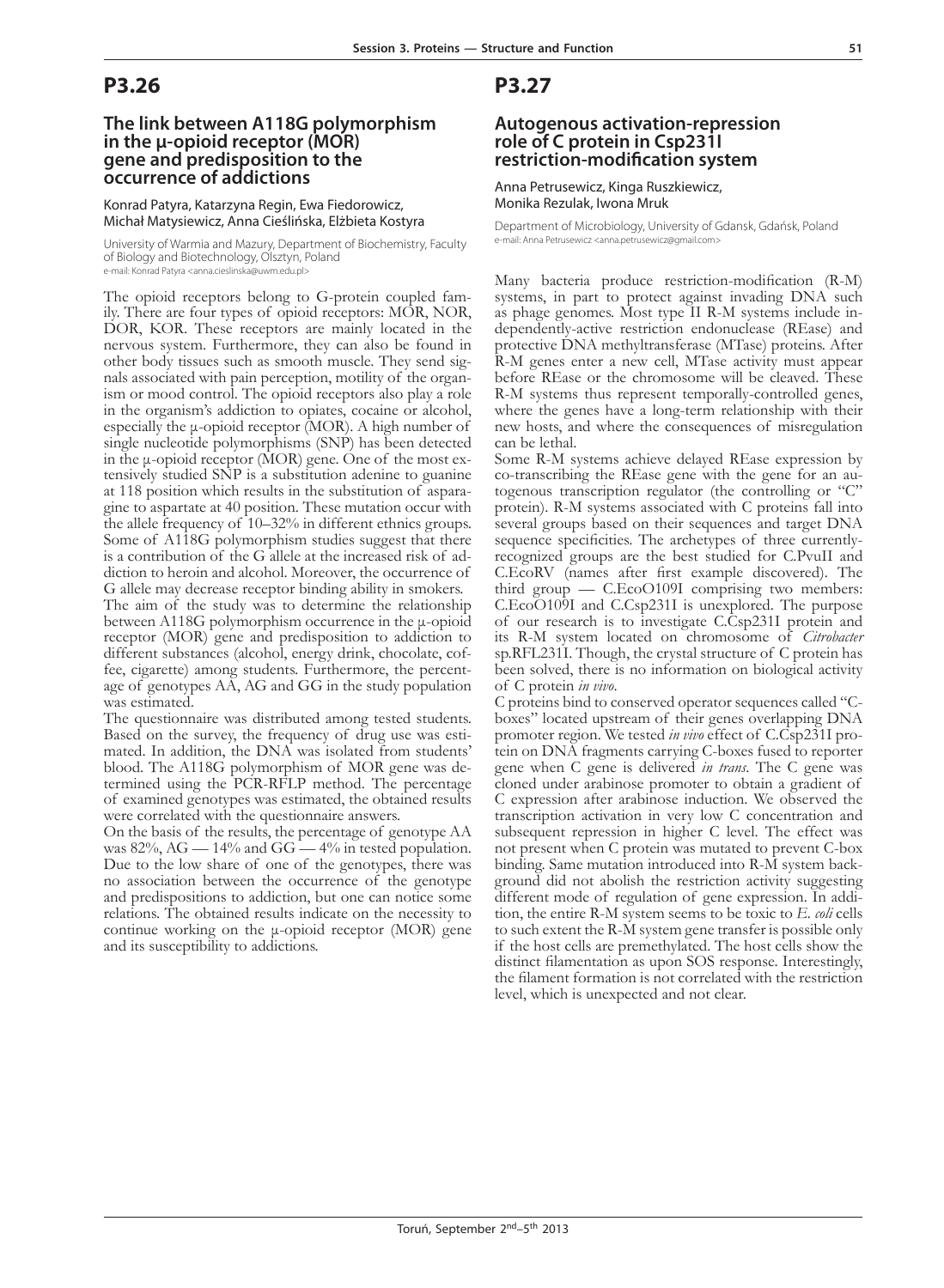### **Preeclampsia-associated changes in signal transduction in umbilical cord arteries**

#### Lech Romanowicz, Zofia Galewska, Tomasz Gogiel, Krzysztof Sobolewski

Department of Medical Biochemistry, Medical University of Białystok, Białystok, Poland

e-mail: Lech Romanowicz <lech.romanowicz@umb.edu.pl>

Preeclampsia, the most common pregnancy-associated pathological syndrome, is accompanied by significant remodelling of the extracellular matrix and alteration in li-<br>pid composition of the umbilical cord artery. We evaluate phosphatidylinositol composition, TGF-β, MAP-kinase expression, MT-MMP and COX-1, COX-2 activity in umbilical cord artery and their alteration in preeclampsia. Solid phase extraction, thin layer chromatography and high-performance liquid chromatography were employed for phosphatidylinositol characterization. Western immu- noblot and ELISA technique were used for others. The umbilical cord artery wall is abundant in phosphatidylino- sitols. Preeclampsia is associated with significant increases in MT1-MMP and active form of ERK 1/2 content and proportional activity of COX-2. An increase in MT1-MMP content may intensify TGF-β conversion to the active form in preeclamptic umbilical cord arterys. Higher amount of active form of MAP-kinase may indicate faster signal transduction in comparison to control material. This may cause a deregulation of cell metabolism, resulting in accumula- tion of some protein in arterial wall in preeclampsia.

## **P3.29**

### **Measurement of oxidant-antioxidant balance with the use of total antioxidant capacity and total oxidant status**

Ewa Romuk<sup>1</sup>, Bronisława Skrzep-Poloczek<sup>1</sup>, Celina Wojciechowska<sup>2</sup>, Wojciech Jacheć<sup>2</sup>, Alina Ostałowska<sup>1</sup>, Ewa Birkner<sup>1</sup>

<sup>1</sup>Silesian Medical University, Department of Biochemistry, <sup>2</sup>Silesian Medical University, Department of Cardiology, Zabrze, Poland e-mail: Ewa Romuk <eromuk@gmail.com>

**Background**: Oxidative stress is induced by a wide range of environmental factors including UV stress, pathogen invasion and oxygen shortage. Oxygen deprivation stress is distinguished by three physiologically different states: transient hypoxia, anoxia and reoxygenation. Generation of reactive oxygen species (ROS) is characteristic for hypoxia ponents susceptible to damage by free radicals are lipids (peroxidation of unsaturated fatty acids in membranes), proteins (denaturation), carbohydrates and nucleic acids. tem: low molecular mass antioxidants (ascorbic acid, glu-<br>tathione, tocopherols), enzymes regenerating the reduced forms of antioxidants, and ROS-interacting enzymes such as SOD, peroxidases and catalases. Antioxidants act as a cooperative network, employing a series of redox reactions. ers the cumulative action of all the antioxidants present in plasma and body fluids. The capacity of known and unknown antioxidants and their synergistic interaction is therefore assessed, thus giving an insight into the delicate balance in vivo between oxidants and antioxidants. Measuring plasma TAC may help in the evaluation of physiological, environmental, and nutritional factors of the redox status in humans. Determining plasma TAC may help to identify conditions affecting oxidative status in vivo (e.g., exposure to reactive oxygen species and antioxidant supplementation).

Total oxidant status (TOS) expresses the total level of all peroxides produced in the body under the influence of ROS. It appears to be a more sensitive parameter and much more accurate than simply marking only the products of lipid peroxidation.

The aim of this study was estimation and comparison of TAC and TOS between group of different patients and searchig the index which is the exponent of the reaction occurring for maintaining the oxidation-antioxidant balance.

**Materials and methods**: We have analysed results of TAC and TOS in 100 patients with osteoarthritis and 190 patients with heart failure and in the control group of 20 healthly volunteers. Total antioxidant capacity (TAC) and total oxidant status (TOS) was measured with the colorimetric method by Ozcan Erel.

**Results**: TAC in the control group was 1.25+0.22. TAC in osteoarthritis group was  $0.86+0.14$  (p<0.0001, comparing to the control) and in the heart failure group was 1.25+0.25. TOS in the control group was 2.24+1.72. TOS in osteo- arthritis group was 28.53+0.14 (p0.0001, comparing to the control) and in the heart failure group was 147.81+0.2 (p<00001, comparing to the control).

**Conclusion**: Obtained results indicate on the commitment of oxidation reaction in pathogenesis of osteoartrithis and heart failure. There was statistically significant increase in TOS in studied group of patients comparing to the control group. There was statistically significant decrease of TAC activity in osteoarthritis patients comparing to the control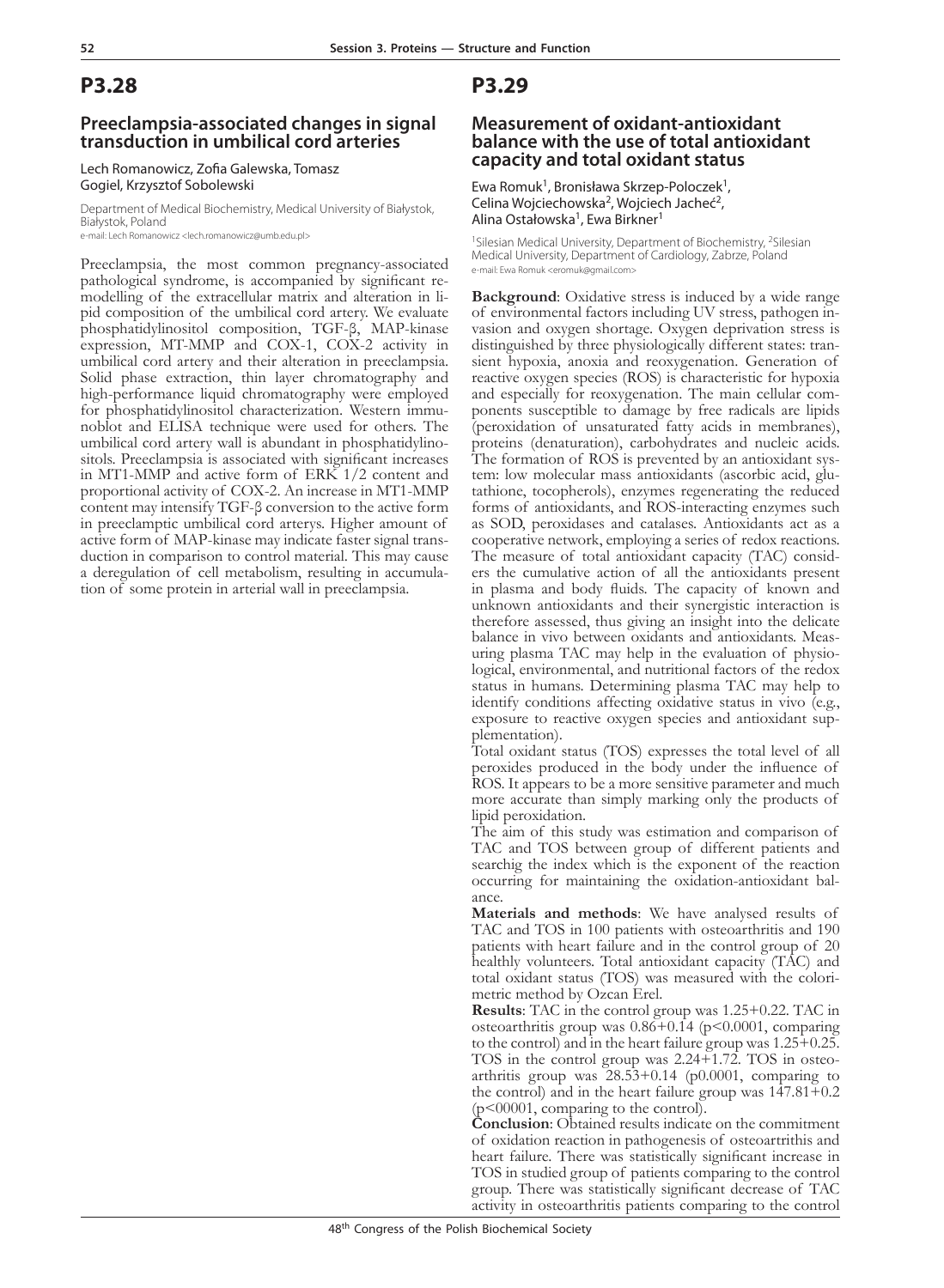and there was no differences between TAC in the heart failure patients and control. It is seems that antioxidant capacity system is inefficient and isn't sufficient to protect organism against ROS.

#### **References**:

Erel O (2004) *Clin Biochem* **37**: 277–285. Blokhina O *et al* (2003) *Ann Bot* 179-94. Haenold R *et al* (2005) *Age* (Dordr) **27**: 183–199.

### **P3.30**

### **Structural investigations of equine and bovine serum albumin binding properties of 3,5-diiodosalicylic acid**

#### Bartosz Sekula, Kamil Zielinski, Anna Bujacz

Institute of Technical Biochemistry, Lodz University of Technology, Łódź, Poland

e-mail: Bartosz Sekula <br/>bartosz.s87@gmail.com>

Transport of different substances within circulatory system is a very intriguing issue especially in a context of metabolites, waste products, toxins and drugs. All these compounds are transported by the most abundant prot vertebrates' plasma — serum albumin. Although all mam- malian serum albumins have quite high sequence similarity, their binding abilities are different.

The heart-shaped and highly helical structure of serum al- bumin possesses a number of binding pockets. Each of ing properties. Although serum albumin domains exhibit extensive structural homology, the distribution of their binding sites is not the same.

Salicylic acid and its derivatives are used as components of pharmaceutical products, dyes, flavors, and preservatives. The compound, 3,5-diiodosalicylic acid (DIS), is used as an intermediate for veterinary anthelmintic agents (*closantel* and *rafoxanide*). Due to the presence of iodine atoms, DIS is also used as a source of heavy atom phases in crystal- lographic investigations of the new crystal structures of proteins and, at the same time, is a good ligand for analyz- ing protein binding properties.

Here we characterize the binding abilities of equine and bovine serum albumins based on their crystal structures in complexes with 3,5-diiodosalicylic acid at resolution 2.10 Å and 2.65 Å, respectively. The comparison of these structures with an analogous complex of human serum albumin (HSA) reveals numerous differences in the mode of binding of DIS.

Three DIS binding locations are common for this ligand in BSA and ESA and one site differs. In the case of HSA there are reports indicating two binding sites of DIS without fatty acids and only one DIS site in the presence of fatty acids. HSA is unable to bind the 3,5-diiodosalicylic acid in the locations corresponding to DIS3 and DIS4 in BSA and ESA, although other aromatic ligands, such as: iophenoxic acid, indomethacin, iodipamide are capable to bind in these pockets.

#### **Acknowledgements:**

The project is supported by grant No. NN405 363939 from the Polish Ministry of Science and Higher Education.

#### **References:**

1. Bujacz A (2012) *Acta Crystallogr D* **68**: 1278–1289. 2. Sekula B *et al* (2013) – manuscript under review.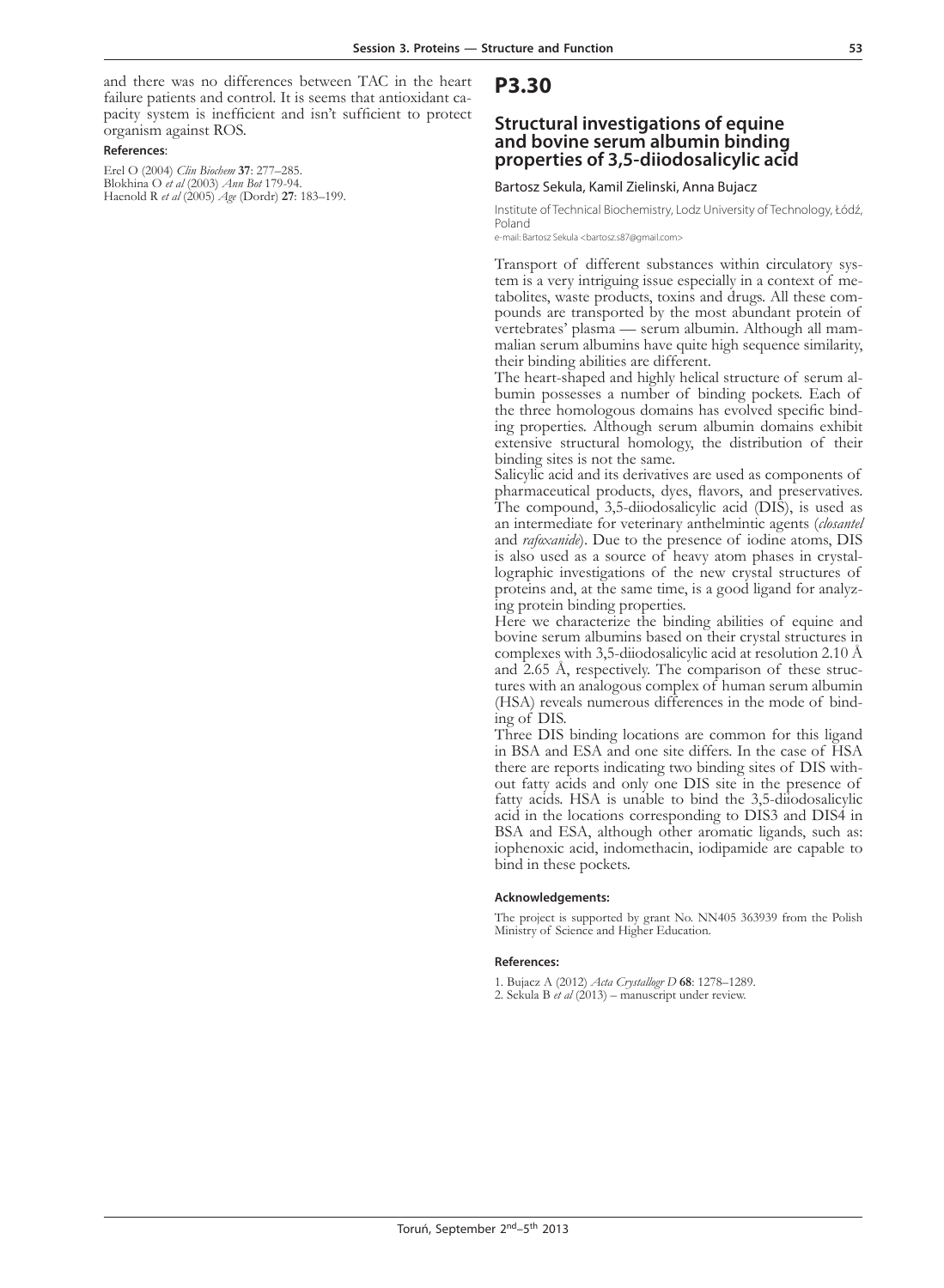### **scFv anti-integrin α<sub>v</sub>β<sub>3</sub> — auristatin E conjugates in anticancer therapy**

#### Anna M. Serwotka, Jacek Otlewski

Department of Protein Engineering, Faculty of Biotechnology, University of Wroclaw, Wrocław, Poland e-mail: Anna Maria Serwotka <anna.serwotka@uni.wroc.pl>

Despite decades of research, cancer remains a leading cause of human deaths all over the world. Currently, there are many recognized cancer markers that can be used both in diagnostics and targeted therapy. Integrin  $\alpha_{\rm v}\beta_3$ tor for vitronectin, belongs to promising cancer markers, mainly in glioblastoma and melanoma.

Monoclonal antibodies are the most common recombinant proteins that are applied to cure cancer via recognizing the cell surface markers of cancer markers. However, full format antibodies are large proteins  $(\sim 150 \text{ kDa})$  that are rather difficult and expensive to produce. Instead, smaller antibody fragments, like scFvs (single-chain variable fragments), can be used. scFvs are the smallest antibody fragments that are capable of antigen recognition. An additional advantage of scFvs is the possibility of production in bacterial systems. The ease of production of scFv proteins is also reflected in the much lower cost of production.

In this study, scFv anti-integrin  $\alpha_{\rm v}\beta_3$  was designed based on sequence of humanised lapin monoclonal antibody antiintegrin  $\alpha_{\gamma\beta}$ , scFv protein was produced in mammalian CHO-S cell line and purified on Ni-NTA agarose. scFv was properly folded, as revealed by circular dichroism spectra. The specificity of scFv – integrin  $\alpha_{v} \beta_{3}$  interaction was confirmed by surface plasmon resonance, flow cytometry analysis and fluorescence microscopy. Experiments with U-87 MG glioblastoma cell line overexpressing integrin  $\alpha_v \beta_3$ <br>showed that scFv specifically recognizes integrin  $\alpha_v \beta_3$ . No  $β_3$ . No interaction was observed in negative control experiments on SK-BR-3 adenocarcinoma cell line.scFv anti-integrin  $\alpha_{\rm v}\beta_{\rm 3}$  — MMAE (auristatin E) conjugate was synthesized and its cytotoxicity will be evaluated in the forthcoming experiments.

#### **Acknowledgements:**

The research was supported by Wroclaw Research Centre EIT+ under the project "Biotechnologies and advanced medical technologies" - BioMed (POIG.01.01.02-02-003/08) financed from the European Regional Development Fund (Operational Programme Innovative Economy, 1.1.2).

### **P3.32**

### **Selection of scFv targeting FGFR1 and FGFR2**

Aleksandra Sokołowska-Wędzina, Aleksandra Borek, Jacek Otlewski

University of Wroclaw, Department of Protein Engineering, Wrocław, Poland

e-mail: Aleksandra Sokołowska-Wędzina <ola@protein.pl>

Fibroblast Growth Factor Receptors 1 and 2 (FGFR1 and FGFR2) overexpression has been found in different types of human cancer, including breast, bladder, prostate, en- dometrial, lung and hematologic cancers. Thus, FGFRs are promising candidates for potential cancer targeting mol- ecule. To selectively target FGFR 1 and 2 overexpressed in cancer we used the strategy based on antibody target- ing. Antibodies are the most specific and common protein binders, which provide high affinity and specificity to the interaction with the target. To generate FGFR 1 and 2 spe- cific antibodies we used phage display technology. Due to the large size of immunoglobulin, we chose Tomlinson li- brary based on antibody fragments: scFv scaffold (*scFv single chain Fragment variable*).

Using Tomlinson I and J library, we selected a panel of anti- body fragments specific for FGFR1 and FGFR2. After 3 or 4 rounds of selection we performed monoclonal ELISA of selected clones. At this stage we obtained 41 positive clones interacting with FGFR1, and 25 positive clones interacting with FGFR2. We further verified their potential interaction with receptors using another technique: SPR (Surface Plasmon Resonance) screening. We confirmed positive interaction for 20 (anti-FGFR1) and 15 (anti-FGFR2) ELISA-positive clones with their target receptors. Sequence analysis of SPR-positive clones has identified 18 different sequences of scFv selected against FGFR1, and 5 unique sequences selected against FGFR2. We found specific amino acid motifs within CDR3 loop of heavy chain, which is a region particularly important in antigen binding. Finally we chose 5 representative scFv variants for FGFR1, and 5 scFv variants for FGFR2, which were then expressed in HB2151 cells and purified using Protein A Sepharose. SPR measurements were performed with different concentrations of scFv monomeric fraction. Two strongest FGFR1 specific binders, and one FGFR2 — specific binder were chose for further affinity maturation.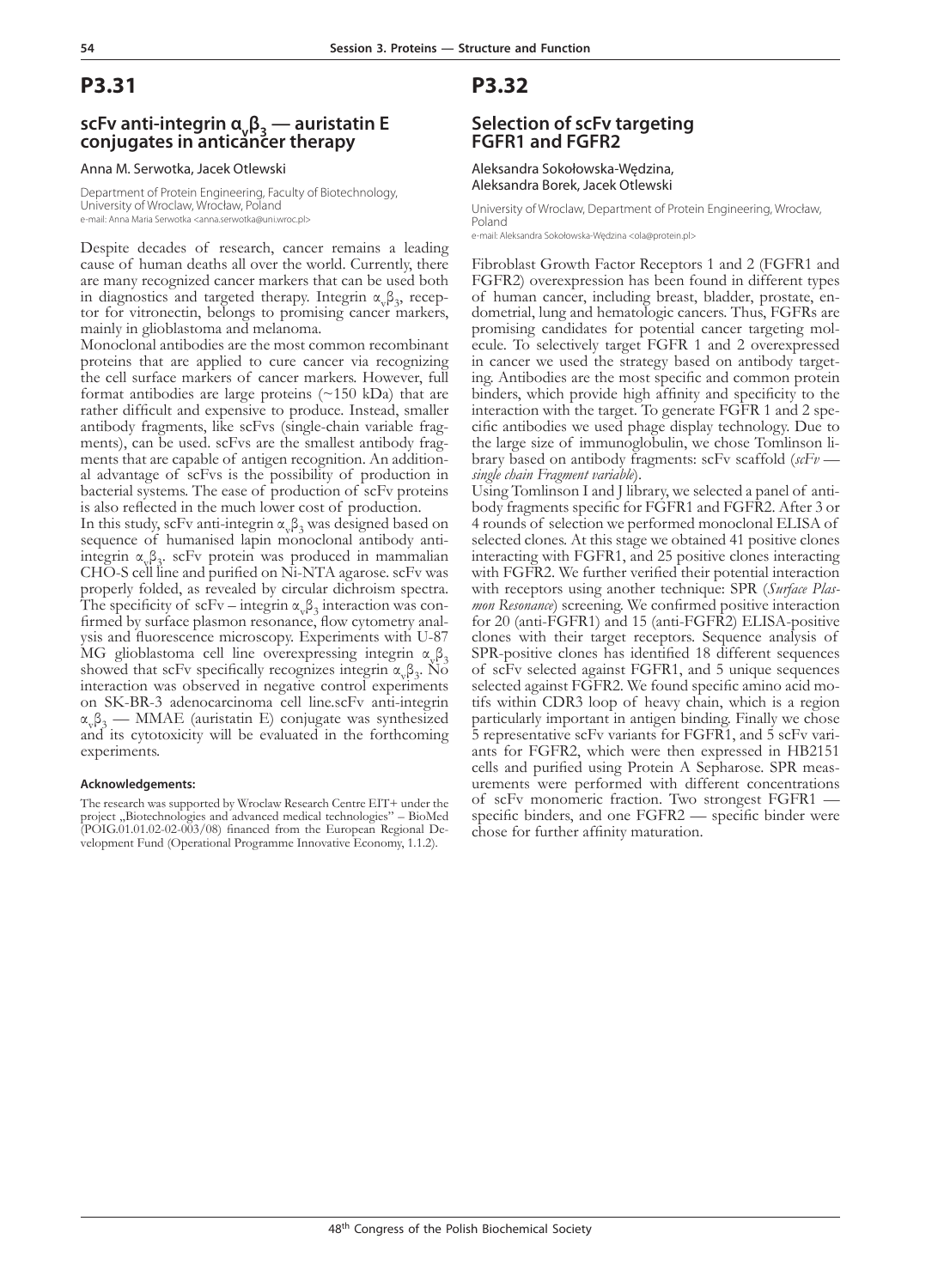## **CMP-sialic acid/UDP-***N***-acetylglucosamine chimeric protein partially improves glycosylation in mammalian cells deficient in UDP-galactose and CMP-sialic acid transporters**

Paulina Sosicka, Dorota Maszczak-Seneczko, Mariusz Olczak

Laboratory of Biochemistry, Faculty of Biotechnology, University of Wrocław, Wrocław, Poland e-mail: Paulina Sosicka <paulinka604@gmail.com>

Glycosylation is one of the most important posttranslation- al modification which occurs in the endoplasmic reticulum and Golgi apparatus. Plenty of enzymes are involved in this process whilst the most important are transferases, which deliver sugars to the glycan structure and nucleotide sugar transporters (NSTs), which provide substrates for them. Studies on the function and substrate specificity of NSTs includes structural modifications leading to the develop- ment of chimeric proteins, composed of portions derived from different transporters. In literature two such NSTs have already been described. Both CMP-sialic acid (CST; SCL35A1)/UDP-galactose (UGT; SLC35A2) and UDPgalactose/UDP-*N*-acetylglucosamine (NGT; SLC35A3) chimeric proteins were constructed to determine part of the transporter crucial for its substrate specificity. In our present study we investigated a novel chimeric transporter which is composed of the N-terminal portion of human CST and the C-terminal part of human NGT. CST/NGT was overexpressed in three cell lines, which are well known from their glycosylation defects - MDCK-RCA<sup>r</sup>, CHO-Lec8 (cell lines defficient in UGT) and CHO-Lec2 (cell line defficient in CST). We udes UGT deficient cells because in our previous study we have found that NGT overexpression in these cell lines partially restore galactosylation of *N*glycans. Using immunohistochemical staining we observed that CST/NGT chimeric protein was localized in the Golgi apparatus of stably transfected cells. Further experiments in CHO-Lec2 cells performed by application of highly specific lectins have shown that this transporter partially rescues sialylation defect. Moreover, there is slight improvment on galactosylation and sialylation in UGT deficient cells. This data suggest that CST/NGT chimeric protein might be able to transport UDP-galactose and CMP-sialic acid in some extent but they still need to be confirmed *via* structutal glycans analysis and investigation of UDP-galac- tose and CMP-sialic acid uptake into the Golgi apparatus.

### **P3.34**

### **ApoLp-III-derived polypeptides from**  *Galleria mellonella* **hemolymph**

Aneta Sowa-Jasiłek<sup>1</sup>, Paweł Mak<sup>2</sup>, Sylwia Stączek<sup>1</sup>, Agnieszka Zdybicka-Barabas<sup>1</sup>, Małgorzata Cytryńska<sup>1</sup>

<sup>1</sup>Institute of Biology and Biochemistry, Department of Immunobiology, Maria Curie-Skłodowska University, Lublin, Poland; <sup>2</sup>Faculty of Biochemistry, Biophysics and Biotechnology, Jagiellonian University, Kraków, Poland

e-mail: Aneta Sowa-Jasiłek <kese8@wp.pl>

Apolipophorin III (apoLp-III) is an abundant hemolymph protein involved in immune response and lipid transport in insects. This protein is able to associate with bacterial and fungal cells through binding components of their cell walls, e.g. lipopolysacharides, lipoteichoic acids and β-1,3-glucan. Moreover, upon bacterial challenge, apoLp-III interacts with lipids and joins to lipophorin particles forming low density lipophorins, which are absorbed by insect blood cells — hemocytes. ApoLp-III is involved in pathogen ponents and can be considered as a signaling molecule in-<br>forming the insect immune system about infection. It was demonstrated that apoLp-III can exist in hemolymph in several forms differing in isoelectric point.

Our previous research revealed that apoLp-III (18 kDa) occurs in two main forms in the hemolymph of naive Galleria mellonella larvae, but after immune challenge additional three or four forms (depending on the immunogen used) differing in pI and molecular mass were detected. As apoLp-III is synthesized in a fat body and was also detected in the hemocytes, we analyzed if apoLp-III-derived polypeptides are present in these tissues of naive individuals and larvae immunized by Gram-negative bacteria (*Escherichia coli*), Gram-positive bacteria (*Micrococcus luteus*), yeasts (*Canida albicans*) and filamentous fungi (*Fusarium oxysporum*). Immunoblotting performed with anti-apoLp-III antibodies after IEF/SDS-PAGE revealed one form of apoLp-III in the fat body of naive as well as immune-challenged insects, whereas in the hemocytes usually two forms of the protein differing in isoelecteric point were detected.

*G. mellonella* apoLp-III-derived polypeptides present in hemolymph of larvae challenged by different pathogens were separated using RP-HPLC chromatography. Two fractions were received: the first fraction contained 14 kDa and 7 kDa polypeptides, while the second fraction contained differing in pI apoLp-III isoforms of ca. 18 kDa. The percentage ratio of the first to the second fraction in the hemolymph varied depending on the microorganism used to immune-challenge of the larvae. Our findings may indicate that apoLp-III is synthesized in the fat body as one of the basic form of the protein, but in the hemocytes and mainly in the hemolymph after infection various forms of apoLp-III appear in response to attack of different pathogens. The detected apoLp-III-derived polypeptides and isoforms probably are generated from apoLp-III by lim- ited proteolysis, which occurs in the hemolymph and the hemocytes after infection. It is possible that in response to particular class of pathogen characteristic pattern of apoLp-III-derived polypeptides are produced.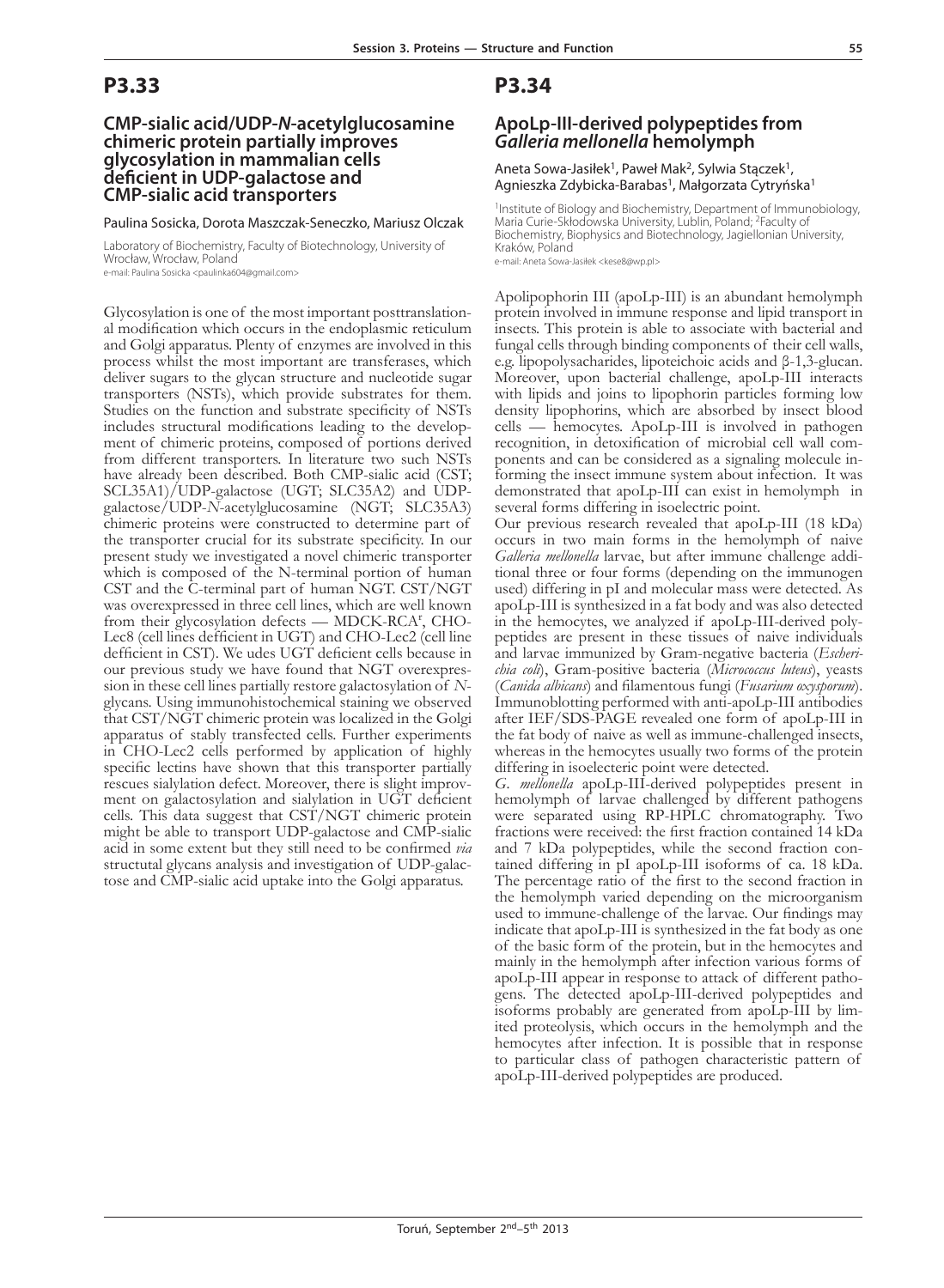### **Novel primosomal protein B from**  *Clostridium pasteurianum*

#### Marta Śpibida, Marta Marszałkowska, Marcin Olszewski

Gdańsk University of Technology, Department of Microbiology, Gdańsk, Poland

e-mail: Marta Śpibida <spibida.marta@gmail.com>

PriB is a primosomal protein that catalyzes DNA repli- cation in Procaryota. The replication pathway starts with PriA protein — the initiator protein that binds to a DNA replication fork, unwinds double-stranded DNA and role of PriB is to stabilize PriA on the DNA. However there are many biochemical differences in replication mechanism in bacteria and only some of them use PriB proteins. A few of PriB proteins were published and only three structures of them were resolved (*Escherichia coli*, *Klebsiella pneumoniae* teins have one OB domain per monomer and they are ho-<br>modimers in solution.

Recently, we have published the crystal structure of PriB protein from *Thermoanaerobacter tengcongensis* that represents new class of PriB with two oligonucleotide/oligosaccha- ride-binding domain (OB) per monomer that means it ex- ists as monomer in solution.

The aim of this study is identification and characteriza- tion of the primosomal protein B (PriB) from bacterium *Clostridium pasteurianum* (*Cpa*PriB). It is the largest known bacterial PriB protein consisting 234 amino acid residues with a calculated molecular mass of 30 kDa. Surprisingly, it is functional as monomer containing two single-stranded DNA binding domain (OB-fold) and it is the completely new kind structure of SSB protein like PriB protein from thermophilic bacterium *Thermoanaerobacter tengcongensis.* Therefore, our studies suggest that we discovered new classes of PriB from mesophilic bacteria.

## **P3.36**

### **Characterization of the novel cysteine petidase Tpr from the pathogenic bacterium** *Porhyromonas gingivalis* **W83 and its interaction with the cystatins — human host protease inhibitors**

#### Dominika Staniec<sup>1,2</sup>, Magnus Abrahamson<sup>2</sup>, Jan Potempa<sup>1,3</sup>

<sup>1</sup>Department of Microbiology, Faculty of Biochemistry, Biophysics, and Biotechnology, Jagiellonian University, Kraków, Poland; 2Department of Laboratory Medicine, Division of Clinical Chemistry and Pharmacology, Lund University, Sweden; <sup>3</sup>University of Louisville Dental School, Center for Oral Health and Systemic Diseases, Louisville, USA e-mail: Dominika Staniec <dominikastan@gmail.com>

The relation between the pathogenic potential of *P. gingi- valis*, an etiologic agent of periodontitis, and other serious illnesses like cardiovascular and lung diseases or rheumatoid arthritis is confirmed. Peptidases produced by *P. gingi-valis* are recognized as essential virulence factors. Accordingly, bioinformatics analysis of the *P. g* revealed the presence of several genes encoding puta- tive peptidases. One of these genes (*PG1055*) encodes a protein ('Tpr', thiol protease) with sequence similarity to cysteine peptidases of the calpain family. We have already created a large-scale expression and purification system, which allows to obtain recombinant protein Tpr. The peptidase showed low latency and underwent autocatalytic leased that enzyme possess  $\dot{Ca}^{2+}$ -dependent activity against gelatin, Z-Phe-Arg-NHMec, and Suc-Leu-Leu-Val-Tyr-NHMec, keeping with calcium-dependent autoproteolysis. These results confirmed that enzyme recognizes and digests amino acid sequences typical for collagen and might play role in host destructive events in periodontities. To investigate the possibility that human-derived natural cysteine peptidase inhibitors can inhibit bacterial calpain-like peptidase, we determined the effect of cystatin A and C on the Tpr activity, and found that cystatins are potent inhibitors. As the peptidases can be obvious target for drug design in novel therapy strategies in order to dealing with periodontal disease, this results could aid in development of synthetic inhibitors, potential therapeutic agents. Moreover, to our knowledge Tpr is first bacterial cysteine protease which is inhibited by cystatins. This project would enable also fur- ther progress into investigation of more complex systems, e.g. peptidases — inhibitors models.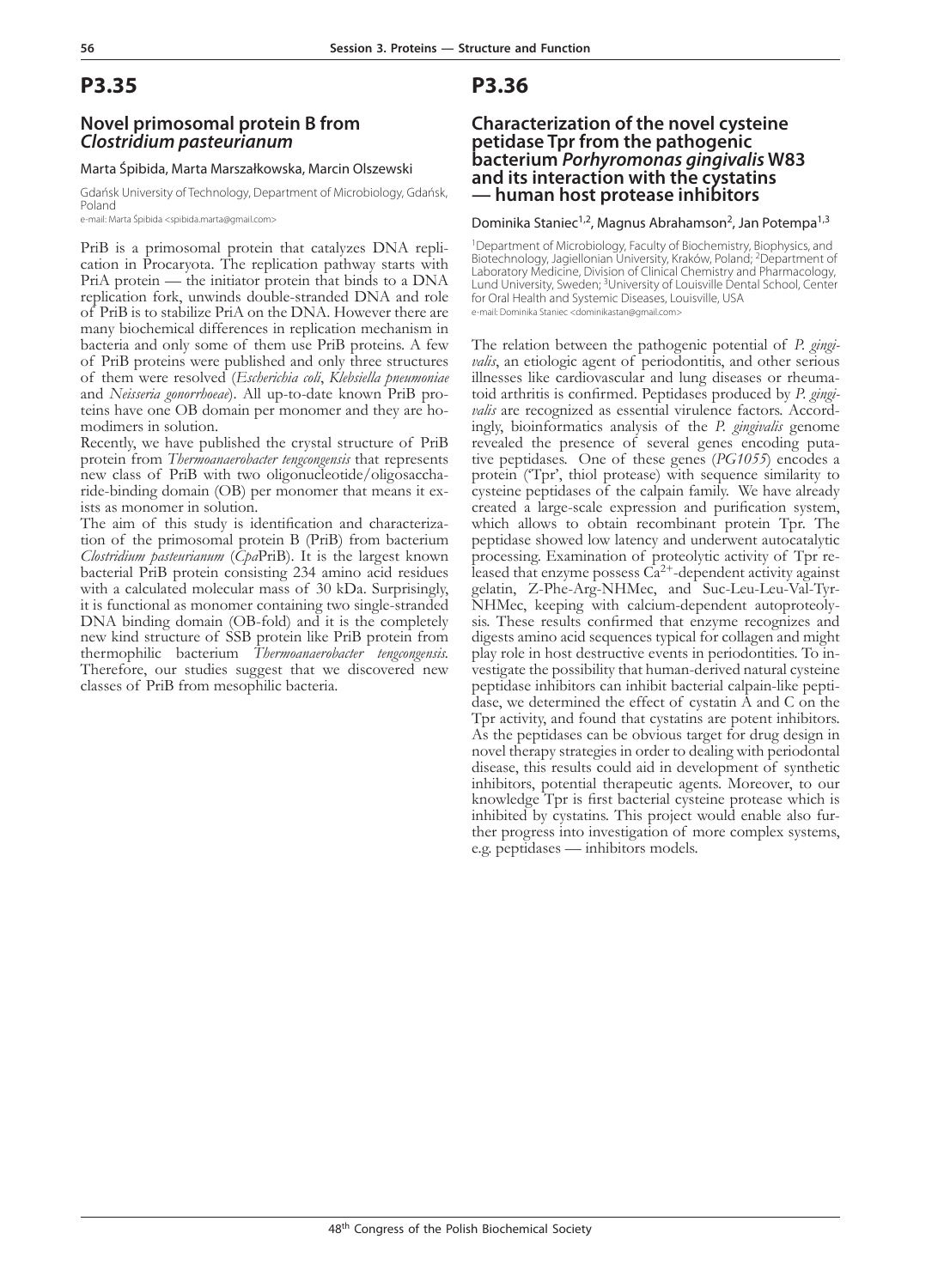### **Application of fluorescent Bocillin for testing penicillin binding properties of recombinant PBP 3, PBP 4 and PBP 5 proteins from** *Neisseria meningitidis*

Karol Stawski<sup>1</sup>, Anna Skoczyńska<sup>2</sup>, Anna Goc<sup>1</sup>

<sup>1</sup>Department of Genetics, Nicolaus Copernicus University, Toruń, Poland; <sup>2</sup>Department of Epidemiology and Clinical Microbiology. National Medicines Institute, Warsaw, Poland e-mail: Karol Stawski <stawski@umk.pl>

*Neisseria meningitidis* is a Gram-negative human pathogen mia worldwide. A reduced susceptibility or resistance to penicillin is connected in some bacteria with alterations in sponsible for the final periplasmic steps in the synthesis and maturation of peptidoglycan. The varied PBPs occur in different numbers per bacterial cell and have variable affinities for penicillin. For example a gram-positive bacteria *Bacillus subtilis* have 16 PBPs while gram-negative *Neisseria meningitidis* only 5. The differences between sequences of low molecular mass PBP 3, PBP 4 and PBP 5 of *N. menin- gitides* may affect their enzymatic properties such as DD-carboxypeptidase or endopeptidase activity. We have amplified selected genes encoding PBPs of *N. meningitidis* using oligonucleotide primers and PCR products were cloned into pEt28a plasmid. The recombinant soluble PBP 3, PBP ditionally PBP 3 and PBP5 are lacking extreme 22 and 105 amino acids of carboxyl terminus, respectively. Plasmids pEt28a encoding recombinant PBPs were transformed into *E. coli* Bl21(DE3)pLysS and their expression was induced with 1 mM IPTG for 4 hrs. Next, cells were pelleted and PBPs containing polyhistidine-tag were extracted using  $Ni<sup>2+</sup>$  affinity chromatography columns. The interaction of beta-lactam with a recombinant PBPs was assessed by incubating the proteins for 0,5, 1, 2, 4 and 8 min with Bocillin, a fluorescent penicillin. The fluorescence emission from Bocillin in SDS gel of PBP 3, PBP 4 and PBP 5 have revealed their high affinity to beta-lactam antibiotics. However the rate of Bocillin acylation by recombinant PBPs was very fast and saturation of the enzymes occurred in the first 30 seconds.

#### **Acknowledgements:**

This work was supported by Nicolaus Copernicus University in Toruń (research grant no. 1371-B).

### **P3.38**

### **RNA chaperone activity of proteins essential for the life cycle of HIV-2: implications for the design of the retroviral inhibitors.**

Katarzyna Pachulska-Wieczorek, Agnieszka K. Stefaniak, Katarzyna J. Purzycka, Ryszard W. Adamiak

RNA Structure and Function Laboratory, Institute of Bioorganic Chemistry, Polish Academy of Sciences, Poznań, Poland e-mail: Agnieszka Katarzyna Stefaniak <astef@ibch.poznan.pl>

While preventive vaccine against AIDS is still not available, conventional therapies including highly active retroviral therapy (HAART), are based primarily on the HIV reverse sociated with a number of side effects due to its high tox-<br>icity. Identification of the molecular mechanisms of HIV retroviruses, with particular emphasis on the structure and properties of macromolecules involved, is an indispensable prerequisite for the design of effective therapies against HIV/AIDS.

Nucleocapsid proteins (NC) are crucial for the HIV genomic RNA dimerization, packaging and reverse tran- scription, making these proteins new targets for the antiret- roviral therapy. However, such an approach has not yet been exploited because of the lack of sufficient knowledge concerning both, specific and non-specific interactions of NC with viral RNA. Released from Gag, during viron maturation, nucleocapsid proteins (NC) are small basic proteins that possess two copies of highly conserved CCHC zinc fingers. The NC functions in HIV replication are correlated with their ability to act as nucleic acids chaperones (NAC). In contrast to NCp7 protein (HIV-1) little is known about the NAC activity of NCp8 (HIV-2).

Our research is focused on identifying interactions of HIV-2 RNA with regulatory proteins Tat-2, NCp8 and Gag polyprotein, that are crucial for the HIV replication. We examined the ability of NCp8 to chaperone annealing of DNA with complementary strand as well as DNA and RNA strand exchange in duplex nucleic acids *in vitro*. Furthermore, we investigated whether NCp8 is capable of enhancing ribozyme-directed cleavage of an RNA substrate *in vitro*. We found that NCp8 possesses nucleic acids chaperone activity similar to but somewhat different than NCp7 protein.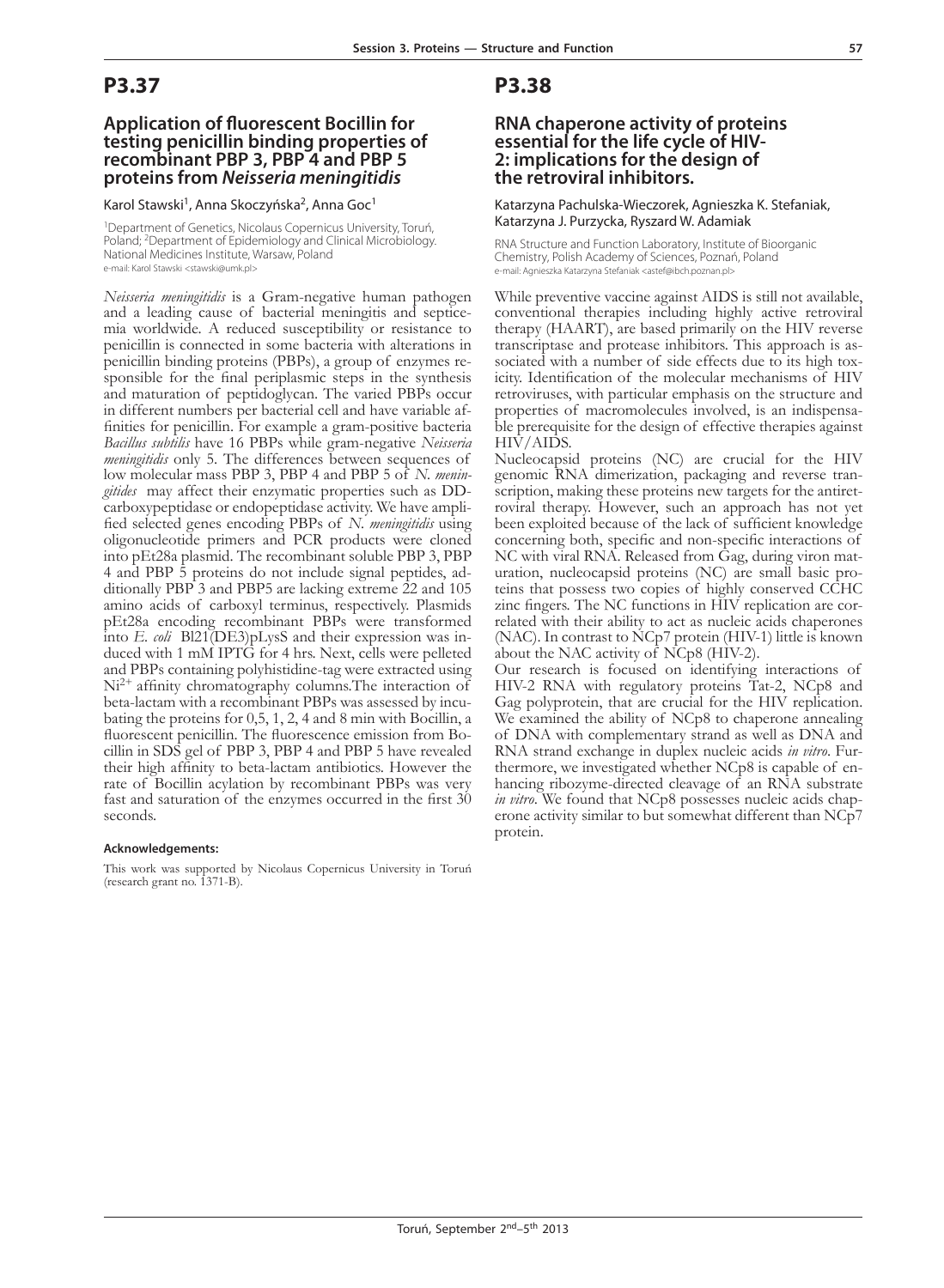### **The influence of resveratrol and its derivatives on the structure and function of glyceraldehyde 3-phosphate dehydrogenase under oxidative stress conditions**

#### Joanna Strumiłło, Aleksandra Rodacka, Mieczysław Puchała

Institute of Biophysics, Department of Molecular Biophysics, Division of Radiobiology, University of Łódź, Łódź, Poland e-mail: Joanna Strumiłło <joastr@biol.uni.lodz.pl>

Glyceraldehyde 3-phosphate dehydrogenase (GAPDH) is glycolytic enzyme ubiquitous both in eukaryotic and sion of glyceraldehyde-3-phosphate to 1,3-bisphospho-<br>glycerate. GAPDH is also one of the classical examples of multifunctional proteins called "moonlighting" proteins. It plays a key role in such processes as transcription, apopto- sis and vesicle shuttling. Furthermore, oxidatively modified GAPDH is found to be involved in the protein aggregation processes and pathogenesis of neurodegenerative diseases. Resveratrol and its derivatives are naturally occurring poly- phenolic compounds with anti-oxidative properties. It is believed that they have anticancer, cardioprotective proper- ties and prevents from neurodegeneration.

The objective of the presented research was to examine the influence of natural polyphenols on the structure and function of glyceraldehyde-3-phosphate dehydrogenase in the presence or absence of hydrogen peroxide. The com- pounds used in this study were: resveratrol and its analog (trans-3,3,5,5-tetrahydroksy-4-metoksystilbene), yuccaol A and yuccaol C.

We investigated the influence of the above mentioned compounds on the activity, secondary structure and content of thiol groups in the presence or absence of hydrogen peroxide. Furthermore, we checked the rate of 1,8-ANS (1-anilinonaphthalene-8-sulfonic acid) fluorescence after binding to protein exposed to polyphenols both in the presence and absence of hydrogen peroxide. There was no significant influence of the used compounds on the activity and thiols content in the absence of hydrogen peroxide. On the other hand, during oxidative stress induced by hydrogen peroxide and in the presence of used polyfenols we observed inactivation of the enzyme, changes in the content of free thiol groups and secondary structure of GAPDH. However, no significant increase of 1,8-ANS fluorescence was observed. The most significant changes in the secondary structure were observed in the presence of hydrogen peroxide and resveratrol analog and with both yuccaols.

The presented data clearly indicate that resveratrol, its analog and yuccaols A and C have pro-oxidative properties toward glyceraldehyde-3-phosphate dehydrogenase.

#### **Acknowledgements:**

This research was supported by grant 2012/05/B/NZ1/00701 from the National Science Centre.

### **P3.40**

#### **Structural and thermodynamic characteristics of avidinbiotinylruthenocene complex**

Paweł Strzelczyk<sup>1</sup>, Anna Bujacz<sup>1</sup>, Damian Plażuk<sup>2</sup>, Janusz Zakrzewski<sup>2</sup>, Grzegorz Bujacz<sup>1</sup>

<sup>1</sup>Institute of Technical Biochemistry, Lodz University of Technology, Łódź, Poland; <sup>2</sup>Department of Organic Chemistry, Úniversity of Lodz, Łódź, Poland

e-mail: Paweł Strzelczyk <pavol.strzelczyk@gmail.com>

Avidin is a glycosylated protein from eggs of amphibians, ecules of biotin with the highest known in Nature affinity  $(K<sub>d</sub> \approx 10<sup>-13</sup> - 10<sup>-15</sup> M)$ . This interaction is several orders of magnitude higher than in the typical antigen-antibody complexes [1]. The biotin-avidin system, based on the extreme-<br>ly high affinity is widely used in bioanalysis, drug delivery and nanotechnology.

This study is focused on the interaction of avidin from hen egg white with biotinylruthenocene (BR) based on crystallographic research and isothermal titration calorimetry. We present crystal structure of avidin-BR complex (PDB ID: 4I60) and thermodynamic parameters of interaction be- tween these two molecules.

Avidin is organized in eight-stranded antiparallel β-barrel with right-handed twist. Crystal of the avidin-BR complex belongs to a tetragonal system in the space group  $P4_2^2$  2. The tetrameric assembly is located at the crossing of the three two-fold axes and is created by crystal symmetry. Each monomer is stabilized in the tetramer by interactions of extended loops and the external surfaces of the β-barrels. The crystal structure of the avidin-BR complex shows that most of the interaction of biotin moiety is maintained in comparison to avidin–biotin complex and the ruthenocene moiety is capable of interacting with protein via hydrogen bonds and π-stacking contacts. The larger ligand practically does not influence the avidin conformation with the exception of a small movement of the loop L3-4. The biotin conjugation with ruthenocene reduced ligand affinity, which was expected. The replacement of the strong hydrogen bonds created between the carboxyl group from biotin with Ser73 and Ser75 by weaker contacts with a cyclopentadienyl ring from the biotinylruthenocene moiety could account for the lower affinity of that ligand to avidin. Smaller affinity of the biotinylruthenocene to avidin may be beneficial when such complex will be used as a drug delivery system [2].

#### **References:**

- 1. Rosano C *et al* (1999) *Biomolecular Engineering* **16**: 5–12.
- 2. Strzelczyk P *et al* (2013) *Chemico-Biological Interactions* **204**: 6–12.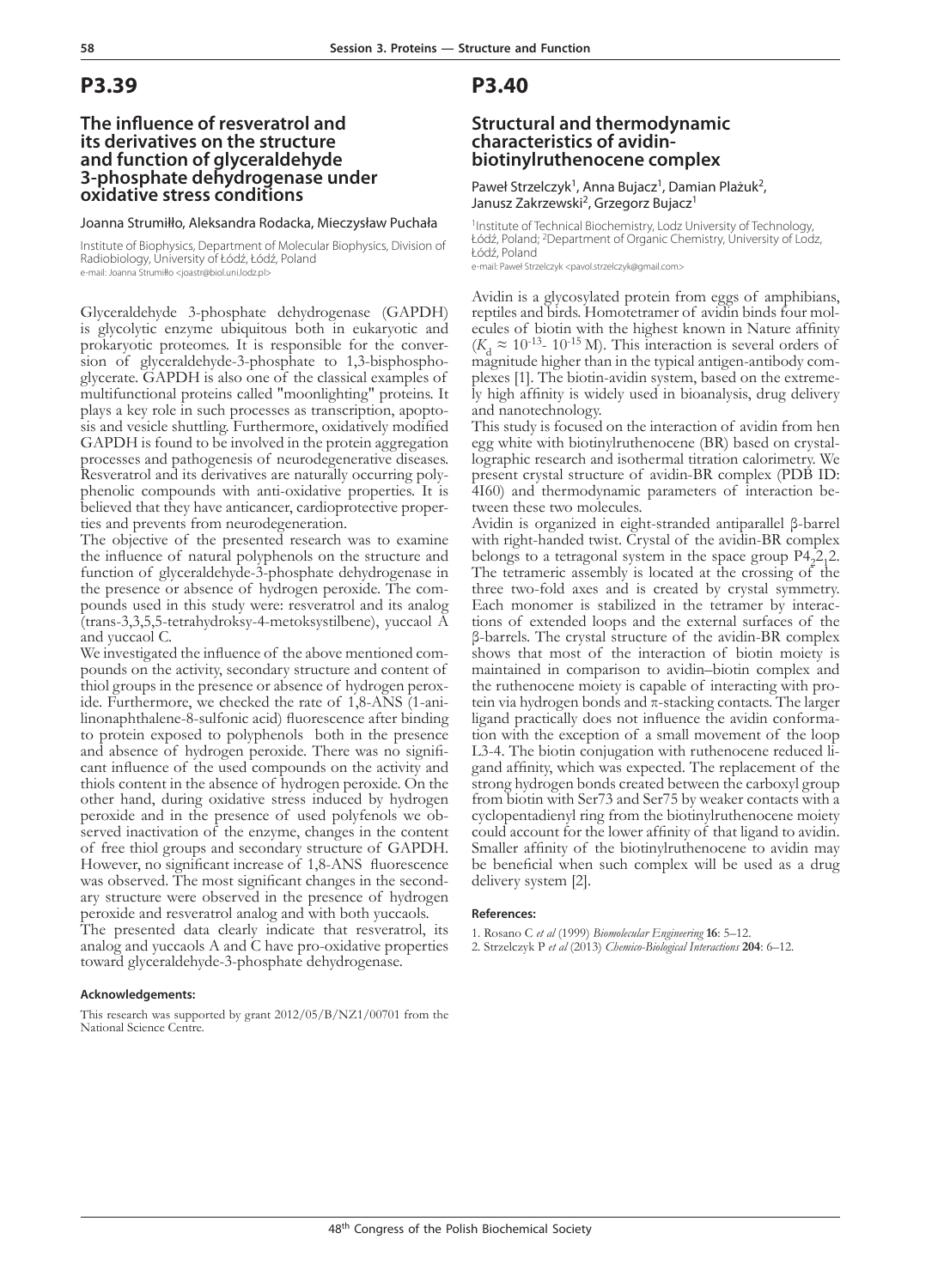### **Effect of ferulic acid on fungal 26S proteasome activities** *in vitro*

#### Anita Swatek, Anna Golecka, Magdalena Staszczak

Department of Biochemistry, Institute of Biology and Biochemistry, Maria Curie-Skłodowska University, Lublin, Poland e-mail: Anita Swatek <anitaswatek89@gmail.com>

The 26S proteasome, a large multicatalytic protease com- plex is involved in highly selective ATP-dependent and ubiquitin-mediated degradation of intracellular proteins in eukaryotes. Its presence was found in animals, plants and yeast [1, 2]. In the kingdom of fungi proteasomes were also reported in ligninolytic *Basidiomycetes* [3, 4]. The pro-<br>teasome-mediated proteolysis plays a key role in the regu-<br>lation of critical cellular processes such as transcriptional control, cell cycle progression, oncogenesis, and stress re- sponse. Previous studies from our laboratory demonstrated involvement of ubiquitin/proteasome pathway in the regu- lation of ligninolytic activities in the wood-decaying fungi. The 26S proteasome is assembled from a core particle (20S proteasome) and one or two regulatory complexes 19S. The core particle of the 26S proteasome houses proteolytically active sites, identified based on their specificity towards short synthetic peptides as: "chymotrypsin-like" (CHT-L), "trypsin-like" (T-L), and "caspase-like" (C-L). In the present work we studied effect of ferulic acid (4-hydroxy-5-methoxycinnamic acid), known as an inducer of some ligninolytic enzymes, on peptidase activities of the 26S proteasomes isolated from mycelia of the white-rot fungus *Trametes versicolor*. Proteasomes were separated from other low molecular proteases using Biomax PBVK polyethersulfone ultrafiltration membranes (NMWL 500 kDa) [3]. Peptidase activities were detected by monitoring cleavage of fluorogenic substrates: Suc-LLVY-AMC, Z-GGR-AMC and Z-LLE-βNA for CHT-L, T-L, and C-L activity, respectively. Moreover, the ability of ferulic acid (in concentrations up to 2 mM) to affect degradation of a model protein substrate (β-casein) by the isolated 26S proteasomes was also evaluated using spectrofluorimetric and electrophoretic analyses. The absolute rate of protein degradation was spectrofluorimetrically quantified by the modified fluorescamine assay [5] for release of free α-amino groups generated upon the cleavage of peptide bonds in β-casein.

#### **Acknowledgments:**

This work was partly supported by the Polish Scientific Project BS/ UMCS.

#### **References:**

- 1. Ciechanover A (2005) *Nat Rev Mol Cel Biol* **6**: 79–86.
- 2. Vierstra R (2003) *Trends Plant Sci* **8**: 135–142.
- 3. Staszczak M, Jarosz-Wilkołazka A (2005) *Biochimie* **87**: 755–762.
- 4. Staszczk M (2008) **45**: 328–337.
- 5. Kisselev AF, Goldberg AL (2005) *Methods Enzymol* **398**: 364–378.

### **P3.42**

## **Proline-rich polypeptide complex (prp) and it's nonapeptide fragment**  toxic effect of amyloid beta 1-42

Agnieszka Zabłocka<sup>1</sup>, Anna Urbaniak<sup>1</sup>, Marianna Kuropatwa<sup>2</sup>, Maria Janusz<sup>1</sup>

Ludwik Hirszfeld Institute of Immunology and Experimental Therapy,<br>Polish Academy of Sciences, <sup>1</sup>Laboratory of Immunochemistry,<br><sup>2</sup>Laboratory of Signaling Proteins, Wrocław, Poland e-mail: Anna Urbaniak <zablocka@iitd.pan.wroc.pl>

**Introduction**: Deposits of amyloid β protein are patho- logical hallmark of AD. They are toxic for neural cells both *in vivo* and *in vitro*. Aggregates and fibrilar forms of amyloid β are closely associated with inflammation. It was shown in several reports that uncontrolled production of nitric oxide could be involved in the amyloid β42 toxicity.

**Aim**: The ability of proline-rich polypeptide complex (PRP) isolated from ovine colostrum and its nonapeptide fragment (NP) to protect neuronal cell line PC12 from tox- ic effects of aggregated amyloid β42 was studied.

**Methods**: Rat pheochromocytoma PC12 cell line was treated with PRP/NP and aggregated amyloid β42. PRP/ NP was applied to the cells simultaneously, 24 hours before and 24 hours after amyloid β42 treatment. Cell viability was termined by Western Blotting. The intracellular level of nitric oxide was measured by Griess method after reduction of nitrates to nitrites using NADPH – dependent nitrate reductase. The level of cGMP was detected by ELISA.

**Results**: A colostral proline-rich polypeptide complex PRP and its nonapeptide fragment (NP) can modulate the toxic effect of amyloid β42 on neuronal PC 12 cell line. It was observed that PRP and NP significantly lowered the toxicity of amyloid β42. The regulatory effect of PRP/NP on NO production induced by amyloid β42 was also shown. The neuronal response to amyloid β42 was cGMP-dependent only for PRP when used at low doses.

**Conclusion**: The results obtained indicate that both PRP and NP can modulate the amyloid β42 cytotoxicity.

#### **Acknowledgments:**

This research work was supported by the Ministry of Sciences and High Education, Poland (project number N N302217838).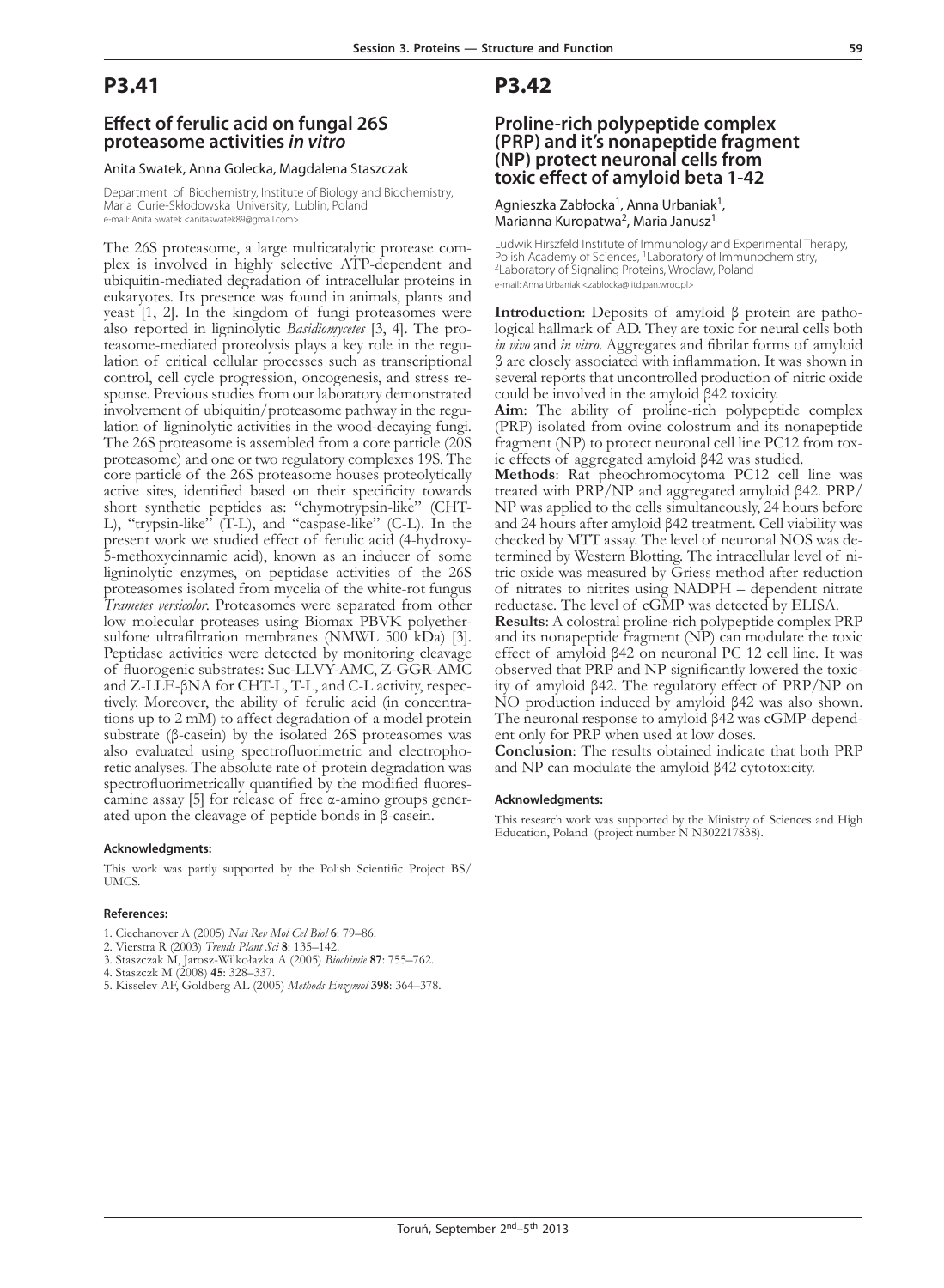### **Construction and selection of phage display libraries based on variable lymphocyte receptor sequences**

Magdalena Wezner-Ptasińska, Jacek Otlewski

University of Wrocław, Department of Protein Engineering, Wrocław, Poland e-mail: Magdalena Wezner-Ptasińska <magdalena.wezner-ptasinska@uni.wroc.pl>

Macromolecules specifically recognizing certain antigens are invaluable tools in research and clinical applications. The most common natural binders are antibody molecules providing high affinity and specificity towards the target. Recently, the alternative binders, usually small and stable proteins, have challenged the immunoglobulin applications. Usually, binding molecules can be selected from combina- torial libraries based on display technologies. Phage display is a powerful methodology that allows the selection of a particular phenotype (e.g., binding to a defined antigen) from repertoires of proteins displayed on phage surface. Over the years it has been established as a robust and reli- able technology for specific binders selection.

In the project the alternative scaffold based phage display libraries were tested as a source of proteins specifically rec- ognizing biomarkers for cancer therapies. Two different phage display libraries were constructed on the previously designed dVLR (variable lymphocyte receptor) template based on receptor sequences that mediate adaptive immunity in sea lamprey. dVLR contains six LRR (leucine-rich repeat) modules forming horseshoe shape structure whose concave surface is responsible for target binding. Crystal structure analysis of VLR-ligand complexes indicated the positions responsible for interaction with antigens. For these positions different schemes of randomization have been chosen. Two different phage display libraries has been designed: P16 — 16 randomized positions and Sm11S — 11 randomized positions, resulting in functional library size of  $2 \times 10^{10}$  and  $1 \times 10^8$  amino acid sequences respectively. In both libraries SRP protein translocation pathway has been applied. In next step phage display libraries were used for isolation of binders. Cancer biomarkers S100A7 and HER2 were chosen as targets for panning. A wide panel of selection protocols was tested, both on plastic surface and in solution. Preliminary surface plasmon resonance experi- ments confirmed interaction between selected variants and desired antigen.

#### **Acknowledgements:**

"The research was supported by Wroclaw Research Centre EIT+ under the project  $,$  Biotechnologies and advanced medical technologies" – BioMed (POIG.01.01.02-02-003/08) financed from the European Regional Development Fund (Operational Programme Innovative Economy,  $1.1.2$ ".

## **P3.44**

### **VEGF in intraluminal thrombus of abdominal aorta**

#### Małgorzata Wolańska<sup>1</sup>, Emilia Bańkowska-Guszczyn<sup>1</sup>, Radosław Kowalewski<sup>2</sup>, Krzysztof Sobolewski<sup>1</sup>

<sup>1</sup>Department of Medical Biochemistry and <sup>2</sup>Department of Vascular Surgery & Transplantation, Medical University of Bialystok, Białystok, Poland

e-mail: Małgorzata Wolańska <ma.wolanska@interia.pl>

The pathogenesis of aorta aneurism is characterized by a teolytic activity. First of all elastin is degraded and replaced by collagen. The remodelling of arterial wall is controlled by the action of some peptide growth factors, especially by VEGFs. In most cases the aorta aneurisms are accompanied by intraluminal thrombi (ILT). The functions of cy-<br>tokines, especially those of VEGFs, in the pathobiology of arterial wall are relatively well known. On the other hand the peptide growth factors in the intraluminal thrombi were not studied till now. For this reason it was decided to search for the expression of VEGFs, their receptors and mitogen-induced kinases (MAP)-kinases) in intraluminal thrombi taken from patients submitted to surgical treat- ment of abdominal aneurism aorta.

Studies were performed on fragments of aneurism walls taken from 24 patients (20 men and 4 women) of the age 62–80 (average 67.9±7.2) operated at the Department of Vascular Surgery and Transplantation. The diameter of the aneurism was 72±14 mm. The parietal thrombi were separated from aneurism wall and divided into luminal and abluminal layers.The control material (aorta wall) was the fragments of abdominal aorta taken from 12 organ donors (10 men and 2 women) of the age  $47\pm5$ .

The most important finding of our study was demonstration the high expression of VEGFs in both layers of intraluminal thrombus. No doubt the blood-borne cells are engaged in their biosynthesis. Also the receptors of VEGFs were detected. Furthermore, the activity of phosphorylated MAP-kinases: ERK1 and ERK-2 was found in intraluminal thrombus. In some cases the expression of VEGFs and their receptors in the thrombus was even higher that in aorta wall and in aneurism wall. It allows to conclude that some blood cells may synthesizes VEGFs which stimulate these cells to produce extracellular enzymes which degrade the fibrin. Furthermore, the VEGF may penetrate from the thrombus to aneurism wall and to enhance the neovascularisation process. Futhermore it may stimulate the remodelling of extracellular matrix. It may result in enhanced degradation of elastin and its replacement by collagen.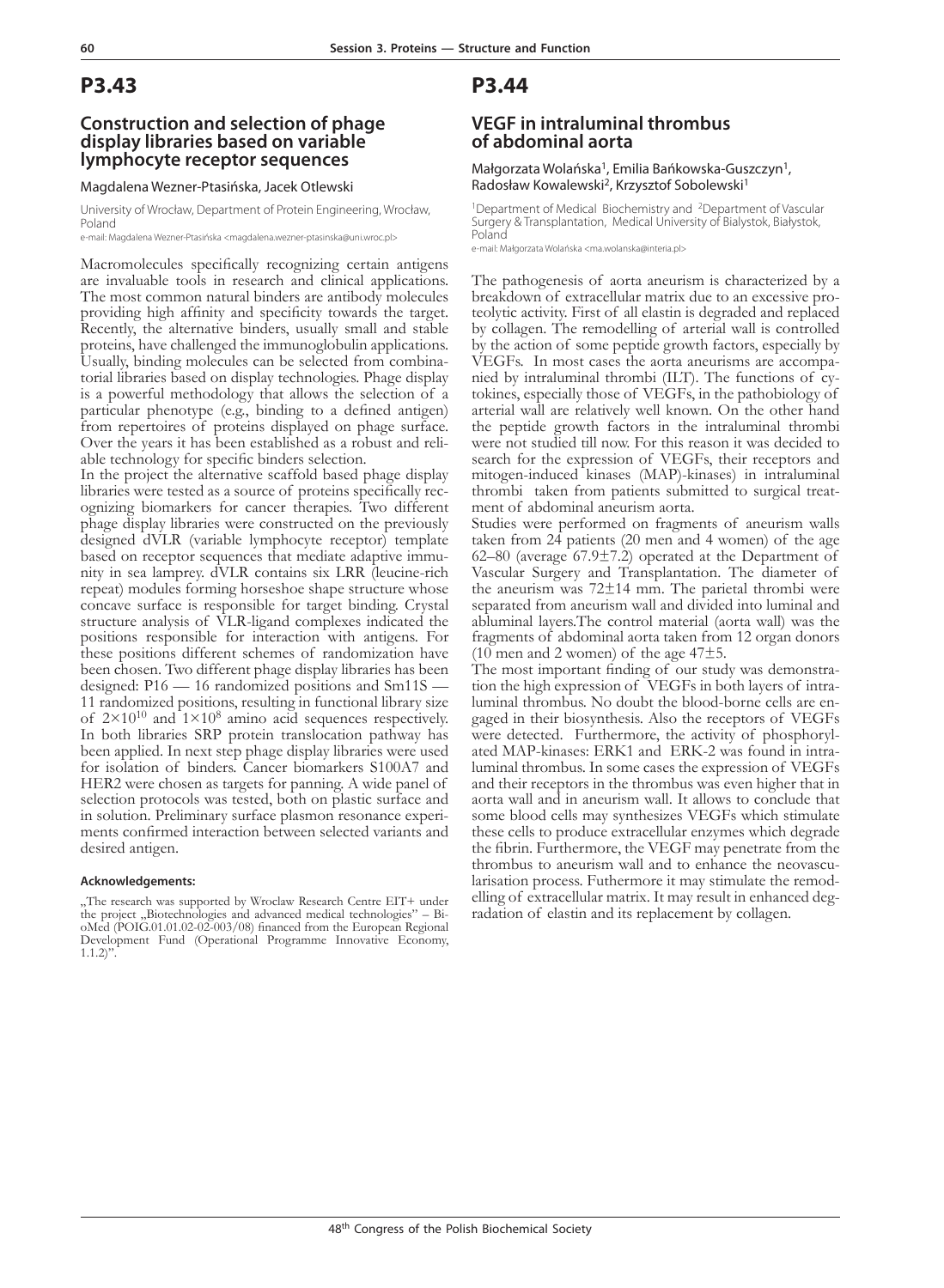### **Studies on specificity of DNA methyltransferase M.BstZ1II and its deletion mutant**

#### Ewa Wons-Karczyńska, Iwona Mruk, Tadeusz Kaczorowski

Department of Microbiology, University of Gdańsk, Gdańsk, Poland e-mail: Ewa Wons-Karczyńska <ewawons@gmail.com>

DNA methylation is a major form of epigenetic modifica- tion. The process is provided by DNA methyltransferases (MTases), which catalyze a transfer of methyl group from sine residue within recognized nucleotide sequence. MTases fall into two groups depending on methylated atom — endocyclic MTases (C-Mtases) modify carbon C5 of cytosine, while exocyclic MTases (N-MTases) methylate nitrogen from amino group of adenine (N6) or cytosine (N4).

MTases contain two domains — the larger with a set of nine/ten well defined amino acids motifs creating the AdoMet binding pocket and the active site, and the smaller – responsible for recognizing the specific DNA sequence (TRD — target recognition domain). While larger domains of all MTases share a common core structure referred as AdoMet-dependent MTase fold, smaller domains of dif- ferent proteins are dissimilar in amino acids sequence, size and structure.

We have been focusing on the group of five MTases, which despite origin in distinct bacteria species recognize the same nucleotide sequence 5'-AAGCTT-3' and modify the first adenine residue at N6. These enzymes are: M.HindIII, M.EcoVIII, M.Csp231I, M.LlaCI and M.BstZ1II. Comparison of their amino acid sequences revealed 68-aa region located before TRD in M.BstZ11II, which was neither present in the rest of studied proteins, nor was similar to any other sequences in the GenBank. Therefore the mutant protein devoid the region was constructed and named M.BstZ1IIΔ. Since the plasmid DNA carrying shorter variant of M.BstZ1II was fully protected against digestion by restriction endonuclease of the same specificity, the mutant protein was active. To determine the possible role of the region, the specificity towards different substrate DNA of two purified variants (mutant and WT) was assessed. Both forms showed relaxed specificity when reaction mixture was supplemented with 40% DMSO and were able to modify sequences with single substitutions in regard to the canonical AAGCTT. M.BstZ1IIΔ exhibited slightly stronger preference towards the 2nd position of the specific sequence than the WT. Moreover, it appeared that the 68 aa region may be responsible for interacting with the DNA backbone, as  $M.BstZ1II\Delta$  modified with lower efficiency all substrates lacking internucleotide linkage within the canonical sequence than the WT as well as in contrast to the WT was unable to methylate canonical sequence located directly at the end of the oligonucleotide.

## **P3.46**

### **Major urinary protein levels in cystathionine beta synthase deficient mice**

Jacek Wróblewski<sup>1</sup>, Joanna Perła-Kaján<sup>2</sup>, Hieronim Jakubowski<sup>1,2,3</sup>

1Poznań University of Life Sciences, Department of Biochemistry and Biotechnology, Poznań, Poland; <sup>2</sup>UMDNJ-New Jersey Medical School, International Center for Public Health, Department of Microbiology and Molecular Genetics, Newark, NJ 07101, USA; <sup>3</sup>Institute of Bioorganic Chemistry, Poznań, Poland

e-mail: Jacek Wróblewski <jacek.wroblewski.jr@gmail.com>

**Background**: Major Urinary Proteins (MUP) are excreted in mouse urine and play an important role in sexual signaling by binding volatile pheromones and prolonging their persistence in scent marks. MUPs expression decreases in senescent males. Female mice tend to avoid senesced, older mates, which are unable to retain the ability to produce costly sexual signals. Factors affecting MUPs expression are largely unknown. Here, we examined how hyperhomocysteinemia due to cystathionine β-synthase (Cbs) deficien-<br>cy impacts the expression of MUPs in the mouse.

**Methods**: We used the C57BL/6J *Tg*-*I278T Cbs*-/- mouse model (Jakubowski H *et al*., 2009, *FASEB J* **23** :1721–177). MUPs concentrations and urinary creatinine in *Cbs*-/- mice (n=7) and  $Cb<sup>+/+</sup>$  littermates (n=5) were determined using Coomassie and picric acid, respectively. Patterns of MUP expression were analyzed on SDS/PAGE gels. Urinary homocysteine (Hcy), Hcy-thiolactone, and *N*-Hcyprotein levels were measured using HPLC-based assays (Jakubowski H, 2008, *Anal Biochem* **380**: 257–261) on 1260 Infinity UPLC instrument (Agilent). Site-specific *N*-homocysteinylation of MUPs lysine residues was analyzed using LC-MS/MS.

**Results**: Urinary Hcy, Hcy-thiolactone, and *N*-Hcy-protein levels were extremely elevated in *Cbs*-/- mice, compared to  $Cb<sup>+/+</sup>$  animals.  $Cb<sup>-/-</sup>$  male mice had significantly lower urinary MUP (protein/creatinine ratio was 0.38±0.13 in *Cbs*-/ mice and  $0.93\pm0.08$  in  $Cb<sub>3</sub>^{+/+}$  animals), seen also on SDS-PAGE gels. Patterns of MUPs separated on SDS-PAGE gels differed between *Cbs*-/- and *Cbs*+/+ mice. LC-MS/MS analysis of tryptic digests of MUPs from male and female *Cbs*-/- mice identified a MUP11 peptide, 95AG(N-Hcy-K) YSVTYDGFNTF108, containing Hcy *N*-linked to lysine residue  $K^{97}$ .

**Conclusions**: Hyperhomocysteinemia increases *N*-ho- mocysteinylation and decreases expression of MUPs in mice. These findings identify MUPs as a new target for *N*-homocysteinylation *in vivo* and suggest that hyperhomocysteinemic males are impaired in their ability to produce scent marks, and thus may be less preferred by their fe- males mates.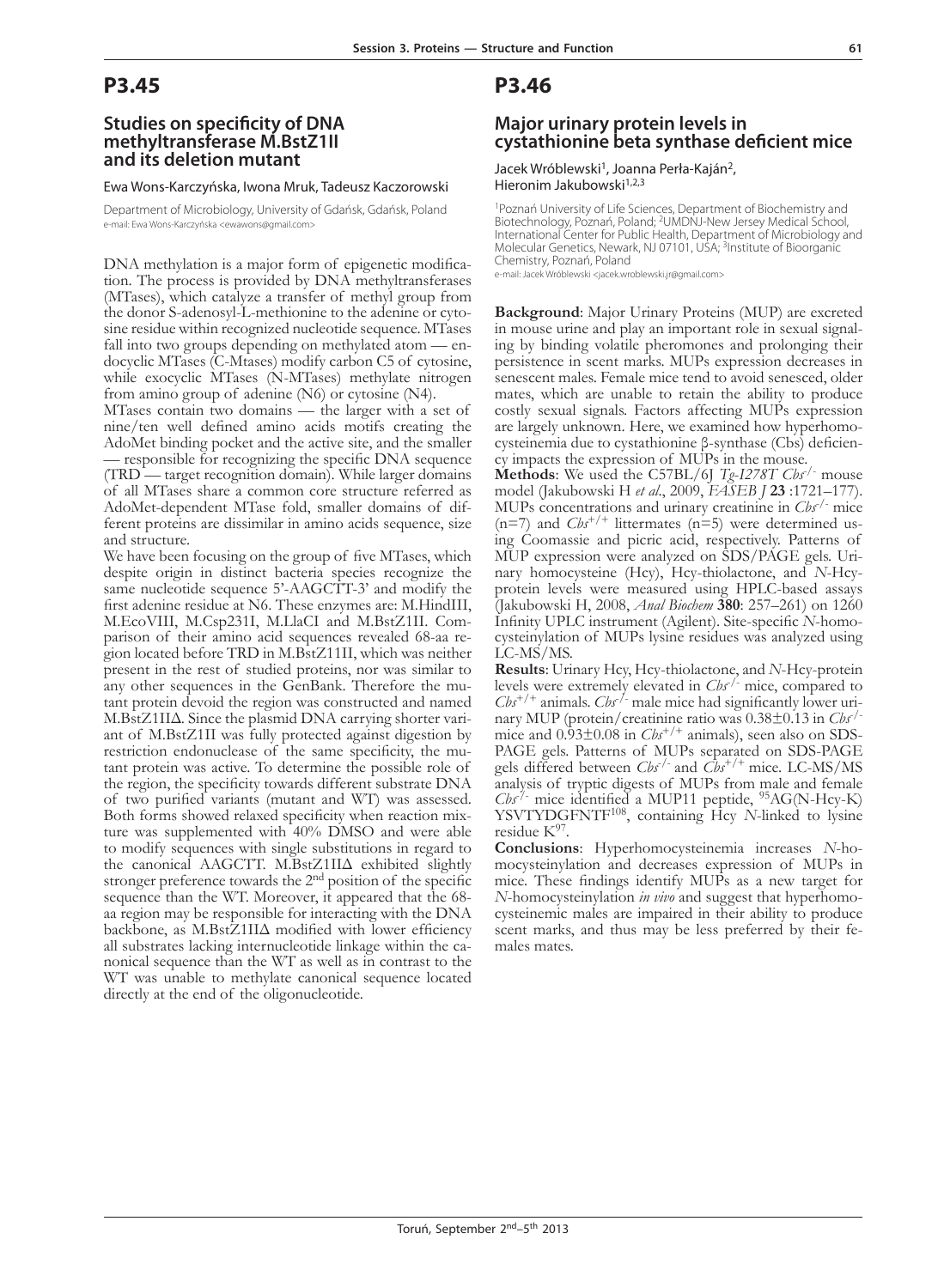### **Lithium chloride protects neurons from toxicity of cytosolic PrP**

#### Tomasz Zajkowski, Hanna Nieznanska, Krzysztof Nieznanski

Department of Biochemistry, Nencki Institute of Experimental Biology, Warsaw, Poland

e-mail: Tomasz Zajkowski <t.zajkowski@nencki.gov.pl>

Prion protein (PrP) is mostly extracellular glycoprotein an- chored in plasma membrane, constitutively expressed in the nervous system. In misfolded state this protein is prone to form aggregates, which are found in diseases called transmissible spongiform encephalopathies (TSE). In some of these diseases PrP abnormally localizes in cyto-sol (cytoPrP) interacting with proteins, which are not its physiological partners. In previous studies we have demon- strated that PrP is causing tubulin oligomerization, inhib- its microtubule formation and disassembles microtubular cytoskeleton of epithelial cells. We have also showed that microtubule associated proteins (MAPs) that regulate mi- crotubule stability can prevent above-mentioned effect of PrP. According to our study at least two proteins of this group: Tau and MAP2 where able to prevent deleterious effect of PrP but not in phosphorylated state. Interestingly, hyperphosphorylated Tau has been frequently detected in TSE. Extending the application of the above one should be able to modulate effect of cytoPrP on microtubular cytoskeleton by influencing level of phosphorylation of MAPs. In our study we used synthetic peptide encompassing first 30 amino acids of  $\Pr$ P (PrP1-30) as a model of cellular prion protein. The peptide consists of N-terminal signal sequence responsible for penetration of the molecule through cell membrane and major tubulin-binding site (23–30). To reduce level of phosphorylation of MAPs we chose inhibitors of GSK-3 a kinase known to be responsible for modification of these proteins. Specific inhibitor of the kinase — CT98014 and less selective LiCl were employed. By means of confocal microscopy we demonstrated disassembly of microtubular cytoskeleton and loss of neurites of primary neurons exposed to PrP1-30. In contrast, the cells treated with PrP1-30 in the presence of either LiCl or CT98014 did not differ from control cells. In cytotoxicity tests (MTT, LDH) we confirmed protection of neurons from toxic effect of PrP1-30 by both inhibitors of GSK-3. Our observations may help in understanding the molecular mechanism of neurotoxicity of cytoPrP. Since LiCl is well-known pharmaceutical used in the treatment of several mental disorders we believe that our study may be useful in design of therapy of TSE.

### **P3.48**

### **Crystallographic studies of serum albumins in complexes with ligands**

#### Kamil Zielinski, Bartosz Sekula, Anna Bujacz

Institute of Technical Biochemistry, Faculty of Biotechnology and Food Sciences, Lodz University of Technology, Łódź, Poland e-mail: Kamil Zieliński <kamilzielinskipl@gmail.com>

Serum albumins are highly soluble proteins naturally pre- sent in plasma. Due to their unique properties and high ability to bind various ligands, mammalian serum albumins are used in many laboratory procedures. They are known as versatile transport proteins that carry physiological ligands such as: fatty acids, hormones, bilirubin and others [1].

Most of the serum albumin binding sites have affinity to more than one group of ligands, therefore determination of the protein-ligand interactions are essential for understanding the complex character of this protein transporter. Albumin is a heart-shaped molecule composed of three helical domains consisting of two subdomains each, show- ing a different binding specificity.

The topology of serum albumin binding pockets has been well characterized based on the human serum albumin (HSA) crystal structures and it has been explored in other

species [2].<br>The inspiration for the presented research was the observation that drug affinity could be dependant on the presence of other small molecules that bound to albumin.

We present the crystal structures of bovine, equine and leporine serum albumin complexes with an iodine derivative of salicylic acid and naproxen. The first ligand is used as an intermediate for veterinary anthelmintic agents, a medication capable of causing the evacuation of parasitic intestinal worms, while the second is a non-steroidal antiinflammatory drug, commonly used for the reduction of pain, fever and inflammations.

Comparison of the investigated complexes will allow to determine the differences in ligand binding properties, which result from different sequence and spatial specificity of individual albumins. The structural investigations of these complexes provide the information about their surface shape and potential that can be utilized as specific epitopes for antibodies.

#### **Acknowledgements:**

The project is supported by grant No. NN405 363939 from the Polish Ministry of Science and Higher Education.

#### **References:**

- 1. Petitpas I *et al* (2001) *J Mol Biol* **314**: 955–960.
- 2. Bujacz A (2012) *Acta Cryst Biol Crystallogr* **D68**: 1278–1289.